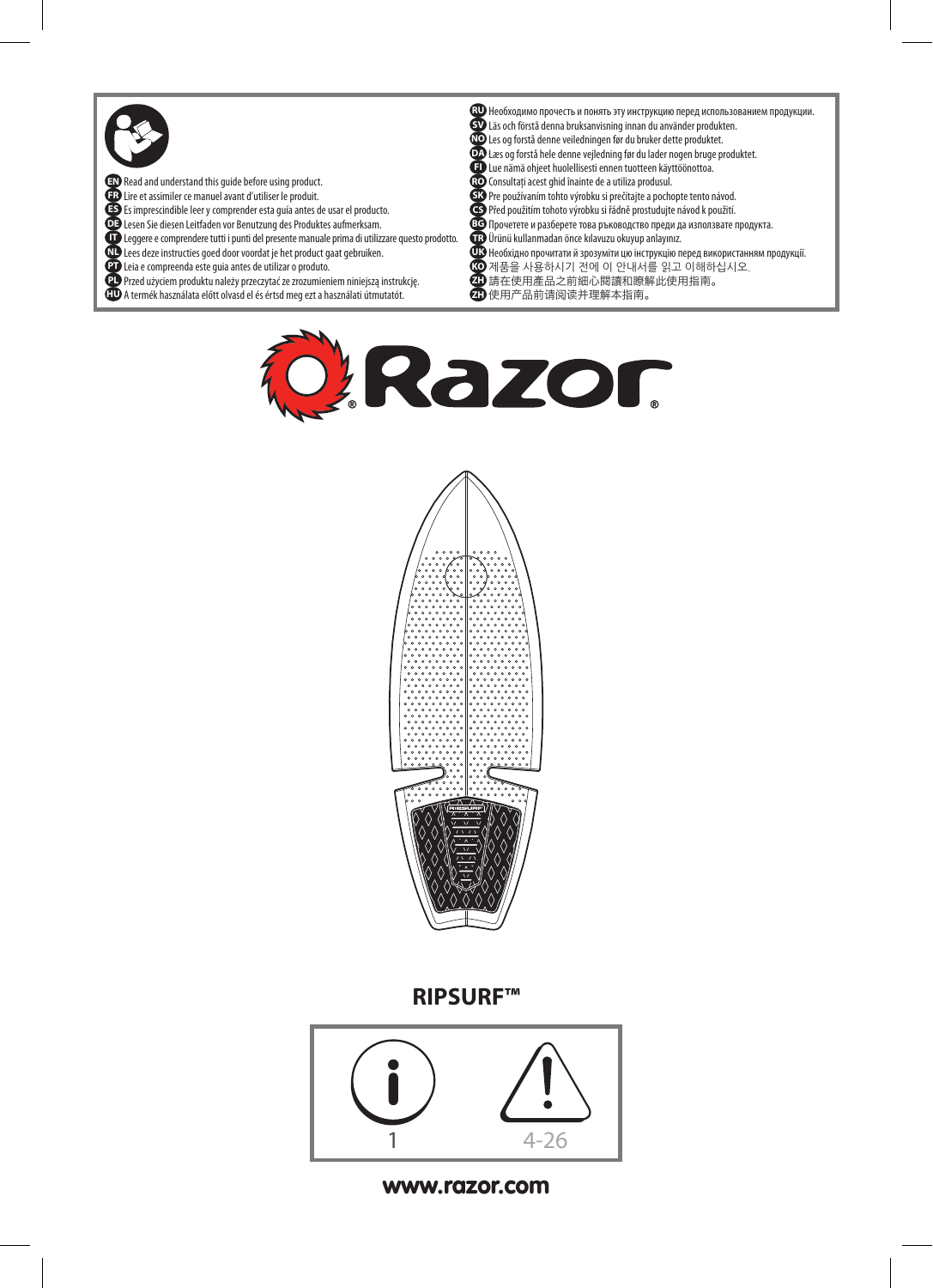



 $\odot$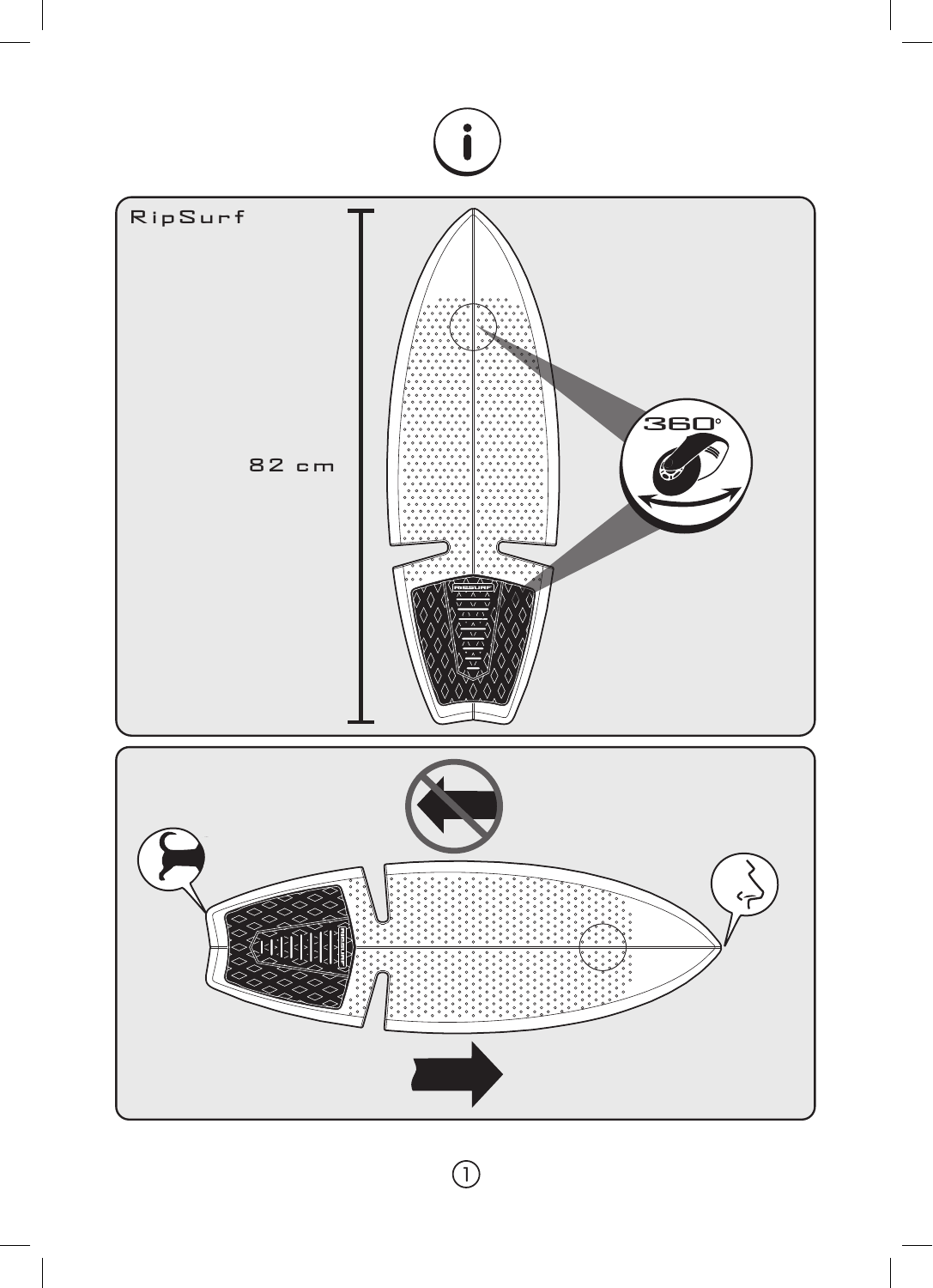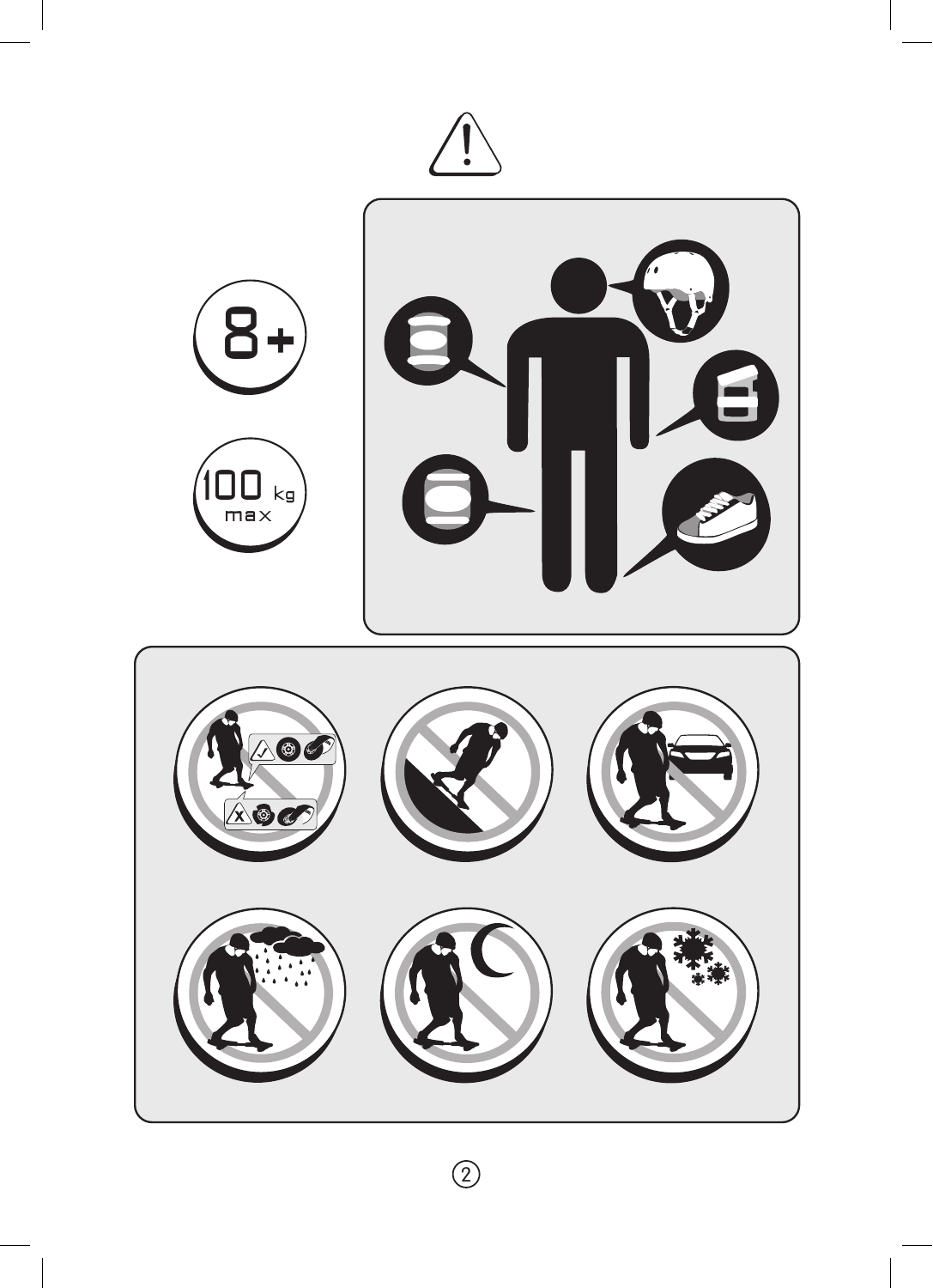

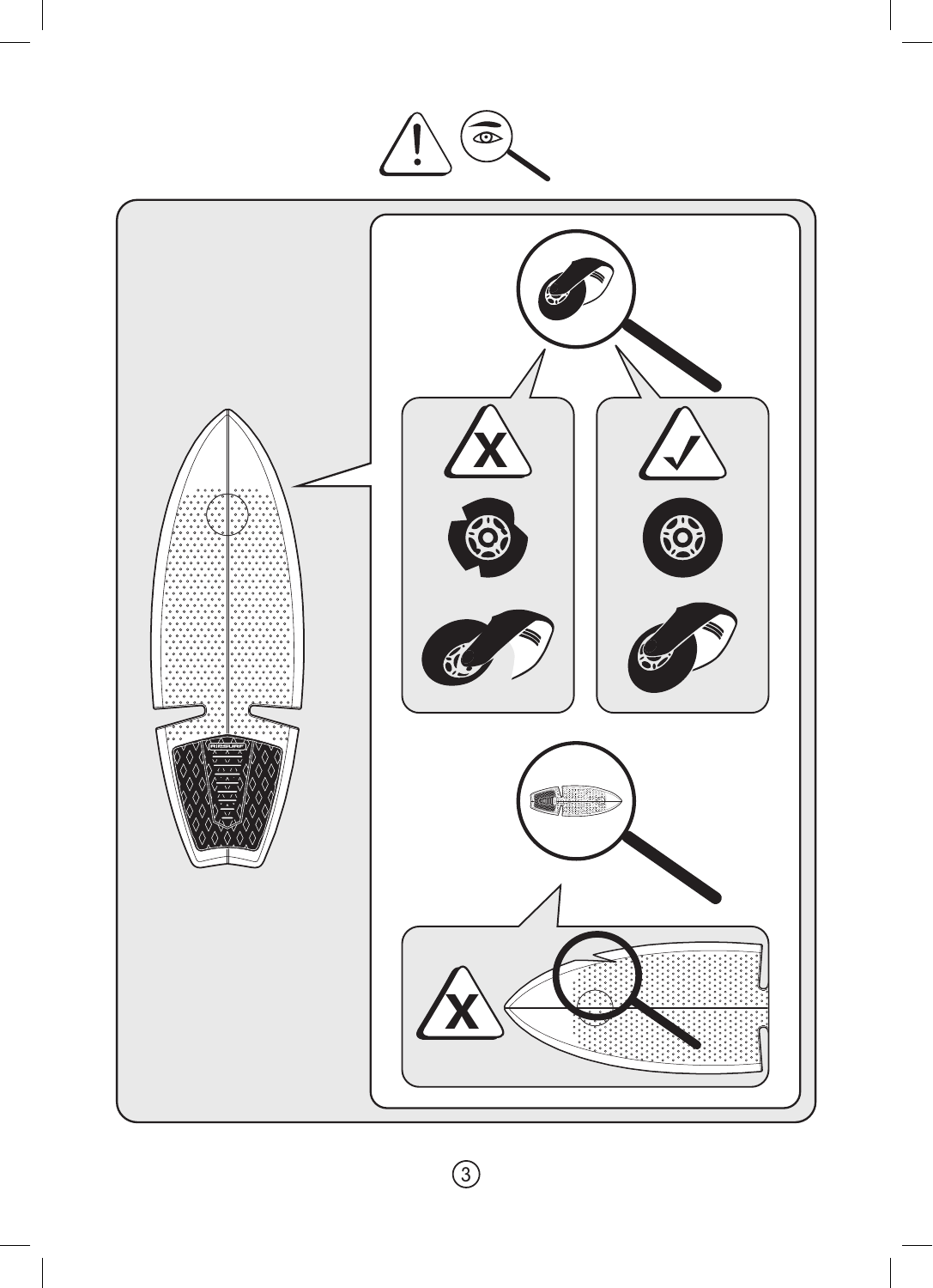

### **WARNING:**

- Not for children under age 8.
- This product is sport/transport equipment.
- Always wear protective gear helmet, elbow, knee and wrist guards.
- Like using any other moving product, riding a caster board can be a dangerous activity and may result in injury or death even when used with proper safety precautions.
- Ride in places that allow you to improve your skills, not in traffic or on roads, where serious accidents can happen. Watch your surroundings for pedestrians, and bike, skateboard and scooter riders. Use in areas free from hazards, such as poles, hydrants, parked cars and traffic.
- Use caster board on smooth, dry, level ground. Don't ride on loose debris (such as rocks, gravel or sand), speed humps or anything else that could cause your wheels to stop.
- Learn slowly, including tricks. If you start to lose balance, don't wait until you fall, step off and start again. Ride on flat ground.
- Learn to fall (by rolling if possible) without the caster board.
- Learn with a friend or parent to help.
- Before you jump off your caster board, watch where it may go so it does not injure someone.
- This product was manufactured for performance and durability. Trick riding can, over time, stress or damage any product.
- Risk of injury increases as degree of trick difficulty and product stress increases.
- Rider assumes all risk associated with trick riding.
- Check local laws regarding where and how you may use your product.
- You may see people in videos, or people you know, doing tricks on a caster board. These people have been practicing a long time and accept the risks of trick riding. Do not assume you can try tricks without great risk.
- Use only authorised Razor replacement wheels.
- Wipe with a damp cloth to remove dirt. Do not use industrial cleaners or solvents as they may damage the surface. Do not use alcohol, alcohol-based or ammonia-based cleaners, as they may damage the plastic components.
- Inspect wheels and general condition of your caster board before riding.
- Under normal circumstances and conditions, the caster board wheels and bearings are maintenance free.
- Regularly check that the various screwed parts are tight, particularly the wheel axles, because the self-tightening screws or other attachments may lose their effectiveness.
- Before use, check if all connecting elements are secure.
- Check caster board before use, and replace if you find any cracks.
- The caster board parts do not require lubrication.
- No modifications shall be made that can impair safety.
- Anytime you remove the wheel axle, apply a small dot of Loctite® Threadlocker Blue 242® (or compatible type thread glue) to the axle thread prior to reassembly. Under normal circumstances and when properly tightened, the axle will not come loose. The use of thread adhesive is recommended only as a precaution.

#### **Limited Warranty**

This Limited Warranty is the only warranty for RipSurf caster boards. There is no other express or implied warranty. The manufacturer warranties this product to be free of manufacturing defects for a period of 6 months from date of purchase. This Limited Warranty will be void if the product is ever:

- 
- used in a manner other than for recreation or transportation
- modified in any way
- rented

#### **How to Learn to Ride a Caster Board**

- 1. Watch the "RipSurf Ride Guide" video on www.razor.com.
- 2. When learning, ask a friend to help. Put your hand on your friend's shoulder and have them do the same to you for stability. If you don't have a friend available, you can try holding onto a fence.
- 3. Step onto the front of the caster board, level the deck out, and check to make sure your foot feels secure and balanced. Your foot should go straight across the deck (perpendicular to the direction of travel).
- 4. When your front foot feels balanced, push off (holding onto your friend) and put your back foot on. If you don't feel balanced and secure, step off and start again.
- 5. Once balanced, start moving your feet forward and backward in small motions. Slowly increase the size of the motions, which will increase your speed. Speed = stability.
- 6. To turn, push down with the front foot in the direction you want to go. Lean your back foot in the opposite direction as your front foot to maintain your balance and control the turn.
- 7. To stop, simply step off.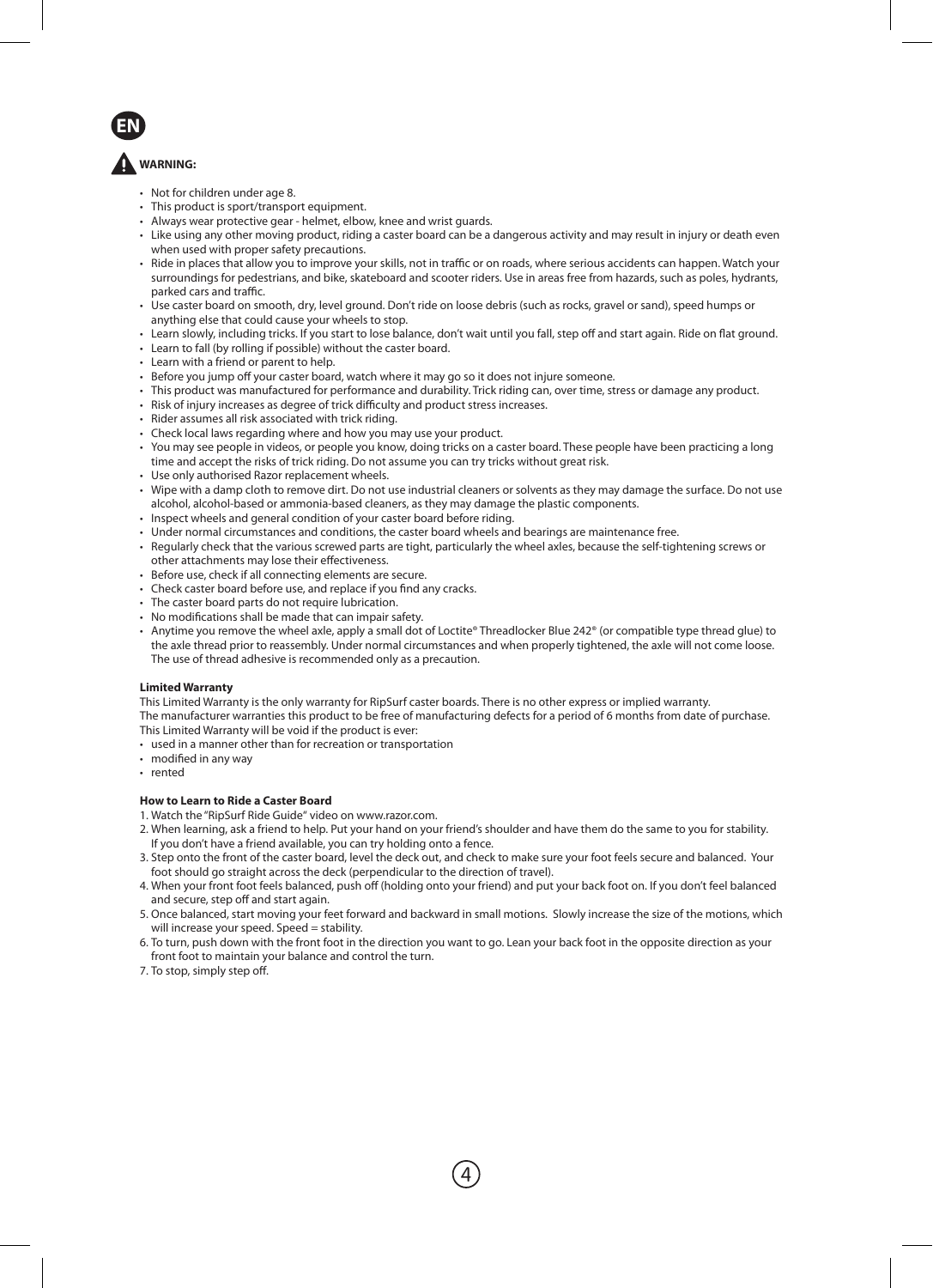## **AVERTISSEMENT :**

- Ne convient pas aux enfants de moins de 8 ans.
- Ce produit est un équipement de sport / de transport.
- Toujours porter un équipement de protection : casque, coudières, genouillères et protège-poignets.
- Comme avec tout autre produit mobile, l'utilisation d'une planche à roulettes peut être une activité dangereuse et peut entraîner des blessures, voire la mort, même si des précautions de sécurité appropriées sont prises.
- Pratiquer dans des lieux vous permettant d'améliorer vos compétences et non au milieu du trafic ou sur des routes, où des accidents graves pourraient se produire. Garder l'oeil sur les piétons, les vélos, les planches à roulettes et les scooters qui vous entourent.
- Utiliser dans des zones exemptes de dangers tels que des poteaux, des bouches d'incendie, des voitures en stationnement et de la circulation.
- Utiliser votre planche à roulettes sur sol lisse, sec et plat. Ne pas rouler sur des débris (tels que des cailloux, des graviers ou du sable), des ralentisseurs ou tout autre élément qui pourrait entraîner le blocage des roulettes.
- Apprenez sans vous presser, y compris les figures. Si vous commencez à perdre l'équilibre, n'attendez pas de chuter, descendez et recommencez. Roulez sur sol plat.
- Apprenez à tomber (en roulant si possible) sans la planche à roulettes.
- Apprenez avec un ami ou un parent pour vous aider.
- Avant de descendre de la planche à roulettes encore en mouvement, regardez où elle pourrait aller afin de ne blesser personne.
- Ce produit a été fabriqué pour offrir performance et durabilité. La réalisation de figures peut, au fil du temps, user ou endommager n'importe quel produit.
- Le risque de blessure augmente proportionnellement au niveau de difficulté des tricks (figures) réalisés, tout comme l'usure du produit.
- L'utilisateur assume tous les risques associés à la réalisation de figures.
- Consultez les lois locales afin de savoir où et comment utiliser votre produit.
- Vous pouvez voir des gens sur des vidéos ou des personnes que vous connaissez réaliser des figures sur une planche à roulettes. Il s'agit de personnes pratiquant depuis longtemps et qui acceptent les risques liés à une telle pratique. N'imaginez pas que vous pouvez tenter des figures sans prendre des risques considérables.
- Utiliser uniquement des roues de rechange homologuées Razor.
- Essuyez avec un chiffon humide afin d'éliminer la saleté. Ne pas utiliser de détergents industriels ou de solvants, ceux-ci pouvant endommager la surface. Ne pas utiliser d'alcool ou de nettoyants à base d'alcool ou d'ammoniaque car ils peuvent endommager les composants en plastique.
- Inspecter les roues et l'état général de votre planche à roulettes avant de monter dessus.
- Dans des conditions et des circonstances normales, les roues et les roulements de la planche à roulettes ne nécessitent aucune maintenance.
- Vérifier régulièrement le serrage des différentes parties vissées, et notamment des axes de roues. En effet, les vis ou autres pièces autoserrantes peuvent se desserrer au fil du temps.
- Avant l'utilisation, vérifier que tous les éléments de liaison sont correctement fixés.
- Vérifier la planche à roulettes avant l'utilisation et la remplacer si elle présente des fissures.
- Les pièces de la planche à roulettes ne nécessitent aucune lubrification.
- Aucune modification susceptible d'altérer la sécurité ne doit être apportée.
- Lorsque vous retirez l'axe de roue, appliquez un petit point de colle Loctite® Threadlocker Blue 242® (ou tout autre type de colle pour le freinage des filetages compatible) sur le filetage de l'axe avant de le remonter. Dans des circonstances normales et lorsqu'il est correctement serré, l'axe ne doit pas se desserrer. L'utilisation d'une colle pour filetage est uniquement recommandée à titre de précaution.

#### **Garantie limitée**

Cette garantie limitée est la seule garantie couvrant les planches à roulettes RipSurf. Il n'existe aucune autre garantie explicite ou tacite. Le fabricant garantit que ce produit est exempt de défauts de fabrication pour une durée de six mois à compter de la date d'achat. Cette garantie limitée s'éteindra si le produit est :

- utilisé autrement qu'à des fins de loisirs ou de transport
- modifié de quelque manière que ce soit
- loué

#### **Comment apprendre à conduire une planche à roulettes**

1. Regardez la vidéo « Guide de conduite RipSurf » sur www.razor.com.

2. Lorsque vous apprenez, demandez à un ami de vous aider. Placez votre main sur l'épaule de votre ami et demandez-lui d'en faire

- autant pour assurer votre stabilité. Si vous n'avez pas d'ami disponible, vous pouvez essayer de vous appuyer sur une clôture. 3. Montez sur l'avant de la planche à roulettes, stabilisez le plateau et assurez-vous que votre pied est sécurisé et équilibré. Votre pied doit être parfaitement droit en travers du plateau (perpendiculaire au sens de marche).
- 4. Lorsque votre pied de devant est correctement équilibré poussez avec le pied de derrière (en vous appuyant sur votre ami) puis placez-le sur le plateau. Si vous ne vous sentez pas en équilibre et en sécurité, descendez et recommencez.
- 5. Une fois que vous avez trouvé l'équilibre, commencez à déplacer vos pieds vers l'avant et l'arrière en petits mouvements. Augmentez doucement la taille des mouvements, ce qui augmentera votre vitesse. Vitesse = Stabilité.
- 6. Pour tourner, appuyez avec le pied de devant dans la direction que vous souhaitez prendre. Appuyez votre pied de derrière dans la direction opposée de votre pied de devant pour maintenir votre équilibre et contrôler le virage.

5

7. Pour vous arrêter, descendez tout simplement.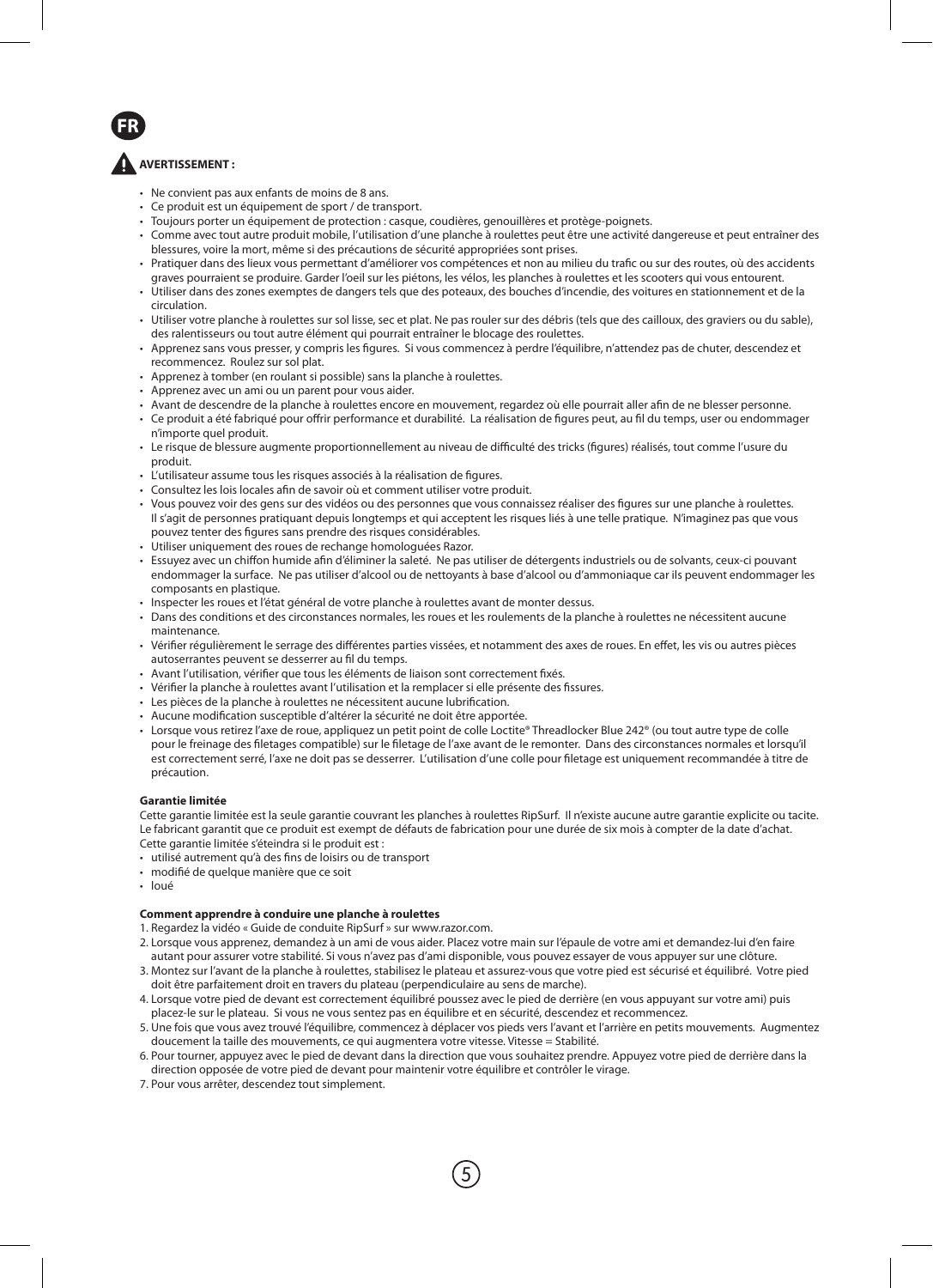## **ADVERTENCIA:**

- No indicado para niños menores de 8 años.
- Este producto es un equipo deportivo/ transportación.
- Llevar siempre equipo de protección: casco, coderas, rodilleras y muñequeras.
- Como todo otro producto móvil, andar en patinete puede ser una actividad peligrosa y ocasionar lesiones o la muerte, aun cuando se tomen las precauciones de seguridad correspondientes.
- Andar en lugares que permitan mejorar la habilidad y no en sitios con tráfico ni en la vía pública, donde podrían producirse accidentes graves. Prestar atención a los peatones, ciclistas y usuarios de patinetes y escúteres, que pudieran estar alrededor. Usar en zonas exentas de peligros tales como postes, bocas de incendio, coches estacionados y tráfico.
- Utilizar el patinete sobre superficies llanas, secas y niveladas. No circular sobre superficies con material suelto (como piedras, gravilla o arena), badenes ni ningún otro elemento que pudiera bloquear las ruedas.
- Aprender lentamente, incluso los trucos. Si se comienza a perder el equilibrio, no esperar a caer, sino bajarse y empezar de nuevo. Andar sobre superficies planas.
- Aprender cómo caer (de ser posible rodando) sin el monopatín.
- Aprender con un amigo o los padres, para que presten ayuda.
- Antes de saltar para bajarse del patinete, prestar atención para no lastimar a nadie.
- Este producto ha sido fabricado para rendir y durar. La realización de trucos puede sobrefatigar o dañar cualquier producto.
- El riesgo de sufrir lesiones aumenta en proporción al grado de dificultad de los trucos y al esfuerzo exigido al producto.
- El usuario asume todos los riesgos asociados con la realización de trucos.
- Informarse sobre las leyes locales, para saber dónde y cómo está permitido usar el producto.
- Podemos ver a personas en vídeos o a gente conocida haciendo trucos con un patinete. Pero estas personas han practicado mucho tiempo y aceptan los riesgos implícitos en la realización de trucos. No se debe suponer que es posible intentar los trucos sin graves riesgos.
- Usar únicamente ruedas de recambio Razor autorizadas.
- Limpiar con un trapo húmedo para quitar la suciedad. No utilizar detergentes industriales ni disolventes, ya que pueden dañar la superficie. No usar alcohol ni limpiadores a base de alcohol o amoníaco, pues pueden dañar los componentes de plástico.
- Inspeccionar las ruedas y el estado general del patinete antes de usarlo.
- En circunstancias y condiciones normales, las ruedas y los rodamientos del patinete no requieren mantenimiento.
- Revise regularmente que las diversas partes atornilladas estén ajustadas, particularmente los ejes de las ruedas porque los tornillos autoajustables u otros aditamentos pueden perder su efectividad.
- Antes de usar, verifique que todos los elementos de conexión estén asegurados.
- Revise el caster board antes de usar y reemplace si encuentra alguna grieta.
- Las partes del caster board no requieren lubricación.
- No debe hacerse ninguna modificación que pueda deteriorar la seguridad.
- En cualquier momento que retire el eje de las ruedas, aplique un pequeño punto de Loctite® Threadlocker Blue 242® (o algún tipo de pegamento de tipo para rosca que sea compatible) a la rosca del eje antes de volver a ensamblar. Bajo circunstancias normales y cuando se ajuste correctamente, el eje no debe aflojarse. Se recomienda el uso de adhesivo para rosca solamente como una precaución.

#### **Garantía Limitada**

Esta garantía limitada es la única garantía para los patinetes RipSurf. No existe ninguna otra garantía explícita ni implícita. El fabricante garantiza que este producto está exento de defectos de fabricación por un período de 6 meses, a partir de la fecha de compra.

- Esta garantía limitada se anulará, cuando en algún momento el producto:
- se utilice con otros fines que no sean recreativos o de transporte
- se modifique de alguna forma
- se alquile

#### **Cómo aprender a Montar un Caster Board**

1. Vea el vídeo de la "Guía para Montar el RipSurf" www.razor.com

- 2. Cuando esté aprendiendo, pida ayuda a un amigo. Coloque sus manos en el hombro de su amigo y pídale que haga lo mismo con usted para obtener estabilidad. Si no tiene un amigo disponible, puede intentar sujetarse de una barda.
- 3. Párese en la parte delantera del caster board, nivele la plataforma y revise para asegurarse que siente su pie seguro y balanceado. Su pie debe estar recto a través de la plataforma (perpendicular a la dirección del recorrido).
- 4. 4. Cuando sienta que el pie que está delante se encuentra balanceado, empuje (sujetándose de su amigo) y suba el pie que está atrás. Si no se siente balanceado y seguro, bájese y empiece de nuevo.
- 5. Una vez balanceado, inicie moviendo sus pies hacia adelante y hacia atrás con pequeños movimientos. Lentamente aumente la dimensión de los movimientos, lo cual hará que aumente su velocidad. Velocidad = estabilidad.
- 6. Para girar, empuje hacia abajo con el pie que se encuentra adelante en la dirección que desea ir. Apóyese en el pie que está atrás en dirección opuesta al pie que está adelante para mantener su balance y controlar el giro.

6

7. Para detenerse, simplemente bájese.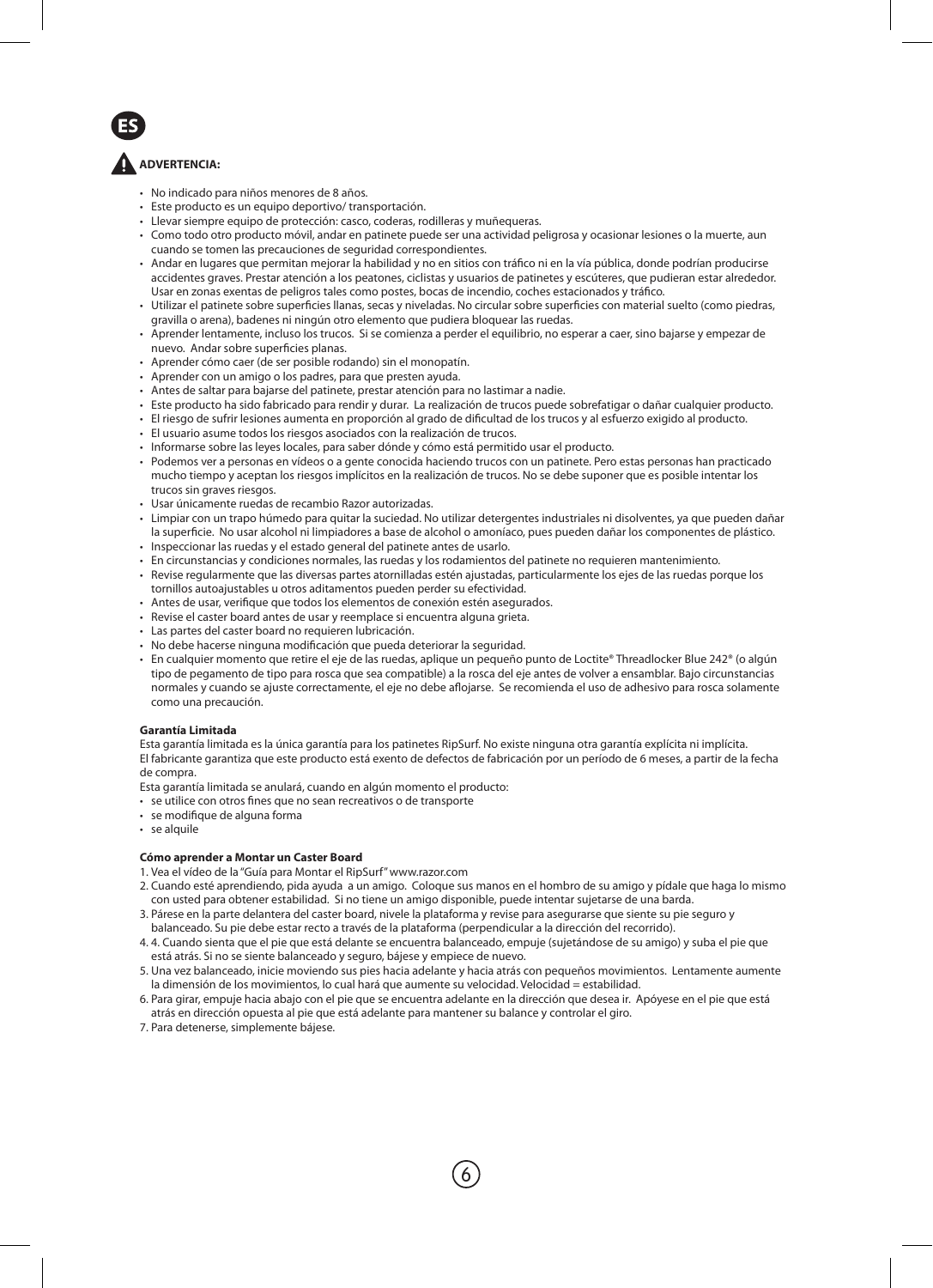

### **WARNUNG:**

- Nicht für Kinder unter 8 Jahren.
- Dieses Produkt ist ein Sportgerät/Fortbewegungsmittel.
- Immer Schutzausrüstung tragen Helm, Ellbogen-, Knie- und Handgelenkschoner.
- Wie bei jedem beweglichen Produkt so kann auch Caster-Board-Fahren eine gefährliche Aktivität sein und möglicherweise zu Verletzung oder Tod führen, sogar dann wenn es unter Einhaltung entsprechender Vorsichtsmaßnahmen benutzt wird.
- An Orten fahren die es einem erlauben die Fertigkeiten zu erlangen, ohne Verkehr und nicht auf Straßen, wo ernsthafte Unfälle passieren können. Auf Fußgänger, Räder sowie Skateboard- und Scooter-Fahrer in der Umgebung achten. Nur an Orten frei von Gefahren benutzen wie Pfosten, Hydranten, parkenden Autos und Verkehr.
- Caster-Board auf glattem, trockenem und ebenem Untergrund benutzen. Nicht auf lockerem Material fahren (wie Steinen, Split oder Sand), Schikanen oder irgendetwas anderem was zum Abstoppen der Räder führen könnte.
- Langsam lernen, Kunststücke eingeschlossen. Bei drohendem Gleichgewichtsverlust nicht warten bis man fällt sondern absteigen und neu anfangen. Auf flachem Untergrund fahren.
- Fallen lernen (durch abrollen wenn möglich) ohne das Caster-Board.
- Mit einem Freund oder den Eltern als Hilfe üben.
- Vor dem Abspringen vom Caster-Board aufpassen wo es hingeht, so dass niemand anderes verletzt wird.
- Dieses Produkt wurde auf Leistung und Haltbarkeit hin gefertigt. Kunststücke zu vollführen kann mit der Zeit jedes Produkt belasten oder beschädigen.
- Das Verletzungsrisiko steigt mit dem Schwierigkeitsgrad der Kunststücke und die Belastung des Produktes steigt.
- Der Fahrer ist für alle Risiken im Zusammenhang mit Kunststücken beim Fahren verantwortlich.
- Die Gesetze vor Ort beachten, wo und wie dieses Produkt benutzt werden kann.
- Es werden evtl. Leute in Videos zu sehen sein oder Leute die man kennt, die Kunststücke auf einem Caster-Board ausführen. Diese Leute haben lange geübt und sind sich der Risiken der Ausführung von Kunststücken bewusst. Nicht davon ausgehen, dass man die gleichen Kunststücke ohne erhöhtes Risiko versuchen kann.
- Nur zugelassene Razor Ersatzräder verwenden.
- Mit einem feuchten Tuch abwischen um Schmutz zu entfernen. Keine Industriereiniger oder Lösungsmittel verwenden, da diese zu Schäden der Oberfläche führen könnten. Keinen Alkohol oder Reiniger auf Alkohol- bzw. Ammoniakbasis verwenden, da diese die Kunststoffbestandteile beschädigen könnten.
- Räder und allgemeinen Zustand des Caster Board vor dem Fahren untersuchen.
- Unter normalen Umständen und Bedingungen sind Räder und Lager des Caster Board wartungsfrei.
- Die verschiedenen geschraubten Teile regelmäßig auf festen Sitz kontrollieren, insbesondere die Radachsen, da die selbstsichernden
- Schrauben oder Teile ihre Wirksamkeit verlieren könnten.
- Vor Benutzung alle Verbindungselemente auf Sicherheit überprüfen.
- Das Caster-Board vor Benutzung überprüfen und wenn Risse entdeckt werden austauschen.
- Die Teile des Caster-Boards brauchen keine Schmierung.
- Es sollten keine Veränderungen vorgenommen werden, die die Sicherheit beeinträchtigen könnten.
- Jedesmal bei Demontage der Radachse einen kleinen Tropfen Loctite® Threadlocker Blue 242® (oder einen kompatiblen Kleber zur Schrauben-/Gewindesicherung) vor dem Wiederzusammenbau auf das Achsgewinde geben. Unter normalen Umständen lockert sich die Achse nicht, wenn sie ordentlich festgezogen wurde. Die Verwendung des Schraubensicherungsklebers wird nur als eine Vorsichtsmaßnahme empfohlen.

#### **Begrenzte Gewährleistung**

Diese begrenzte Gewährleistung ist die einzige Gewährleistung für RipSurf Caster-Boards. Es gibt keine weitere ausdrückliche oder stillschweigende Gewährleistung. Der Hersteller garantiert, vom Zeitpunkt des Kaufes an, dass dieses Produkt für einen Zeitraum von 6 Monaten frei von

Herstellungsmängeln ist.

Ein Verlust dieser begrenzten Gewährleistung ergibt sich falls dieses Produkt jemals:

- zu einem anderen Zweck als dem der Freizeitbeschäftigung oder des Transports genutzt wird
- wie auch immer modifiziert wird
- bei Verleih

#### **So lernt man Caster-Board fahren**

1. Das Video "Ripstick Ride Guide" kann man sich auf www.razor.com anschauen.

- 2. Beim Üben sich von einem Freund helfen lassen. Die eigene Hand auf die Schulter des Freundes legen und ihn dasselbe tun lassen zwecks Stabilität. Ohne Freund kann man auch versuchen sich an einem Zaun festzuhalten.
- 3. Vorn auf das Caster-Board steigen, das Brett ausbalancieren und überprüfen ob der Fuß sicher und stabil steht. Der Fuß sollte quer auf dem Brett stehen (senkrecht zur Fahrtrichtung).
- 4. Wenn der vordere Fuß ausbalanciert ist, dann abstoßen (am Freund festhalten) und den hinteren Fuß aufsetzen. Wenn man sich dabei nicht sicher fühlt, nochmal absteigen und neu starten.
- 5. Damit beginnen, die Füße in kleinen Bewegungen vor und zurück zu bewegen, sobald ein Gleichgewicht erreicht ist. Den Bewegungsumfang langsam erweitern, dadurch wird man schneller. Geschwindigkeit = Stabilität.
- 6. Zum Wenden den vorderen Fuß abwärts in die Richtung drücken wo man hin möchte. Den hinteren Fuß in die entgegengesetzte Richtung lehnen um das Gleichgewicht zu halten und die Wendebewegung zu kontrollieren.

7

7. Zum anhalten einfach absteigen.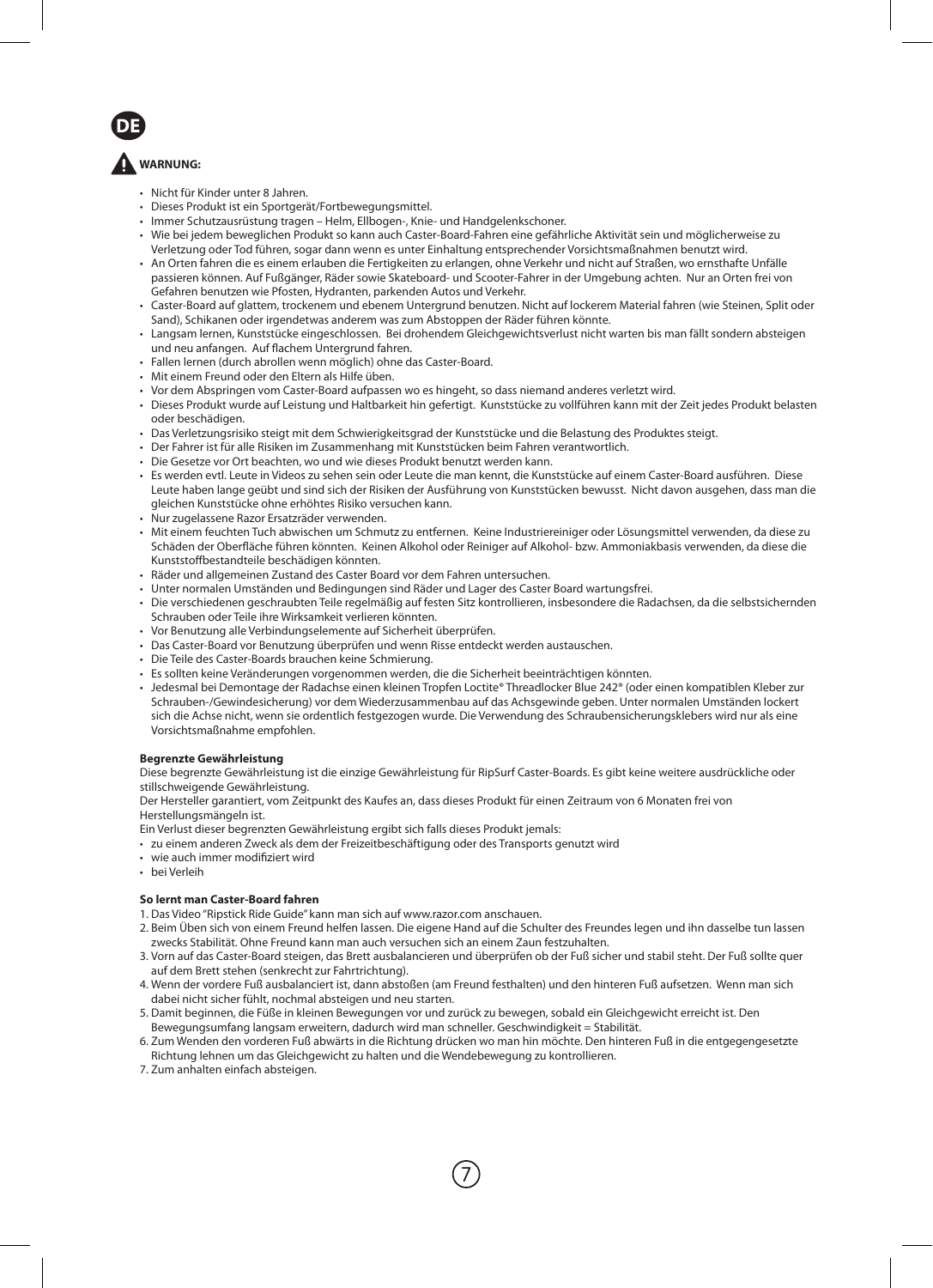

- Non adatto ai bambini di età inferiore agli 8 anni.
- Questo prodotto è progettato per il trasporto a uso sportivo.
- Indossare sempre l'adeguata attrezzatura di protezione: casco, gomitiere, ginocchiere e polsini.
- Come ogni altro prodotto in movimento, l'utilizzo del monopattino a ruote orientabili può rivelarsi un'attività pericolosa che potrebbe causare ferite o portare a decesso anche se usato con le dovute precauzioni di sicurezza.
- Guidare in luoghi che permettono di fare pratica, non nel traffico o su strada dove potrebbero verificarsi gravi incidenti. Fare attenzione ai pedoni, alle biciclette, ai monopattini e a chi guida i monopattini elettrici. Utilizzare in aree dove non sono presenti possibili pericoli come: paletti, idranti, automobili in zone di parcheggio e nel traffico.
- Utilizzare il monopattino a ruote orientabili su superfici lisce, asciutte e su terreno piano. Non guidare il monopattino su detriti (come sassi, ghiaia o sabbia), dossi artificiali o su qualsiasi altra cosa che potrebbe causare l'arresto delle ruote.
- Imparare gradualmente, anche a fare le acrobazie. Se iniziate a perdere l'equilibrio, non aspettate di cadere, scendete dal monopattino e poi risalite per ripartire. Guidare su superfici piane.
- Imparare a cadere (rotolando, se possibile) senza il monopattino a ruote orientabili.
- Farsi aiutare da un amico o un genitore a imparare.
- Prima di scendere dal monopattino a ruote orientabili, fare attenzione alla direzione che potrebbe prendere per evitare di ferire qualcuno.
- Questo articolo è fabbricato per assicurare durevolezza e alte prestazioni. Le acrobazie possono creare, nel tempo, un'eccessiva tensione o danneggiare qualsiasi prodotto.
- Il rischio di infortuni aumenta in proporzione all'aumento della difficoltà dell'acrobazia e della tensione esercitata sul prodotto.
- Il conducente si assume tutti i rischi associati a una guida acrobatica.
- Controllare le leggi e le normative locali per vedere dove e come poter usare questo prodotto.
- Vedrete sicuramente persone in video, o forse anche vostri conoscenti, fare acrobazie su un monopattino a ruote orientabili. Queste persone usano il monopattino da molti anni e accettano i rischi legati a una guida acrobatica. Non pensate di fare le stesse acrobazie senza incorrere in gravi rischi.
- Utilizzare solo ruote di ricambio autorizzate per Razor.
- Pulire con un panno umido per rimuovere lo sporco. Non utilizzare detergenti o solventi industriali poiché potrebbero danneggiare la superficie. Non utilizzare alcol, detergenti a base alcolica o ammoniaca poiché potrebbero danneggiare i componenti di plastica.
- Ispezionare sempre le ruote e le condizioni complessive del monopattino a ruote orientabili prima dell'utilizzo.
- In circostanze e condizioni normali, le ruote e i cuscinetti del monopattino non hanno bisogno di manutenzione.
- Controllare periodicamente che le varie parti avvitate siano serrate, in particolare l'asse della ruota perché le viti autoserranti o gli altri fissaggi potrebbero allentarsi.
- Prima dell'uso, controllare che tutti i raccordi siano fissati.
- Controllare il monopattino a ruote orientabili prima dell'uso e sostituire le parti danneggiate, se presenti.
- Le parti del monopattino a ruote orientabili non richiedono lubrificazione.
- Non devono essere apportate modifiche che possono mettere a rischio la sicurezza.
- Ogni volta che la ruota dell'asse viene rimossa, applicare una piccola quantità di Loctite ® Threadlocker Blue 242 ® (o colla blocca filetti compatibile) sul filetto dell'asse prima di effettuare il riassemblaggio. In circostanze e condizioni normali e quando correttamente serrata, l'asse non si allenterà. L'uso della colla blocca filetti è consigliata solo a scopo precauzionale.

#### **Garanzia Limitata**

Questa Garanzia Limitata è l'unica garanzia per il monopattino a ruote orientabili RipSkik. Non esiste nessun'altra garanzia esplicita o implicita.

Il produttore garantisce che questo prodotto è privo di difetti di fabbricazione per un periodo di 6 mesi a partire dalla data d'acquisto. Questa Garanzia Limitata sarà invalidata se il prodotto è:

- utilizzato per scopi diversi dal divertimento o dal trasporto
- modificato in qualsiasi sua parte
- prestato

#### **Come imparare a guidare un monopattino a ruote orientabili**

1. Guardare il video "Imparare a guidare il RipSurf" su www.razor.com.

- 2. Chiedere aiuto a un amico per imparare a guidare. Mettere la mano sulla spalla del vostro amico e chiedergli di fare lo stesso con voi per raggiungere la stabilità. Se non avete un amico disponibile ad aiutarvi, potete provare ad appoggiarvi a un recinto.
- 3. Salite sulla parte anteriore del monopattino a ruote orientabili, stabilizzate la tavola e controllate che i piedi siano bilanciati e in posizione corretta. Il piede dovrebbe andare dall'altra parte della tavola (perpendicolare alla direzione di guida).
- 4. Quando il piede anteriore sarà bilanciato, datevi la spinta (appoggiandovi all'amico) e mettete il piede posteriore sulla tavola. Se non vi sentire bilanciati e sicuri, scendete e ricominciate daccapo.
- 5. Quando vi sentirete bilanciati, iniziate a muovere i piedi in avanti e indietro con piccoli movimenti. Aumentate gradualmente l'ampiezza dei movimenti che permetteranno di aumentare la velocità. Velocità = stabilità.
- 6. Per girare, fate pressione sul piede anteriore verso la direzione che volete prendere. Inclinate il piede posteriore nella direzione opposta rispetto a quello anteriore per mantenere l'equilibrio e il controllo in curva.

8

7. Per fermarvi basta semplicemente scendere.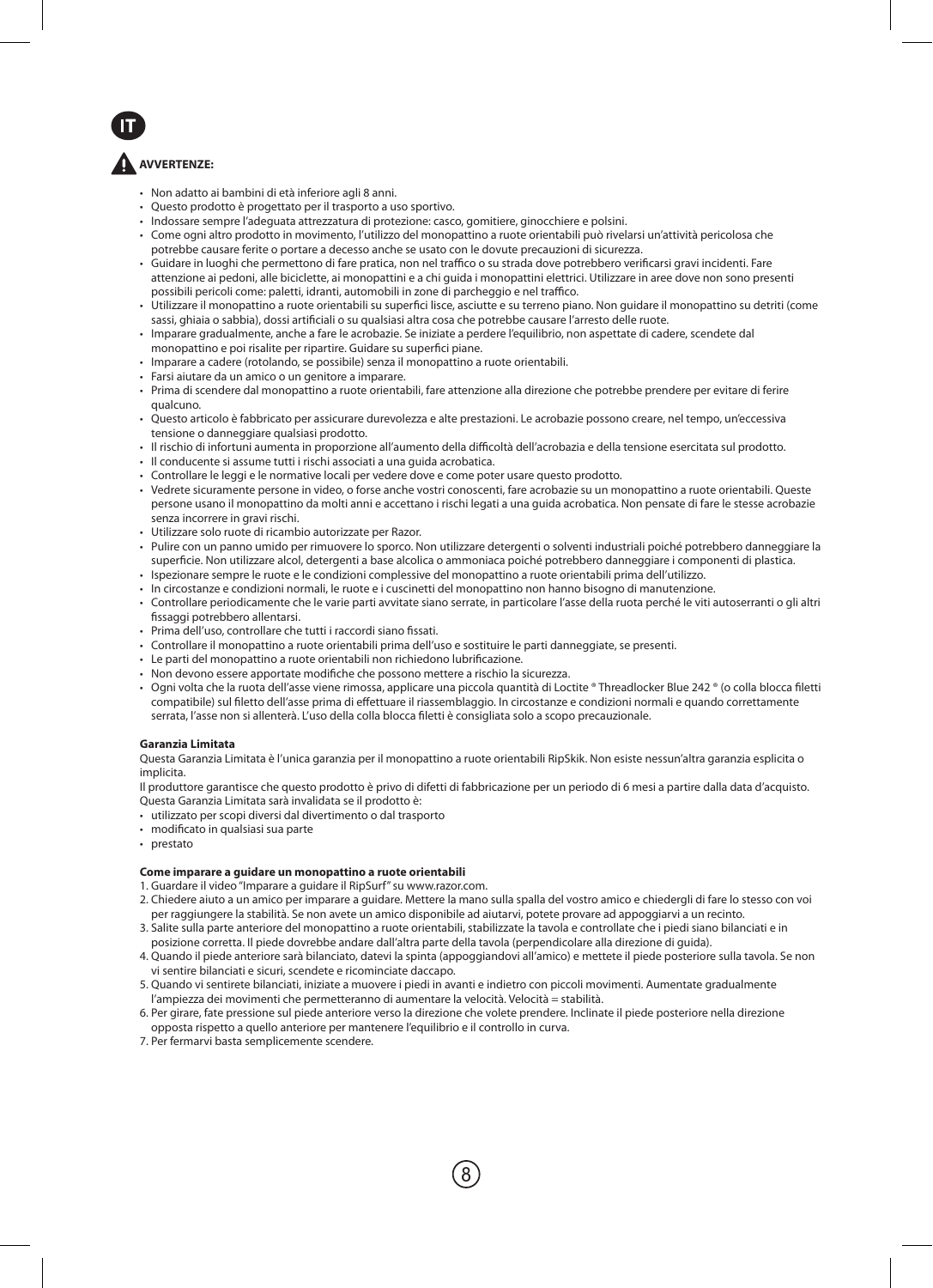

- Niet voor kinderen onder 8 jaar.
- Dit product is bedoeld voor sport/vervoer.
- Draag altijd beschermers, zoals een helm, elleboog-, knie- en polsbeschermers.
- Net als bij andere bewegende producten, kan het rijden op een casterboard gevaarlijk zijn en letsel of zelfs overlijden veroorzaken, zelfs als je de juiste veiligheidsmaatregelen hebt getroffen.
- Rijd alleen op plaatsen waar je goed kunt oefenen, niet op de openbare weg of tussen het verkeer, want dan kunnen er ongelukken gebeuren. Kijk goed om je heen of er voetgangers, fietsen, skateboards of scooters in de buurt zijn. Rijd alleen op plaatsen zonder gevaarlijke obstakels zoals palen, brandkranen, geparkeerde auto's of verkeer.
- Gebruik het casterboard op een gladde, droge en vlakke ondergrond. Rijd niet op plaatsen met rommel op de grond (zoals stenen, gravel of zand), verkeersdrempels of iets anders waardoor de wielen kunnen vastlopen.
- Neem je tijd om te leren rijden, zeker wat tricks betreft. Als je merkt dat je je evenwicht gaat verliezen, wacht dan niet tot je valt maar stap af en begin opnieuw. Rijd altijd op een vlakke ondergrond.
- Leer eerst zonder het casterboard hoe je moet vallen (bij voorkeur doorrollen).
- Zorg dat er een vriend of een van je ouders bij is als je gaat oefenen.
- Kijk voordat je van het board springt waar het naartoe zal rijden, zodat het niet iemand kan bezeren.
- Dit product is gemaakt voor prestaties en duurzaamheid. Door het doen van tricks kan elk product na verloop van tijd te veel worden belast en beschadigd raken.
- De kans op letsel en ook de belasting van het board neemt toe als je moeilijkere tricks gaat doen.
- Je bent zelf verantwoordelijk voor de risico's die horen bij het doen van tricks.
- Check ook waar en hoe je het board volgens de wet mag gebruiken.
- Misschien heb je mensen die je kent of andere mensen in een filmpje tricks zien doen op een casterboard. Deze mensen hebben al veel ervaring met zo'n board en weten wat de risico´s van deze tricks zijn. Denk niet dat je tricks kunt doen zonder grote risico´s te lopen.
- Gebruik alleen goedgekeurde vervangingswielen op de Razor.
- Gebruik een vochtige doek voor het schoonmaken. Gebruik geen professionele schoonmaak- of oplosmiddelen. Hierdoor kan het oppervlak worden beschadigd. Gebruik geen alcohol of schoonmaakmiddelen met alcohol of ammonia; hierdoor kunnen de plastic onderdelen worden beschadigd.
- Controleer de wieltjes en de algehele toestand van het casterboard voordat je gaat rijden.
- Onder normale omstandigheden is geen onderhoud nodig aan de wieltjes en lagers van het casterboard.
- Kijk regelmatig of de verschillende schroeven en bouten nog stevig vastzitten. Dit is vooral belangrijk bij de wielassen omdat de zelfborgende bouten of andere bevestigingen na verloop van tijd los kunnen raken.
- Controleer voordat je gaat rijden of alle verbindingen nog goed vastzitten.
- Check je casterboard vóór gebruik en ga niet rijden als je scheurtjes ziet.
- De onderdelen van het casterboard hoeven niet te worden gesmeerd.
- Er mogen geen aanpassingen worden doorgevoerd die gevolgen kunnen hebben voor de veiligheid.
- Als je een wielas verwijdert, moet je altijd een beetje Loctite® Threadlocker Blue 242® (of een vergelijkbaar hechtmiddel voor schroefdraad) op de as smeren voordat je deze terugplaatst. Onder normale omstandigheden en als de as stevig is vastgedraaid, komt deze niet los. Het aanbrengen van hechtmiddel is een extra veiligheidsmaatregel.

#### **Beperkte Garantie**

Deze beperkte garantie is de enige garantie voor RipSurf-casterboards. Er is geen andere uitdrukkelijke of impliciete garantie. De fabrikant geeft vanaf het moment van aanschaf zes maanden garantie op fabricagefouten.

- De geldigheid van deze beperkte garantie vervalt als het board:
- voor iets anders wordt gebruikt dan recreatie of transport
- op de een of andere manier wordt aangepast
- wordt verhuurd

### **Leren rijden op een casterboard**

1. Bekijk de video "RipSurf Ride Guide" op www.razor.com.

- 2. Vraag de hulp van een vriend als je gaat oefenen. Leg je hand op de schouder van je vriend en vraag hem of haar hetzelfde te doen bij jou. Je staat dan stevig op het board. Als niemand je kan helpen, kun je je ook vasthouden aan bijvoorbeeld een hek.
- 3. Stap aan de voorkant met één voet op het casterboard. Kantel het deck recht en controleer of je voet stevig en stabiel staat. Je voet moet dwars op het deck staan (loodrecht ten opzichte van de rijrichting).
- 4. Als je goed stevig staat, zet je af met je andere voet (terwijl je nog steeds de schouder van je vriend vasthoudt). Zet vervolgens je andere voet op de achterzijde van het board. Als je niet goed staat of onzeker bent, stap je van het board en begin je opnieuw.
- 5. Als je stevig op het board staat, begin je je voeten naar voren en naar achteren te bewegen. Begin met kleine bewegingen. Maak de bewegingen steeds iets groter. Hierdoor ga je sneller rijden. Snelheid = stabiliteit.
- 6. Als je een bocht wilt maken, duw je je voorste voet omlaag in de richting die je wilt rijden. Duw je achterste voet in de tegengestelde richting om je evenwicht te houden en de bocht te sturen.
- 7. Als je wilt stoppen, stap je gewoon van je board.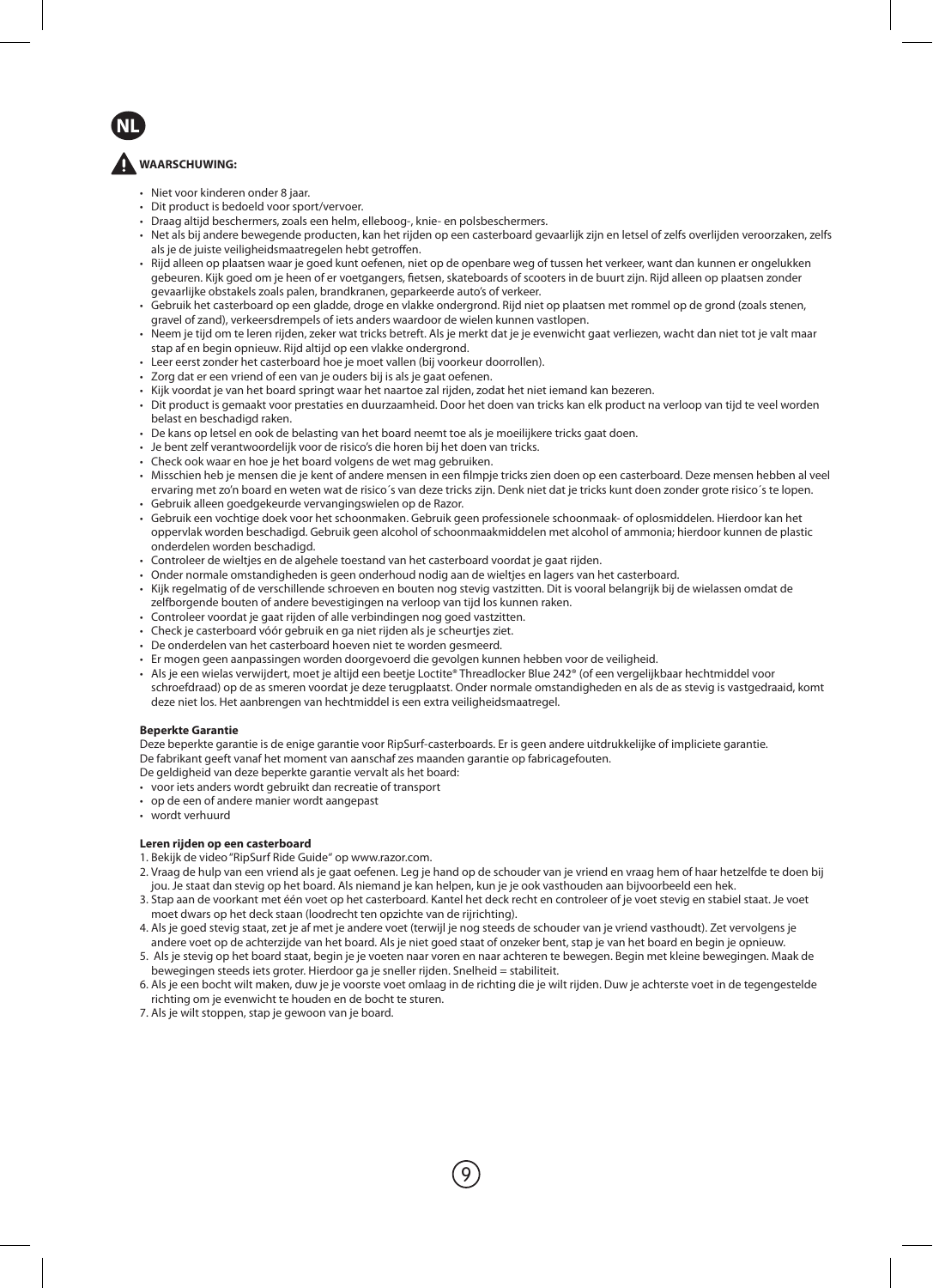

## **AVISO:**

- Não adequado para crianças com menos de 8 anos.
- Este produto é um equipamento de desporto/transporte.
- Utilize sempre equipamento de protecção: capacete, protecções para os cotovelos, joelhos e pulsos.
- Como acontece com outros produtos de movimento, andar num caster board pode ser uma actividade perigosa e pode causar lesões ou até morte mesmo quando utilizado com as devidas precauções de segurança.
- Utilize em lugares que lhe permitam melhorar as suas habilidades, não no trânsito ou nas ruas, onde podem ocorrer graves acidentes. Esteja atento ao que se passa à sua volta: peões, bicicletas, skateboards e scooters. Utilize em áreas livres de perigos tais como postes, bocas-de-incêndio, carros estacionados e trânsito.
- Utilize o caster board em terreno liso, seco e nivelado. Não utilizar em entulhos soltos (tais como rochas, gravilha ou terra), lombas ou qualquer outra coisa que possa causar a travagem das rodas.
- Aprenda devagar, incluindo as acrobacias. Se começar a perder o equilíbrio, não espere até cair, pare, desça e comece de novo. Utilize em terreno plano.
- Aprenda a cair (rolando se possível) sem o caster board.
- Aprenda com a ajuda de um amigo ou com os pais.
- Antes de saltar do seu caster board, veja por onde este poderá ir por forma a não magoar ninguém.
- Este produto foi fabricado para performance e durabilidade. As acrobacias podem, com o tempo, danificar qualquer produto.
- O risco de lesões aumenta conforme o grau de dificuldade da acrobacia e o stress do produto aumentam.
- O utilizador assume todos os riscos associados à execução de acrobacias.
- Verifique as leis locais relativamente a onde e como poderá usar o seu produto.
- Poderá ver pessoas em vídeos, ou pessoas conhecidas, a fazerem acrobacias num caster board. Estas pessoas praticaram durante muito tempo e aceitaram os riscos que a execução de acrobacias implica. Não assuma que pode fazer acrobacias sem grandes riscos.
- Utilize apenas rodas sobressalentes Razor autorizadas.
- Limpe com um pano húmido para remover a sujidade. Não utilize detergentes industriais ou solventes uma vez que podem danificar a superfície. Não utilize álcool, detergentes à base de álcool ou amoníaco uma vez que podem danificar os componentes plásticos.
- Inspeccione as rodas e o estado geral do caster board antes de usar.
- Em circunstâncias e condições normais, as rodas e os rolamentos do caster board não requerem manutenção.
- Verifique regularmente o aperto dos vários componentes com parafusos, em particular os eixos das rodas uma vez que os parafusos de auto-aperto ou outros componentes podem perder a sua eficácia.
- Antes de usar, verifique se todos os elementos de ligação estão fixos.
- Verifique o caster board antes de usar e se encontrar quaisquer rachas substitua.
- As peças do caster board não requerem lubrificação.
- Não podem ser feitas quaisquer modificações que prejudiquem a segurança.
- Sempre que retirar a roda do eixo, aplique um pingo de Loctite ® Threadlocker Blue 242 ® (ou outro tipo de vedante para roscas compatível) na rosca do eixo antes de voltar a montar. Em circunstâncias normais e quando correctamente apertado, o eixo não se solta. Recomenda-se a utilização de vedantes para roscas apenas por precaução.

#### **Garantia Limitada**

Esta Garantia Limitada é a única garantia para os caster boards RipSurf. Não existem outras garantias expressas ou implícitas. O fabricante garante o produto como não tendo defeitos de fabrico por um período de 6 meses a partir da data de compra. Esta Garantia Limitada será anulada se o produto for alguma vez:

- utilizado de uma forma que não para o lazer ou transporte
- modificado de alguma forma
- alugado

#### **Como aprender a andar num Caster Board**

1. Veja o vídeo "RipSurf Ride Guide" em www.razor.com.

- 2. Quando estiver a aprender, peça ajuda a um amigo. Coloque a mão no ombro do seu amigo e peça-lhe que lhe faça o mesmo para sua estabilidade. Se não tiver nenhum amigo disponível, pode tentar segurar-se a uma vedação.
- 3. Suba para a parte da frente do caster board, nivele a base, e certique-se de que o pé está rme e equilibrado. O pé deve car transversal à base (perpendicular ao sentido da deslocação).
- 4. Quando o pé da frente estiver equilibrado, desloque-se para a frente (segurando-se ao seu amigo) e coloque o pé de trás sobre a base. Se não se sentir equilibrado e seguro, desça e recomece.
- 5. Quando estiver equilibrado, comece a deslocar o pé para a frente e para trás com movimentos curtos. Vá aumentando lentamente o tamanho dos movimentos, o que vai aumentar a velocidade. Velocidade = estabilidade.
- 6. Para virar, faça pressão para baixo com a parte da frente do pé na direcção para que pretende ir. Incline o pé de trás na direcção oposta ao do pé da frente para manter o equilíbrio e controlar a viragem.

10

7. Para parar, basta sair.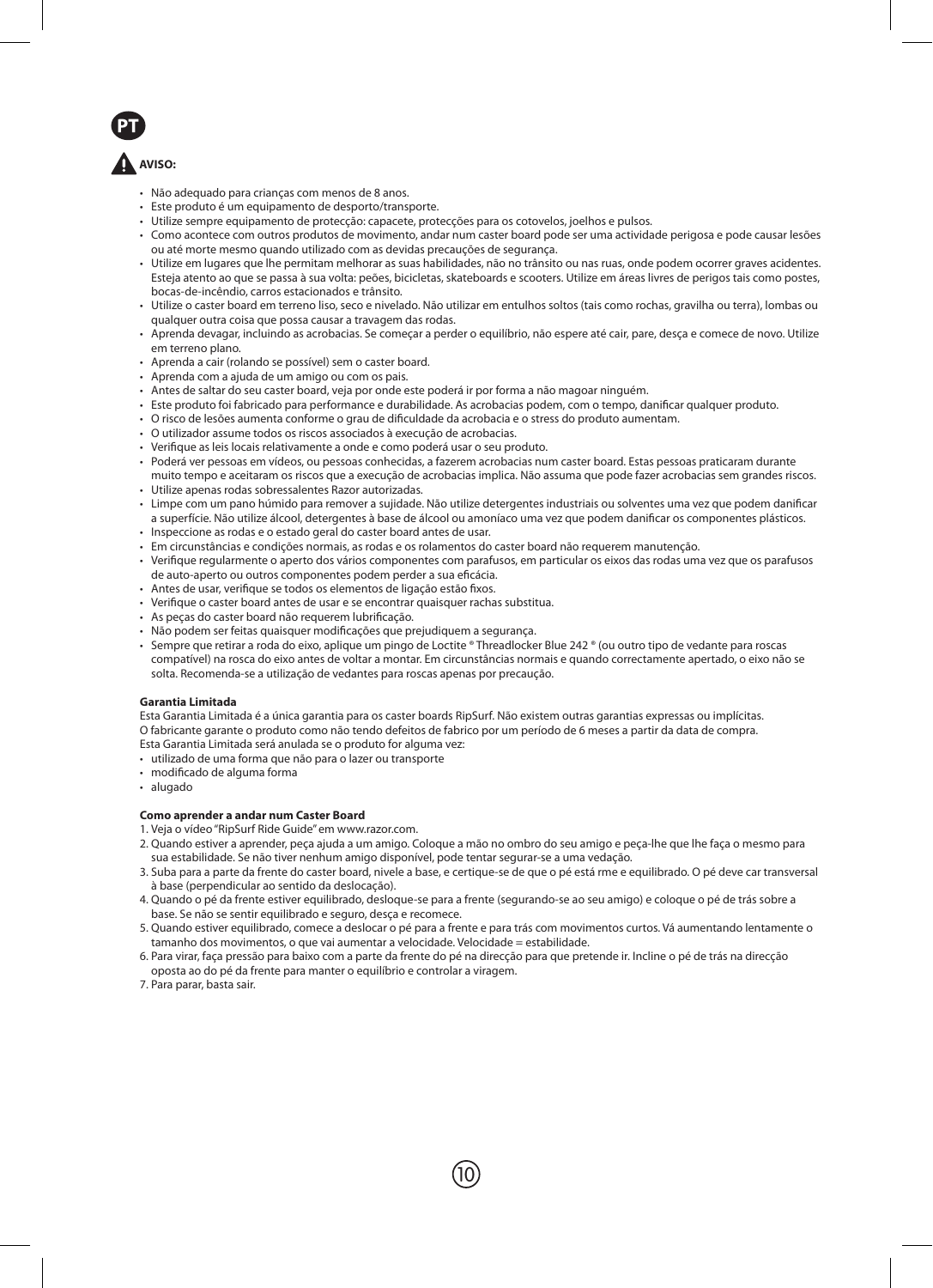# **OSTRZEŻENIE:**

- Nie dla dzieci do lat 8.
- Ten produkt to sprzęt sportowy/transportowy.
- Zawsze należy nosić sprzęt ochronny: kask, ochraniacze łokci, kolan i nadgarstków.
- Tak jak w przypadku wszystkich ruchomych przedmiotów, jazda na desce z rolkami jest niebezpieczna i może być przyczyną urazów lub śmierci, nawet mimo użycia prawidłowych zabezpieczeń.
- Używaj w miejscach, gdzie można pracować nad swoimi umiejętnościami, nie w ruchu ulicznym lub na drogach, gdyż może to doprowadzić do poważnego wypadku. Uważaj na pieszych, osoby na rowerach, deskorolkach i skuterach. Używaj w miejscach wolnych od niebezpieczeństw takich jak słupki, hydranty, zaparkowane samochody i ruch uliczny.
- Używać deski z rolkami na gładkim, suchym i równym podłożu. Nie jeździć po nierównościach (takich jak kamienie, żwir lub piasek), progach zwalniających lub innych podłożach, które mogą spowodować zatrzymanie kółek.
- Ucz się jazdy i wykonywania trików. Gdy czujesz, że tracisz równowagę, nie czekaj, aż spadniesz. Zejdź z deski i zacznij jeszcze raz. Wybieraj do jazdy płaski teren.
- Naucz się upadać (najlepiej turlając się) na sucho, bez deski.
- Poproś o pomoc podczas nauki przyjaciela lub rodzica.
- Przed zeskoczeniem z deski zobacz, w którą stronę może pojechać, tak aby nie zrobiła nikomu krzywdy.
- Ten produkt został wyprodukowany z myślą o wydajności i wytrzymałości. Wykonywanie trików podczas jazdy może go z czasem nadwyrężyć lub uszkodzić.
- Im bardziej skomplikowany trik i im większe naprężenie produktu, tym większe ryzyko urazu.
- Użytkownik przyjmuje na siebie całe ryzyko związane z wykonywaniem trików podczas jazdy.
- Sprawdź lokalne przepisy dotyczące tego, gdzie i jak można używać produktu.
- Materiały wideo lub znajome osoby mogą prezentować triki wykonywane na desce z rolkami. Osoby te trenowały przez długi czas i akceptują zagrożenia związane z wykonywaniem trików podczas jazdy. Nie zakładaj, że możesz wykonać triki w sposób wolny od zagrożenia.
- Używaj tylko certyfikowanych kółek zamiennych Razor.
- Wycierać wilgotną szmatką, aby usunąć zabrudzenia. Nie używać przemysłowych środków czyszczących ani rozpuszczalników, ponieważ mogą uszkodzić powierzchnię. Nie używać alkoholu, środków czyszczących na bazie alkoholu lub amoniaku, ponieważ mogą uszkodzić plastikowe elementy.
- Przed jazdą należy sprawdzić kółka i ogólny stan deski.
- W normalnych sytuacjach i warunkach kółka i łożyska deski nie wymagają konserwacji.
- Regularnie sprawdzaj, czy części są pewnie dokręcone, zwłaszcza osie kół, ponieważ śruby samodokręcające lub inne elementy połączeniowe mogą się poluzować.
- Przed użyciem sprawdź, czy wszystkie elementy połączeniowe są pewnie przymocowane.
- Przed użyciem skontroluj deskę z kółkami samonastawnymi i wymień na nową, jeśli znajdziesz pęknięcia.
- Elementy deski z kółkami samonastawnymi nie wymagają smarowania.
- Nie można wprowadzać modyfikacji, które są zagrożeniem dla bezpieczeństwa.
- Przy wymianie osi koła należy nałożyć małą kropkę środka Loctite ® Threadlocker Blue 242 ® (lub równoważnego kleju do gwintów) na gwint osi przed złożeniem. W normalnych warunkach, gdy oś zostanie prawidłowo dokręcona, nie powinna się poluzować. Użycie kleju do gwintów jest zalecane tylko jako środek ostrożności.

#### **Ograniczona Gwarancja**

Ta ograniczona gwarancja to jedyna gwarancja, jaką są objęte deski z rolkami RipSurf. Nie obowiązuje żadna inna jawna lub dorozumiana gwarancja.

Producent gwarantuje, że ten produkt jest wolny od wad produkcyjnych przez okres 6 miesięcy od daty zakupu.

- Ta ograniczona gwarancja zostaje unieważniona, gdy produkt:
- zostanie użyty w sposób inny niż do rekreacji lub transportu
- zostanie w jakikolwiek sposób zmodyfikowany
- zostanie wypożyczony

#### **Jak nauczyc sie jezdzic na desce z kółkami samonastawnymi**

1. Obejrzyj materiał wideo "RipSurf Ride Guide" (Podrecznik nauki jazdy RipSurf) na stronie www.razor.com.

- 2. Podczas nauki popros przyjaciela o pomoc. Połóz reke na ramieniu przyjaciela i niech on połozy reke na twoim ramieniu w celu zapewnienia stabilnosci. Jesli nie mozesz poprosic przyjaciela o pomoc, spróbuj przytrzymac sie płotu.
- 3. Wejdz na przednia czesc deski, ustaw deske poziomo i sprawdz, czy twoja stopa jest ułozona pewnie i zachowuje równowage. Stopa powinna byc umieszczona w poprzek deski (prostopadle do kierunku jazdy).
- 4. Gdy przednia stopa jest w połozeniu równowagi, odepchnij sie (trzymajac sie przyjaciela) i połóz tylna stope na desce. Jesli nie czujesz sie pewnie i nie mozesz uchwycic równowagi, zejdz i rozpocznij jeszcze raz.
- 5. Po uzyskaniu równowagi zacznij poruszac stopy do przodu i do tyłu, małymi ruchami. Powoli zwieksz zakres ruchów. Spowoduje to zwiekszenie predkosci. Szybkosc = stabilnosc.
- 6. Aby skrecic, nacisnij w dół przednia stopa w kierunku, w który chcesz skrecic. Odchyl stope znajdujaca sie z tyłu w kierunku przeciwnym do stopy z przodu, aby zachowac równowage i kontrolowac skret.
- 7. Aby sie zatrzymac, zejdz z deski.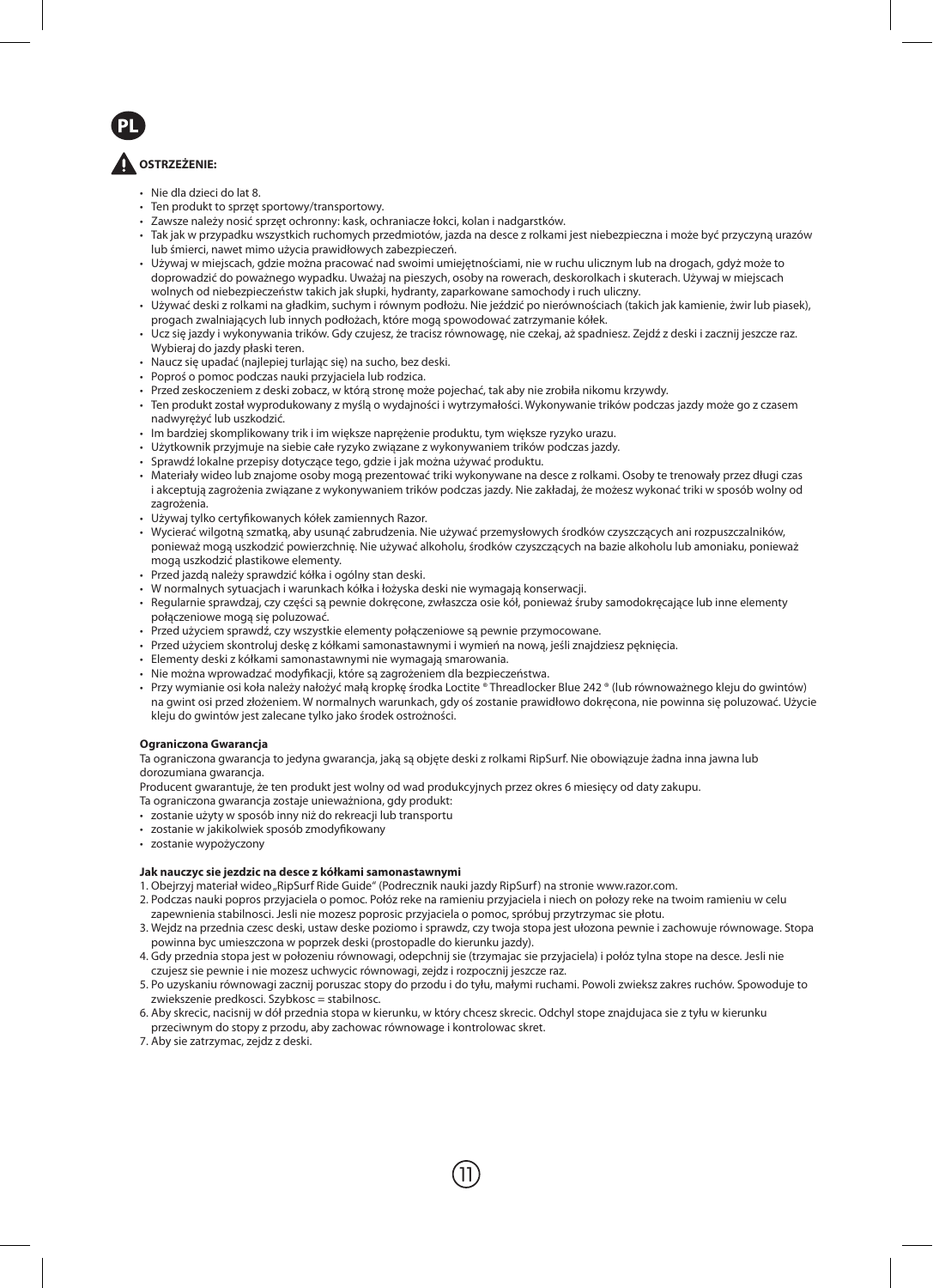## **FIGYELMEZTETÉS:**

- 8 éven aluli gyerekeknek nem ajánlott.
- Ez a termék egy sport- vagy közlekedési eszköz.
- Viselj mindig védőfelszerelést védősisakot, könyök-, térd- és csuklóvédőt.
- Egyéb mozgásra alkalmas termék használatához hasonlóan a gördeszkázás veszélyes tevékenység lehet, és sérüléshez vagy halálesethez vezethet még a megfelelő biztonsági óvintézkedések betartásával is.
- Olyan helyen gördeszkázz, ahol tudásodat javíthatod, nem a forgalomban vagy közutakon, ahol komoly balesetek történhetnek. Figyelj a környezetedre, vigyázz a gyalogosokra, kerékpárosokra, más gördeszkásra és rolleresekre. Veszélymentes területeken használd, ahol például nincsenek oszlopok, tűzcsapok, parkoló autók és forgalom.
- A gördeszkát sima, száraz, egyenes talajon használd. Ne deszkázz laza kőtörmeléken (mint például kövek, kavics vagy homok),
- bukkanókon vagy más olyan felületen, ami a kerekeidet megállíthatná.
- Lassan tanulj, a trükköket is. Ha kezded elveszíteni az egyensúlyodat, ne várd meg, amíg elesel, hanem lépj Tanulj meg esni (lehetőleg gurulva) a gördeszka nélkül.
- Egy barát vagy szülő legyen melletted, aki segíteni tud.
- A deszkáról való leugrás előtt figyelj arra, hogy az merre mehet, így ne okozzon senkinek sem sérülést.
- Ez a termék jó teljesítményre és tartósságra készült. Trükkös gördeszkázás idővel bármely terméket igénybe vehet vagy károsíthat.
- A baleseti kockázat növekszik a trükkök nehézségi fokának és a termék igénybevételének növekedésével.
- A gördeszkás magára vállal a trükközéssel járó minden kockázatot.
- Ellenőrizd az arra vonatkozó helyi jogszabályokat, hogy hol és hogyan használhatod a terméket.
- Láthatsz a gördeszkán trükköket végrehajtó embereket videón, vagy akiket te is ismersz. Ezek az emberek régóta gyakorolnak, és<br>vállalják a trükkökkel járó kockázatokat. Ne feltételezd, hogy nagy kockázat nélkül trükközhe
- Csak engedélyezett Razor cserekerekeket használj.

• A szennyeződés eltávolításához töröld le nedves ruhával. Ne használj ipari tisztító- vagy oldószereket, mivel azok károsíthatják a felületet. Ne használj alkoholt, alkohol- vagy ammóniaalapú tisztítószert, mivel az károsíthatja a műanyagalkatrészeket.

- Ellenőrizd a gördeszkád kerekeit és általános állapotát, mielőtt elindulsz.
- Rendes körülmények és használati feltételek mellett a gördeszkakerekek és csapágyak nem igényelnek karbantartást.
- Rendszeresen ellenőrizd, hogy a különböző csavarozott részek szorosan álljanak, főleg a keréktengelyek, mivel az önfeszítő csavarok vagy egyéb tartozékok elveszíthetik hatóerejüket.
- Használat előtt ellenőrizd, hogy minden csatlakozó elem biztonságosan rögzítve legyen.
- Ellenőrizd a caster boardot használat előtt, és cseréld ki, ha bármilyen repedést találsz.
- A caster board alkatrészek nem igényelnek olajozást.
- Nem szabad a biztonságot veszélyeztető változtatásokat végezni.
- Minden alkalommal, amikor kiveszed a keréktengelyt, tegyél egy csepp Loctite ® Threadlocker Blue 242 ® ragasztót (vagy ahhoz hasonló menetragasztót) beszerelés előtt a tengelymenetre. Rendes körülmények között és ha megfelelően meg van húzva, a tengely nem lazul meg. A menetragasztó használata csak elővigyázatosságból ajánlott.

#### **Korlátozott garancia**

A jelen korlátozott garancia az egyedüli garancia a RipSurf gördeszkákra. Nincs semmilyen más kifejezett vagy feltételezett garancia. A gyártó garantálja, hogy a vásárlástól számított 6 hónapon belül ez a termék mentes gyártási hibáktól. Ez a korlázott garancia megszűnik, amennyiben a termék bármikor:

- szabadidősporton vagy közlekedésen kívül más célra lett használva
- bármilyen formában módosítva lett
- bérbeadásra került

#### **Hogyan tanuljunk meg a caster boarddal deszkázni?**

- 1. Nézd meg a "RipSurf deszkázási útmutató" videót a www.razor.com weboldalon.
- 2. A tanuláshoz kérjél meg egy barátodat, hogy segítsen. Helyezd a kezed a barátod vállára, és o is tegye az övét a te válladra, hogy megtámasszon. Ha nincs elérheto barátod, megpróbálhatsz egy kerítésbe kapaszkodni.
- 3. Lépj rá a caster board elejére, hozd szintbe a lapot, és ellenorizd, hogy a lábadat biztonságban és egyensúlyban lévonek érezd. A lábad teljesen keresztben álljon a deszkán (az útirányra merolegesen).
- 4. Amikor az elol lévo lábad egyensúlyban érzi magát, lökd meg magad (barátodra támaszkodva), és tedd fel a hátul lévo lábadat. Ha nem érzed magad egyensúlyban és biztosan, lépj le, és kezd elölrol.
- 5. Ha már egyensúlyban vagy, apró mozdulatokkal kezd a lábaidat elore- és hátrafelé mozgatni. Lassan növeld a mozdulatokat, ez megnöveli a sebességedet. Sebesség = stabilitás.

12

- 6. Kanyarodáshoz az elol lévo lábaddal nyomjál lefelé abba az irányba, amerre menni akarsz. A hátul lévo lábadat az elol lévo lábaddal ellenkezo irányba döntsd, hogy megtartsd az egyensúlyodat és irányítsd a kanyarodást.
- 7. Megálláshoz egyszeruen lépj le.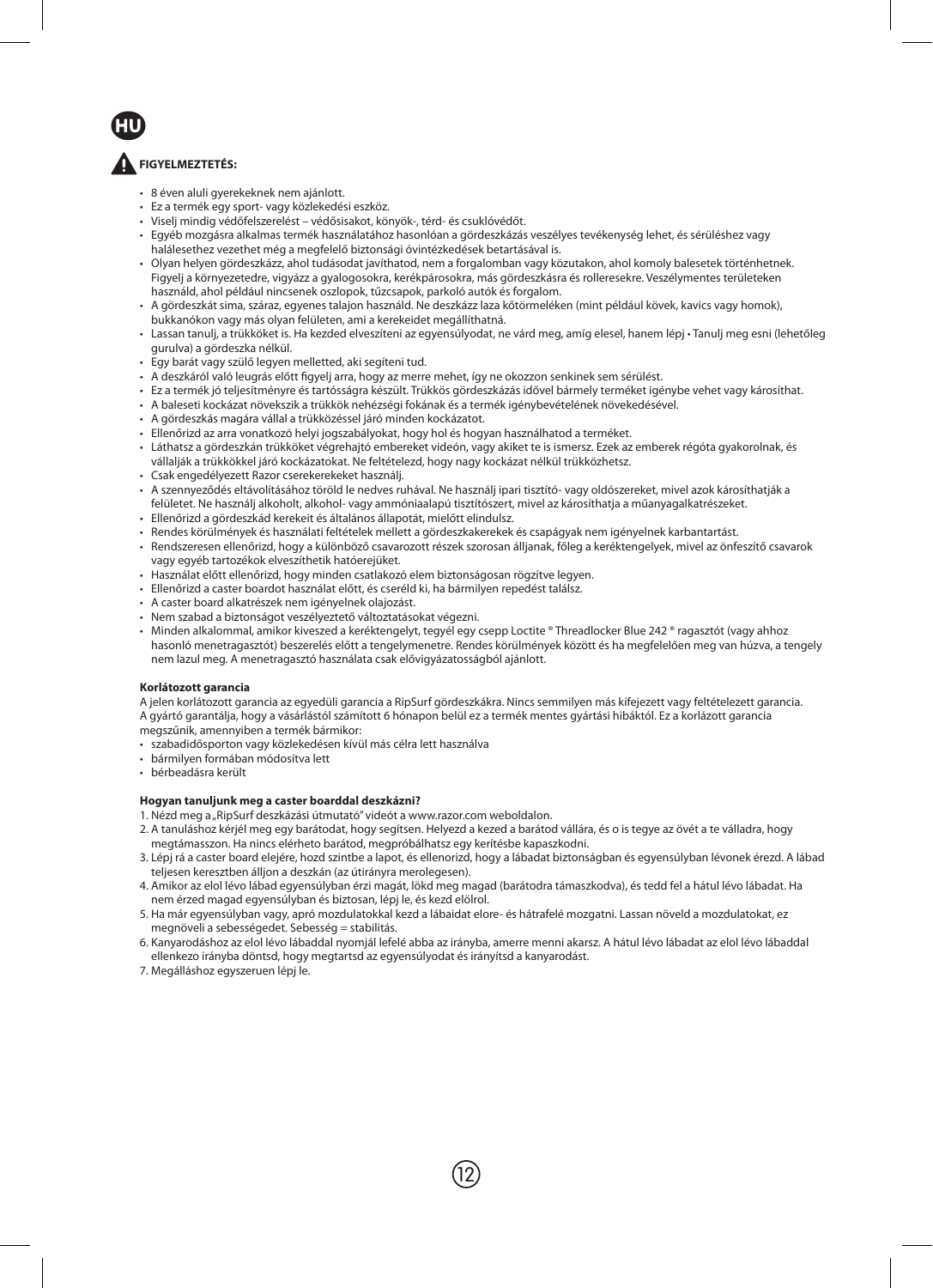## **ПРЕДУПРЕЖДЕНИЕ:**

- Не для детей до 8 лет.
- Эта продукция предназначена для занятий спортом и поездок.
- Всегда надевайте защитное оснащение шлем, налокотники, наколенники и напульсники.
- Как и с любым другим движущимся предметом, езда на двухколесной роликовой доске может представлять опасность и может привести к травмам или смерти, даже если пользоваться доской с должными предосторожностями.
- Катайтесь в местах, которые позволяют улучшить ваши навыки, но не в скоплениях транспорта и не на дорогах, где могут случиться серьезные несчастные случаи. Избегайте пешеходов, велосипедов, скейтбордов и мотороллеров. Используйте доску в местах, где нет таких опасностей, как столбы, гидранты, припаркованные машины и транспортные развязки.
- Используйте двухколесную роликовую доску на гладкой, сухой, ровной поверхности. Не катайтесь на подвижных субстанциях
- (камнях, гальке или песке), «лежачих полицейских» или на чем-либо, что может препятствовать вращению колес.
- Обучайтесь медленно, включая трюки. Если вы начинаете терять равновесие, не ждите падения, начните заново. Катайтесь на ровной площадке.
- Научитесь падать (если получится кубарем) без двухколесной роликовой доски.
- Учитесь с помощью друга или родственника.
- Перед соскакиванием с доски проследите ее траекторию движения, чтобы доска никого не травмировала.
- Данная продукция произведена с учетом хороших характеристик и надежности. Выполнение трюков со временем может повредить продукцию.
- Риск травм возрастает по мере усложнения трюков, также возрастает нагрузка на доску.
- Пользователь принимает все риски, связанные с выполнением трюков.
- Ознакомьтесь с местными правилами, регулирующими место и способ использования продукции.
- Возможно, вы видели, как люди на видеороликах выполняют трюки на двухколесной роликовой доске, возможно, ваши знакомые это делают. Эти люди долго тренировались и принимают все риски, возможные при выполнении трюков. Не нужно думать, что вы можете пытаться выполнить трюки без большого риска.
- Используйте только утвержденные запасные колеса Razor.
- Для удаления грязи протирайте влажной тканью. Не используйте промышленные очистители или растворители, так как они могут повредить поверхность. Не используйте спирт, очистители на основе спирта или аммиака, так как они могут повредить пластиковые детали.
- Перед поездкой проверьте колеса и общее состояние двухколесной роликовой доски.
- При нормальных условиях и обстоятельствах роликовая доска и подшипники не нуждаются в обслуживании.
- Регулярно проверяйте затяжку всех резьбовых деталей, особенно колесных осей, так как самозатягивающиеся винты или
- другие приспособления могут потерять эффективность.
- Перед использованием проверьте надежность всех соединительных элементов.
- Перед использованием проверьте роликовую доску, и если вы найдете трещины, замените ее.
- Детали роликовой доски не требуют смазки.
- Нельзя вносить изменения, которые могут повлиять на безопасность.
- Каждый раз при снятии колесной оси наносите маленькую каплю Loctite ® Threadlocker Blue 242 ® (или соответствующего резьбового клея) на резьбу оси перед повторной сборкой. При нормальных условиях и при должной фиксации ось не должна ослабевать. Использование резьбового клея рекомендуется только в качестве меры предосторожности.

#### **Ограниченная гарантия**

Эта ограниченная гарантия является единственной гарантией для двухколесной роликовой доски RipSurf. Других явно выраженных или подразумеваемых гарантий нет.

Производитель гарантирует, что эта продукция не имеет производственных дефектов на протяжении 6 месяцев с даты покупки. Данная ограниченная гарантия будет аннулирована, если продукция:

- использовалась не для развлечения или катания
- каким-либо способом изменялась
- сдавалась в прокат

#### **Как научиться кататься на двухколесной роликовой доске**

1. Просмотрите видеоролик «Руководство по использованию RipSurf» на сайте www.razor.com.

- 2. Во время обучения попросите друга помочь. Положите руку на плечо друга и попросите его сделать то же самое, чтобы не потерять равновесие. Если друга рядом нет, попробуйте держаться за забор.
- 3. Встаньте на переднюю часть роликовой доски, выровняйте доску и убедитесь в том, что ваши ноги стоят прочно и надежно. Ваша нога должна стоять поперек доски (перпендикулярно направлению движения).
- 4. Когда ваша передняя нога будет стоять устойчиво, оттолкнитесь (держась за друга) и поставьте заднюю ногу. Если ваши ноги не стоят прочно и надежно, сойдите с доски и начните заново.
- 5. После балансировки начинайте понемногу двигать ногами взад-вперед. Постепенно наращивайте величину движений, это увеличит скорость. Скорость = устойчивость.
- 6. Чтобы повернуть, нажмите на доску передней ногой в направлении поворота. Отклоните заднюю ногу в противоположном относительно передней ноги направлении, чтобы удержать равновесие и управлять поворотом.

13

7. Чтобы остановиться, просто сойдите.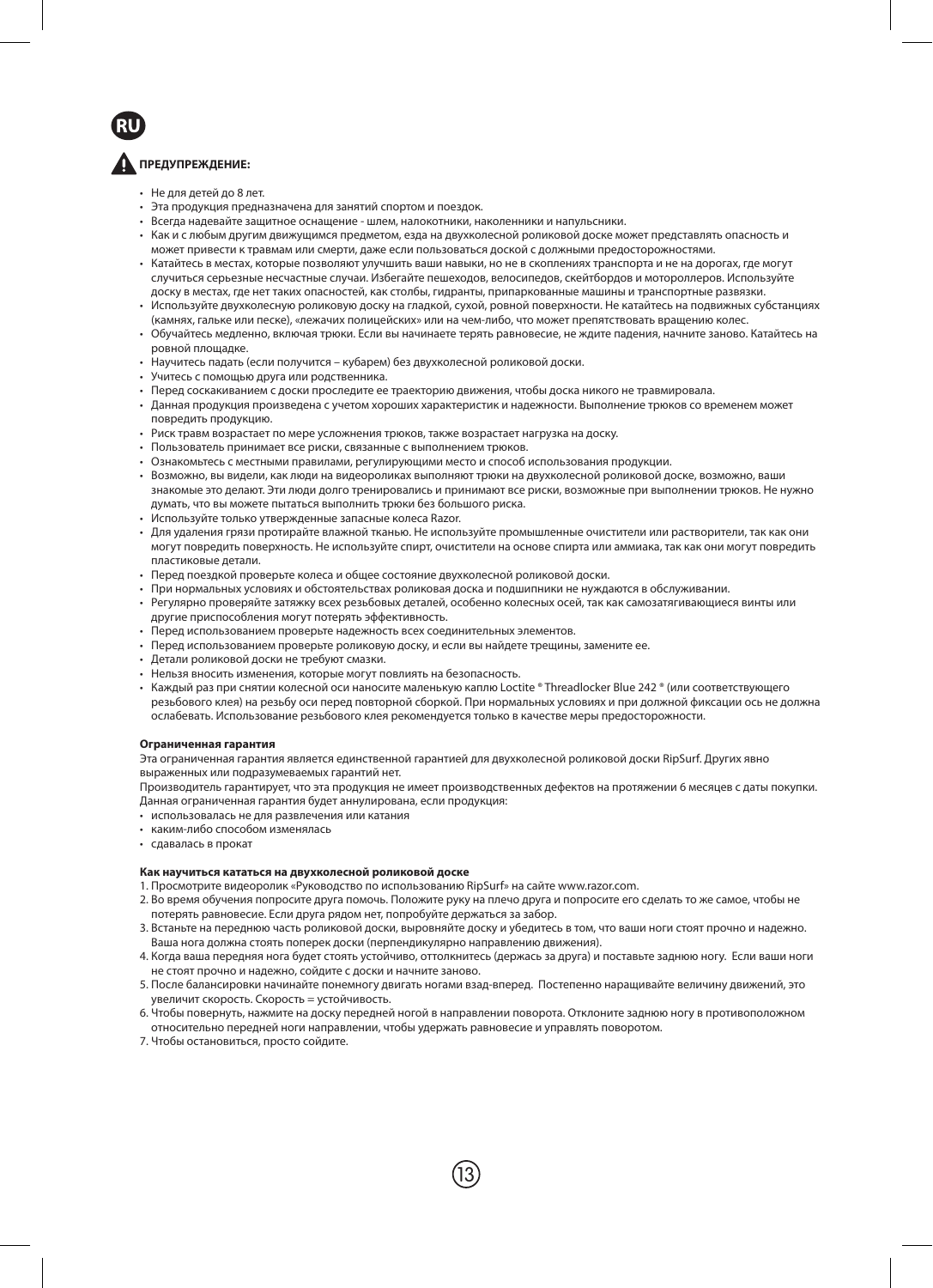

### • Endast för barn över 8 år.

- Denna produkt är designad för sport/transport.
- Använd alltid skyddsutrustning hjälm samt armbågs-, knä- och handledsskydd.
- Som vid all användning av produkter som rör sig kan det vara farligt att använda produkten, och det kan resultera i skada även om man följer säkerhetsanvisningarna.
- Använd endast produkten på platser där du kan förbättra dina färdigheter, och aldrig i trafi ken eller på vägar där det kan ske olyckor. Håll ögonen på fotgängare, cyklister samt skateboard- och sparkcykelåkare. Använd produkten på platser utan lyktstolpar, brandposter, parkerade bilar och trafi k.
- Kör endast på jämna, rena och torra ytor. Kör inte på löst material (såsom stenar, grus och sand), farthinder eller annat som kan få dina hiul att stanna.
- Ta tid på dig att lära dig, även trick. Om du tappar balansen ska du inte vänta tills du faller utan kliva av produkten och börja om igen. Kör på en jämn yta.
- Lär dig att falla (genom att rulla om det är möjligt) utan produkten.
- Träna tillsammans med en vän eller en vuxen.
- Innan du hoppar av produkten ska du se till att den inte fortsätter i en riktning där den kan orsaka skada.
- Produkten är tillverkad för bästa tänkbara prestanda och hållbarhet. Trickåkning kan, över tiden, orsaka slitage och skada.
- Risken för skador ökar i takt med trickens svårighetsgrad och produktens slitage ökar.
- Användaren ansvarar själv för risker i samband med trickåkning.
- Kontrollera lokala lagar angående var och hur du får använda produkten.
- Du kan se personer i videor, eller personer som du känner, göra trick. Dessa personer har tränat under en lång tid och accepterar de risker som trickåkning medför. Anta inte att du kan prova alla sorters trick utan risk för skada.
- Använd endast våra ordinarie Razor-hjul vid byte av hjul.
- Torka bort smuts med en fuktig trasa. Använd inga industriella rengöringsmedel eller lösningsmedel eftersom ytan kan skadas. Använd inte alkohol eller alkohol- eller ammoniakbaserade rengöringsmedel eftersom de kan skada plastdelarna.
- Kontrollera hjulen och produktens allmänna tillstånd innan du använder den.
- Under normala förhållanden är hjulen och kullagren underhållsfria.
- Kontrollera regelbundet att alla skruvar och delar sitter fast ordentligt, speciellt hjulaxlarna eftersom de självfästande skruvarna och andra delar kan förlora sin eff ektivitet.
- Kontrollera att alla delar sitter fast ordentligt före användning.
- Kontrollera produkten före användning, och byt ut den om du hittar några sprickor.
- Produktens delar ska inte smörjas.
- Modifi era inte produkten. Detta kan påverka säkerheten.
- När du tar bort hjulaxeln ska du lägga på en liten klick Loctite® Threadlocker Blue 242® (eller en kompatibel typ av gänglim) på axelgängan innan du sätter ihop allt igen. Under normala förhållanden, och när den är ordentligt fastspänd, ska inte axeln lossna. Användningen av gänglim rekommenderas endast som en försiktighetsåtgärd.

#### **Så här använder du produkten**

- 1. Titta på "RipSurf Ride Guide"-videon på www.razor.com.
- 2. Be en vän att hjälpa dig att träna. Sätt din hand på din väns axel och be din vän göra detsamma för att få stabilitet. Om du tränar själv kan du hålla i ett staket.
- 3. Kliv upp på produktens framdel, och vrid det så att det blir jämnt. Se till att din fot står stabilt och balanserat. Din fot ska stå tvärs över brädan i färdriktningen.
- 4. När din främre fot känns stabil trycker du ifrån (samtidigt som du håller i din vän) och sätter din bakre fot på brädan. Om du inte känner dig stabil och säker ska du gå av produkten och försöka igen.
- 5. När du har hittat balansen ska du börja röra dina fötter fram och tillbaka i små rörelser. Gör långsamt rörelserna större så får du mer fart. Fart = stabilitet.
- 6. För att svänga ska du trycka ner din främre fot i den riktning som du vill åka. Luta din bakre fot i motsatt riktning för att hålla kvar balansen och kontrollera svängen.
- 7. Om du vill stanna är det bara att kliva av produkten.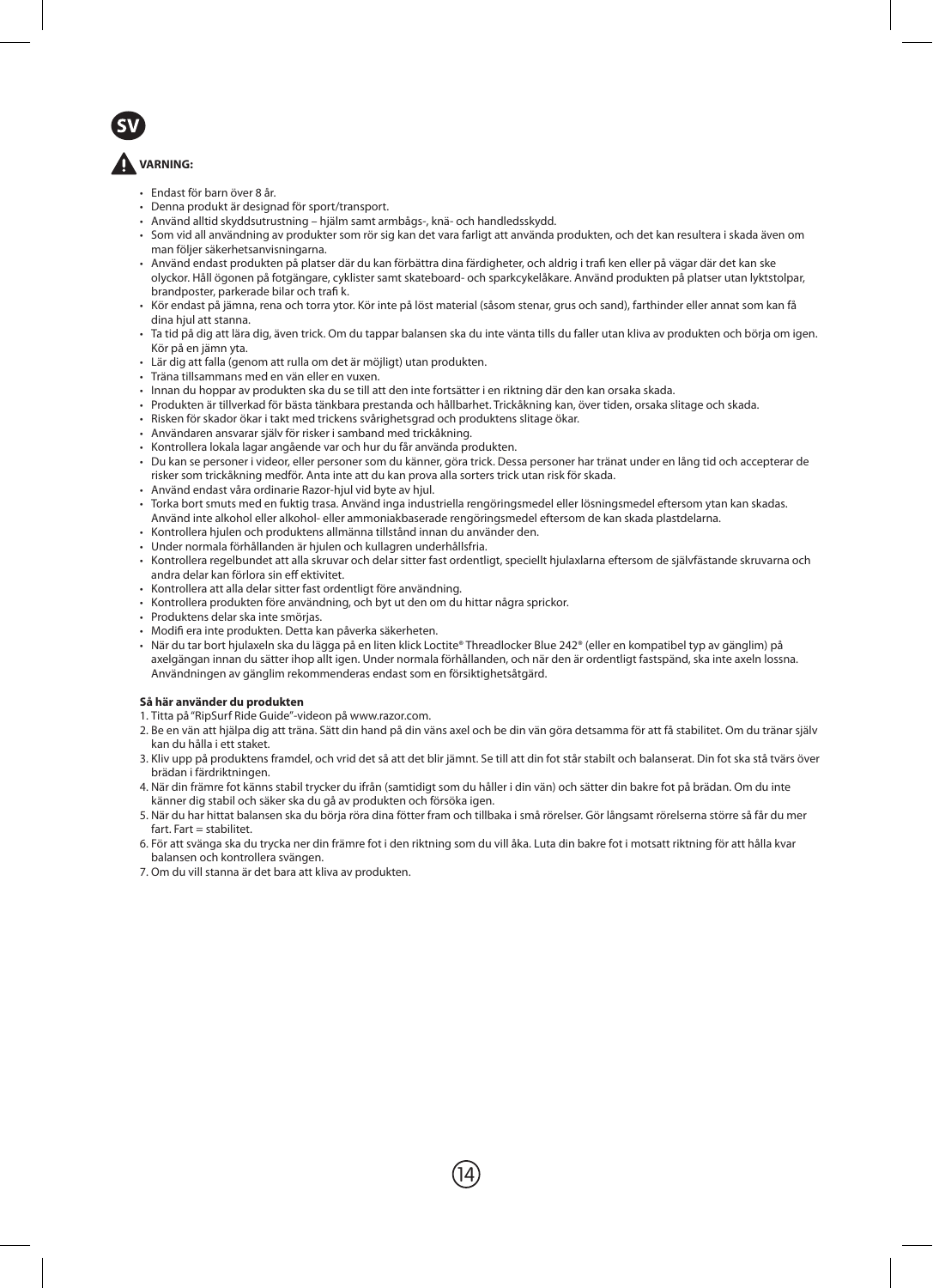

### **ADVARSEL:**

- Ikke egnet for barn under 8 år.
- Dette produktet er beregnet på sport/transport.
- Bruk alltid sikkerhetsutstyr hjelm, albue-, kne- og håndleddsbeskyttere.
- Som med ethvert annet bevegelig produkt kan også bruk av caster-brett være en farlig aktivitet, og det kan resultere i skader selv når alle sikkerhetstiltak for caster-brett følges.
- Bruk caster-brettet utendørs et sted der du kan trene opp ferdighetene dine. Kjør aldri på trafi kkerte veier eller i nærheten av motoriserte kjøretøyer pga. risikoen for alvorlige ulykker.
- Hold øye med fotgjengere, syklister, rullebrettkjørere og sparkesykkelkjørere rundt deg. Bruk kun dette produktet i områder hvor det ikke er objekter som stolper, hydranter, parkerte biler og trafi kk.
- Må bare brukes på glatte, tørre og jevne overfl ater. Ikke kjør på løst underlag (som f.eks. steiner, grus eller sand) og unngå fartsdempere eller annet som kan få hjulene til å stoppe.
- Lær langsomt, også triks. Hvis du mister balansen, må du ikke vente til du faller. Gå av og begynn på nytt. Kjør på fl att underlag.
- Lær å falle (ved å rulle hvis det er mulig) uten caster-brettet.
- Øv deg sammen med en venn eller en forelder.
- Før du hopper av caster-brettet, skal du se hvor det er på vei slik at det ikke skader noen.
- Dette produktet er laget til å brukes og til å vare. Som tiden går, kan triksekjøring påvirke eller beskadige ethvert produkt.
- Risikoen for å pådra seg skader (enten på person eller brett) øker i tråd med triksenes vanskelighetsgrad.
- Den som bruker caster-brettet, har det fulle ansvaret i forbindelse med triksaktiviteter.
- Sjekk lokale lover og bestemmelser for å fi nne ut hvor og hvordan du kan bruke caster-brettet.
- Du har sikkert sett folk på video eller til og med folk du kjenner lage triks på et caster-brett. Dette er folk som har øvet veldig lenge, og som aksepterer den risiko det er å øve inn triks med caster-brett. Ikke tro at du kan forsøke de samme triksene uten risiko.
- Bruk bare originale Razor-hjul i forbindelse med utskifting.
- Tørk det med en fuktig klut for å fj erne skitt. Ikke bruk industrirengjøringsmidler eller løsningsmidler, da dette kan skade overfl aten. Ikke bruk alkohol, alkoholbaserte eller ammoniakkbaserte rengjøringsmidler, da dette kan skade eller løse opp plastdeler.
- Sjekk hjulene og caster-brettets generelle tilstand innen du bruker det.
- Under normale omstendigheter og forhold skal det ikke være nødvendig å vedlikeholde caster-brettets hjul og kulelagre.
- Sjekk med jevne mellomrom at alle skruer og deler er strammet skikkelig. Du må især sjekke hjulakslingene fordi de selvstrammende skruene eller andre deler kan bli mindre eff ektive etter hvert.
- Sjekk at alle deler er sikre innen bruk.
- Sjekk caster-brettet innen bruk og bytt det ut hvis du fi nner sprekker i det.
- Caster-brettets deler trenger ikke smøring.
- Det må ikke foretas noen endringer som kan ha innfl ytelse på sikkerheten.
- Hvis du fj erner hjulakslingen, må du påføre en liten dråpe Loctite® Threadlocker Blue 242® (eller en kompatibel limtype til gjenger) på akselgjengen innen du setter den på igjen. Under normale omstendigheter og når den er skikkelig strammet, vil ikke akslingen løsne. Det anbefales bare å bruke lim til gjenger for en sikkerhets skyld.

#### **Slik lærer du å kjøre på et caster-brett**

- 1. Se "RipSurf Ride Guide"-videoen på www.razor.com.
- 2. Når du øver deg, kan du be en venn hjelpe deg. Legg hånden på skulderen til vennen din, og be vennen din om å gjøre det samme for å oppnå stabilitet. Hvis du ikke har noen til å hjelpe deg, kan du holde fast i et gjerde.
- 3. Tre opp på den fremre delen av caster-brettet, og vri slik at det er plant. Sørg for at foten står skikkelig godt fast. Foten skal stå på tvers av brettet (vinkelrett på kjøreretningen).
- 4. Når den fremre foten er i balanse, skal du sette av (mens du holder fast i vennen din) og plassere den bakre foten på brettet. Hvis du ikke er i balanse og føler deg sikker, skal du gå av og prøve igjen.
- 5. Når du har funnet balansen, begynner du å bevege føttene frem og tilbake i små bevegelser. Gjør langsomt bevegelsene større, da kommer du opp i hastighet. Hastighet = stabilitet.
- 6. Hvis du vil dreie, skal du trykke ned den fremre foten i den retningen du vil dreie. Len den bakre foten i motsatt retning slik at du holder balansen og kan kontrollere dreiningen.
- 7. Hvis du vil stoppe, går du bare av.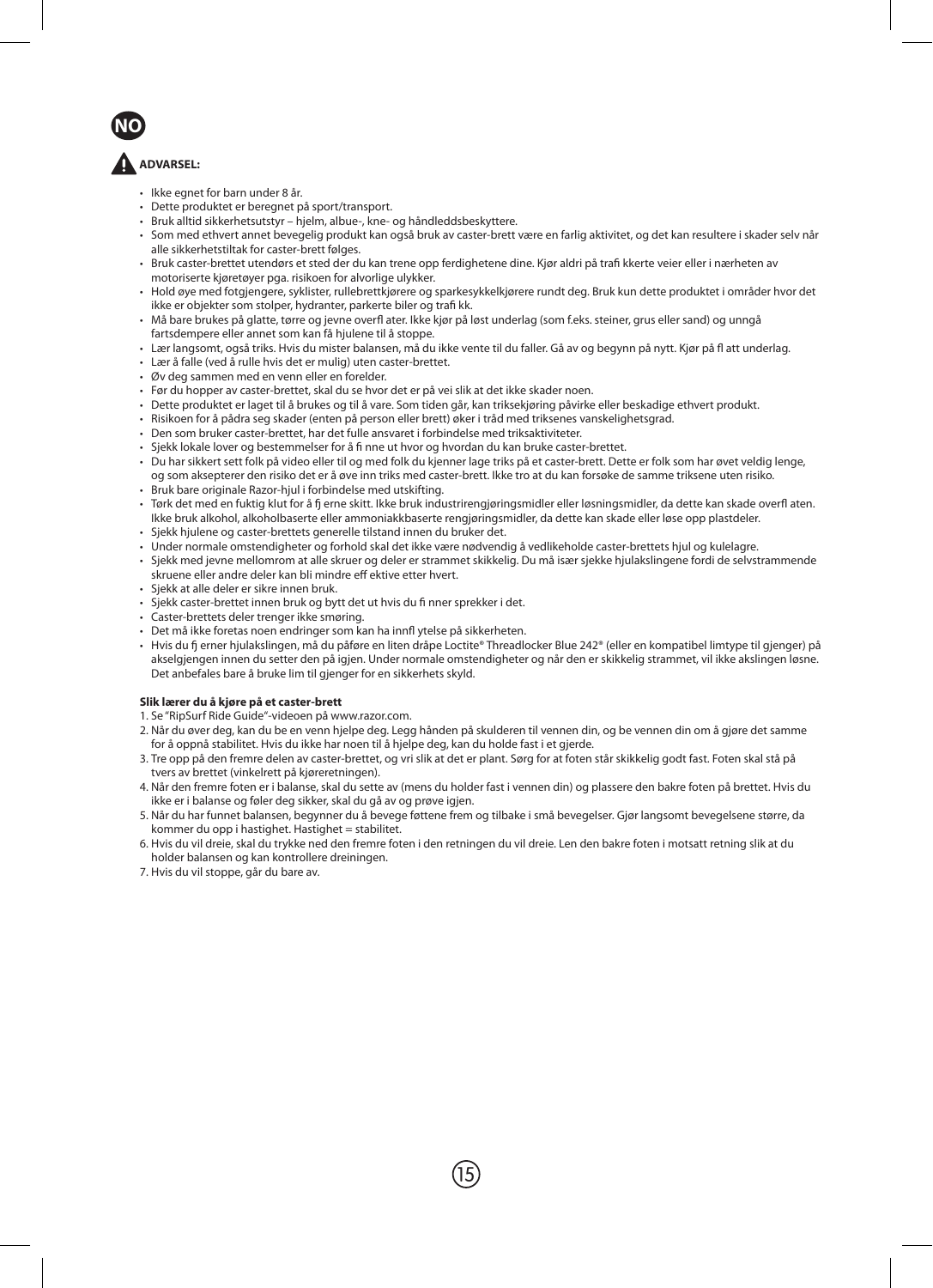

## **ADVARSEL:**

- Ikke egnet til børn under 8 år.
- Dette udstyr er beregnet til sport/transport.
- Bær altid sikkerhedsudstyr: hjelm, knæ-, albue- og håndledsbeskyttere.
- Som ved brug af alle andre produkter der bevæger sig, kan det være farligt at bruge caster boardet, og det kan resultere i tilskadekomst selv om man følger sikkerhedsforanstaltningerne.
- 
- Kør udendørs på steder hvor du kan forbedre dine færdigheder. Kør ALDRIG på steder med trafi k, på veje eller nær motoriserede køretøjer hvor der kan ske alvorlige ulykker. Hold øje med fodgængere, cyklister, skateboardere og scooterkørere i nærheden. Brug kun produktet i områder uden forhindringer såsom lygtepæle, brandhaner og parkerede biler.
- Kør kun på glatte, rene og tørre overfl ader. Undgå at køre på løstliggende materiale (f.eks. sten, grus eller sand) og fartbump og andet der kan få hjulene til at standse.
- Lær langsomt, også tricks. Hvis du mister balancen, så vent ikke til du falder, men træd af og begynd forfra. Kør på fl adt terræn.
- Lær at falde (ved at rulle hvis det er muligt) uden caster boardet.
- Øv dig sammen med en ven eller en forælder.
- Før du hopper af caster boardet, så sørg for at det ikke løber videre i en retning hvor det kan forvolde skade.
- Dette produkt er lavet til brug og til at holde. Når man laver tricks med produktet, kan det dog over tid skade ethvert produkt.
- Risikoen for tilskadekomst og skade på produktet øges i takt med sværhedsgraden på dine tricks.
- Køreren påtager sig hele risikoen for eventuelle skader der sker som følge af brug af produktet til tricks.
- Tjek lokale love og regulativer angående hvor og hvordan du må bruge dit produkt på lovlig vis.
- Du vil se mennesker i tv og video eller måske endda mennesker som du kender, udføre tricks på et caster board. Det er mennesker som har øvet sig i lang tid og kender risikoen ved at lave tricks. Lad være med at tro at du kan forsøge at lave de samme tricks uden risiko.
- Anvend kun originale Razor-hjul ved udskiftning.
- Tør med en fugtig klud, og fj ern støv og skidt. Brug ikke rengøringsmidler eller opløsningsmidler da de kan ødelægge overfl aden. Brug ikke alkohol eller alkohol- eller ammoniakbaserede servietter da de kan beskadige plastikdelene.
- Tjek hjulene og caster boardets generelle tilstand inden du bruger det.
- Under normale forhold er caster board, hjul og kuglelejer vedligeholdelsesfrie.
- Tjek regelmæssigt at alle skruer og dele er strammet ordentligt, især hjulakslerne da de selvstrammende skruer og andre dele kan miste deres eff ektivitet.
- Tjek at alle dele er sikre inden du kører.
- Tjek caster boardet inden brug, og skift det ud hvis du fi nder revner i det.
- Caster boardets dele skal ikke smøres.
- Modifi cer ikke produktet. Det kan gå ud over sikkerheden.
- Hvis du fj erner hjulakslen, skal du påføre en dråbe Loctite® Threadlocker Blue 242® (eller en kompatibel type gevindlim) på akselgevindet inden du skruer det sammen. Under normale omstændigheder vil akslen ikke gå løs hvis den er spændt ordentligt. Det anbefales kun at bruge gevindlim for en sikkerheds skyld.

#### **Sådan lærer du at køre på et caster board**

- 1. Se "RipSurf Ride Guide"-videoen på www.razor.com.
- 2. Når du øver dig, er det en god ide at bede en ven hjælpe dig. Læg din hånd på din vens skulder, og bed din ven gøre det samme for at opnå stabilitet. Hvis du ikke har en ven i nærheden, kan du holde fast i et stakit.
- 3. Træd op på den forreste del af caster boardet, og vrid det så det er plant. Sørg for at din fod står godt fast. Din fod skal stå på tværs af brættet.
- 4. Når den forreste fod føles i balance, sætter du af (mens du holder fast i din ven) og anbringer den bagerste fod på brættet. Hvis du ikke føler dig i balance og føler dig sikker, skal du stå af og prøve igen.
- 5. Når du har fundet balancen, skal du begynde at bevæge fødderne frem og tilbage i små bevægelser. Gør langsomt bevægelserne større, så får du mere fart på. Fart = stabilitet.
- 6. Hvis du vil dreje, skal du trykke den forreste fod ned i den retning du vil dreje. Læn den bagerste fod i den modsatte retning af den forreste fod for at bevare balancen og have kontrol over drejningen.
- 7. Hvis du vil stoppe, træder du bare af brættet.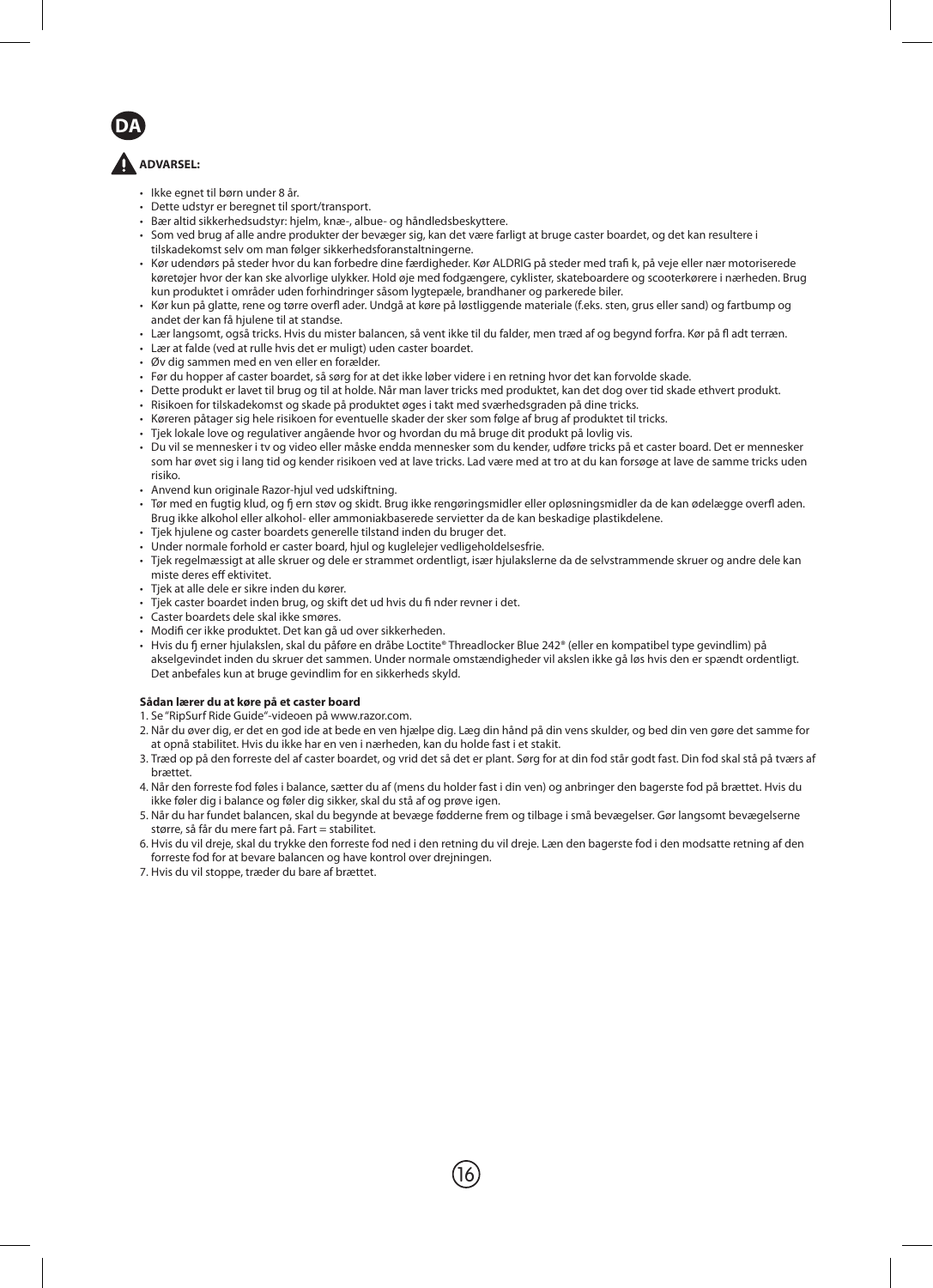

## **VAROITUS.**

- Ei sovellu alle 8-vuotiaille.
- Tämä laite on urheilu-/kulkuväline.
- Käytä suojavarusteita: kypärää, kyynär-, polvi- ja rannesuojia.
- Muiden liikkumiseen tarkoitettujen välineiden tapaan lautailu voi olla vaarallista ja johtaa loukkaantumiseen, vaikka turvamääräyksiä noudatettaisiin.
- Käytä tuotetta paikoissa, joissa voit rauhassa harjoitella. Älä käytä tuotetta liikenteen seassa tai kaduilla, sillä näissä paikoissa loukkaantumisriski kasvaa. Varo ympärillä olevia jalankulkijoita, pyöräilijöitä, rullaluistelijoita ja potkulautailijoita. Käytä tätä tuotetta vain alueilla, joilla ei ole vaaratekijöitä, kuten pylväitä, paloposteja, pysäköityjä autoja ja liikennettä.
- Käytä tuotetta ainoastaan tasaisilla ja kuivilla pinnoilla. Älä käytä tuotetta paikassa, jossa on irtoroskia (kuten kiviä, soraa tai hiekkaa), hidastustöyssyjä tai muita esteitä, jotka saattavat aiheuttaa äkkipysähdyksen.
- Käytä opetteluun ja temppujen harjoitteluun riittävästi aikaa. Jos menetät tasapainon, älä odota kaatumista vaan astu pois laudalta ja aloita uudelleen. Aja tasaisella pinnalla.
- Opettele kaatumaan oikein (mieluiten kierähtävällä tyylillä) ilman lautaa.
- Opettele yhdessä kaverin tai vanhemman kanssa.
- Ennen kuin astut pois laudalta, katso mihin se saattaa jatkaa matkaansa, sillä se saattaa vahingoittaa toisia.
- Tämä tuote on valmistettu suorituskykyiseksi ja kestäväksi. Temppujen tekeminen voit kuitenkin ajan myötä rasittaa tai vaurioittaa mitä tahansa tuotetta.
- Temppujen vaikeusasteen kasvattaminen lisää onnettomuuksien vaaraa ja tuotteen vaurioitumisriskiä.
- Lautailija tekee temppuja omalla vastuullaan.
- Tarkista paikalliset lait, jotta saat selville missä ja miten tuotetta saa käyttää.
- Voit nähdä televisiossa tai videolla tai jopa tuntemiesi ihmisten tekevän temppuja laudalla. He ovat harjoitelleet temppujen tekemistä kauan ja tietävät, että se voi olla vaarallista. Muista, että myös omaan temppuiluusi sisältyy aina vaaroja.
- Käytä ainoastaan virallisia Razor-varapyöriä.
- Pyyhi lika pois kostealla rätillä. Älä käytä liuottimia tai teollisuudessa käytettäviä puhdistusaineita. Ne voivat vahingoittaa pintaa. Älä käytä alkoholia, alkoholipohjaisia tai ammoniakkipohjaisia puhdistusaineita, koska ne voivat vahingoittaa muoviosia.
- Tarkista pyörien ja laudan kunto ennen laudan käyttämistä.
- Laudan pyöriä ja niiden laakereita ei tavallisesti tarvitse huoltaa.
- Tarkista säännöllisesti, että ruuvit ja osat ovat tarpeeksi kireällä. Tarkista erityisesti pyöräakselit, koska käytön myötä lukkoruuvit tai muut kiinnikkeet saattavat löystyä.
- Tarkista ennen käyttöä, että kaikki liitososat ovat tiukasti paikoillaan.
- Tarkista lauta ennen käyttöä ja vaihda vialliset osat uusiin.
- Laudan osia ei tarvitse voidella.
- Lautaan ei saa tehdä sen turvallisuutta heikentäviä muutoksia.
- Aina kun poistat pyöräakselin, laita hieman Loctite® Threadlocker Blue 242® -kierrelukitetta (tai vastaavaa kierrelukitetta) akselikierteisiin ennen pyörän takaisin laittamista. Normaaleissa olosuhteissa ja oikein kiristettynä akseli ei löysty. Kierrelukitteen käyttöä suositellaan ainoastaan varotoimenpiteenä.

#### **Näin käytät lautaa**

- 1. Katso osoitteessa www.razor.com oleva "RipSurf Ride Guide" -opastusvideo.
- 2. Pyydä opetteluvaiheessa kaverilta apua. Laita kätesi kaverin olkapäälle ja pyydä häntä tekemään samoin sinulle, niin saat lisätukea. Jos et saa kaveria apuun, pidä kiinni aidasta.
- 3. Laita etummainen jalkasi laudan etuosalle, suorista lauta ja varmista, että jalkasi on tukevasti ja tasapainoisesti laudalla. Jalkasi tulee olla laudalla poikittain (kohtisuorassa kulkusuuntaan).
- 4. Kun etujalkasi on tasapainoisesti laudalla, työnnä kevyesti vauhtia (pitäen kaveristasi kiinni) ja laita takimmainen jalkasi laudan takaosaan. Jos et tunne olevasi tasapainoisesti laudalla tai tunnet oloasi epävarmaksi, astu pois laudalta ja yritä uudestaan.
- 5. Kun olet tasapainossa, liikuta pienin liikkein jalkojasi eteen- ja taaksepäin. Tee vähitellen isompia liikkeitä, niin pääset etenemään nopeammin. Vauhti = tasapaino.

17

- 6. Voit kääntyä painamalla etujalkaasi siihen suuntaan, johon haluat kääntyä. Nojaa takimmaista jalkaasi vastakkaiseen suuntaan, niin pysyt tasapainossa ja hallitset käännöstä.
- 7. Kun haluat pysähtyä, astu pois laudalta.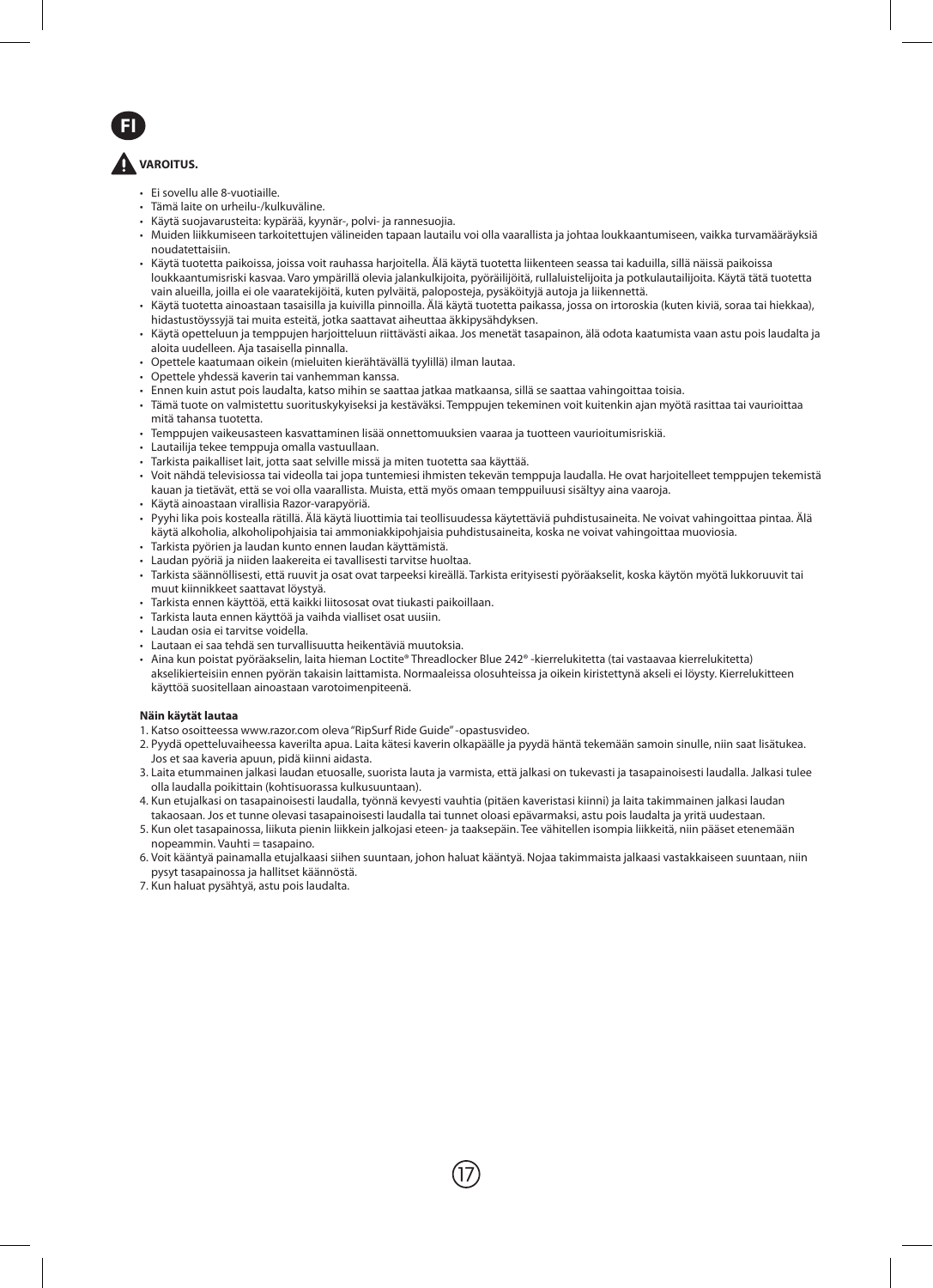

- Nu este destinat copiilor cu vârsta sub 8 ani.
- Acest produs este echipament sportiv/de transport.
- Întotdeauna purtaţi echipamentul de protecţie cum ar fi casca, cotierele şi genuncherele.
- La fel ca în cazul altor produse mobile, deplasarea pe un skateboard flexibil poate fi o activitate periculoasă ce poate conduce la accidentări sau deces chiar şi atunci când este utilizat cu măsuri de siguranţă adecvate.
- Utilizează Ripstick în locuri care te ajută să-ţi îmbunătăţeşti abilităţile, nu în trafic sau pe şosele, unde pot avea loc accidente grave. Pe traseul tău, ai grijă la pietoni, biciclete, persoanele care se deplasează pe skateboard sau scuter. Utilizează Ripstick în zone în carenu există stâlpi, hidranți, autoturisme parcate și trafic.
- Skateboard-ul flexibil trebuie utilizat pe teren plat, uscat şi fără denivelări. Acesta nu trebuie utilizat pe grohotiş (cum ar fi pietriş, prundiş sau nisip), praguri de reducere a vitezei sau orice alte suprafeţe care ar putea duce la oprirea roţilor.
- Învată treptat, inclusiv manevrele de deplasare pe acesta. Dacă îti pierzi echilibrul, nu astepta să cazi, pur și simplu oprește-te și porneşte din nou la drum. Deplasează-te pe teren drept.
- Învaţă să cazi (prin rotire dacă este posibil) fără skateboard-ul flexibil.
- Învaţă împreună cu un prieten sau cu unul dintre părinţi care te poate ajuta.
- Înainte de a sări de pe skateboard-ul flexibil, fii atent la traiectoria acestuia pentru a nu accidenta pe cineva.
- Acest dispozitiv a fost produs pentru a asigura performanţă şi durabilitate. Utilizarea skateboard-ului pentru efectuarea de diverse manevre poate să ducă în timp la deteriorarea sau defectarea produsului.
- Riscul de accidentare creşte odată cu gradul de dificultate a schemelor efectuate şi solicitarea la care este supus produsul.
- Persoana care utilizează skateboard-ul flexibil este responsabilă pentru toate riscurile asociate cu respectivele scheme de deplasare. • Consultaţi legislaţia locală referitoare la locurile şi modul în care puteţi utiliza produsul.
- Poţi vedea diverse persoane în filme sau persoane cunoscute efectuând diferite manevre pe un skateboard flexibil. Însă aceste persoane au o lungă experienţă în efectuarea de astfel de manevre şi sunt conştiente de riscurile asociate. Efectuarea de manevre implică un grad sporit de risc.
- Trebuie utilizate exclusiv roţi de rezervă Razor autorizate.
- Pentru îndepărtarea murdăriei trebuie utilizată o lavetă umedă. A nu se utiliza agenti de curătare industriali sau solventi deoarece acestia pot deteriora suprafața dispozitivului. Nu utilizați alcool, agenți de curățare pe bază de alcool sau amoniac deoarece acestia pot deteriora componentele din plastic.
- Verificaţi roţile şi starea generală a skateboard-ului flexibil înainte de utilizare.
- În conditii normale de utilizare, rotile și pivotii skateboard-ului flexibil nu necesită operatii de întretinere.
- Verificaţi, în mod regulat, ca şuruburile să fie bine strânse, mai ales cele de la osiile roţilor, deoarece şuruburile de autoreglare sau alte ataşamente îşi pot pierde din eficienţă.
- Înainte de utilizare, verificati dacă toate elementele de conectare sunt sigure.
- Verificaţi skateboard-ul flexibil înainte de utilizare şi înlocuiţi-l dacă descoperiţi fisuri.
- Piesele skateboard-ului flexibil nu necesită ungere.
- Nu efectuaţi modificări care pot pune în pericol siguranţa.
- De fiecare dată când îndepărtaţi osia roţilor, aplicaţi o cantitate mică de Loctite ® Threadlocker Blue 242 ® (sau orice alt lipici compatibil cu tipul de filet) pe osie înainte de a o reasambla. În circumstanţe normale şi dacă este bine strânsă, osia nu se va slăbi. Utilizarea adezivului pentru filet este recomandată doar ca metodă de precautie.

#### **Garanţie limitată**

Garanţia limitată este singurul tip de garanţie pentru skateboard-urile flexibile RipSurf. Nu există niciun alt fel de garanţie explicită sau implicită. Producătorul garantează că acest produs nu prezintă defecte de fabricaţie pe o perioadă de 6 luni de la data achiziţiei. Această garanție limitată va deveni nulă în cazul în care produsul:

- este utilizat în alte scopuri decât pentru agrement sau transport
- suferă orice fel de modificări
- este închiriat

#### **Metode de a învaa cum sa utilizai skateboard-ul exibil**

1. Urmarii videoclipul "RipSurf Ride Guide" pe www.razor.com .

- 2. Atunci când începei sa învaai, rugai un prieten sa va ajute. Punei-va mâna pe umarul prietenului si rugai-l sa faca acelasi lucru din motive de stabilitate. Daca nu este disponibil nici un prieten, putei încerca sa va sprijinii de un gard.
- 3. Urcai-va pe skateboard-ul exibil, nivelai platforma si vericai daca piciorul va este într-o poziie de echilibru si asigurat. Piciorul trebuie sa e poziionat de-a lungul platformei (perpendicular faa de direcia de deplasare)
- 4. Când simii ca piciorul din faa este într-o poziie de echilibru împingei (sprijinit în continuare de prieten) si punei si piciorul din spate pe skateboard. Daca simii ca nu suntei echilibrat si asigurat, oprii-va si pornii din nou.
- 5. O data ce suntei într-o poziie de echilibru, începei sa deplasai piciorul înainte si înapoi, prin miscari mici. Marii usor miscarile, marind astfel viteza. Viteza = stabilitate.
- 6. Pentru a întoarce, apasai cu piciorul din faa în direcia în care dorii sa mergei. Piciorul din spate trebuie sa e aplecat în direcia opusa faa de piciorul din faa pentru a va menine echilibrul si controlul în timpul întoarcerii.

18

7. Pentru a opri, pur si simplu punei piciorul jos.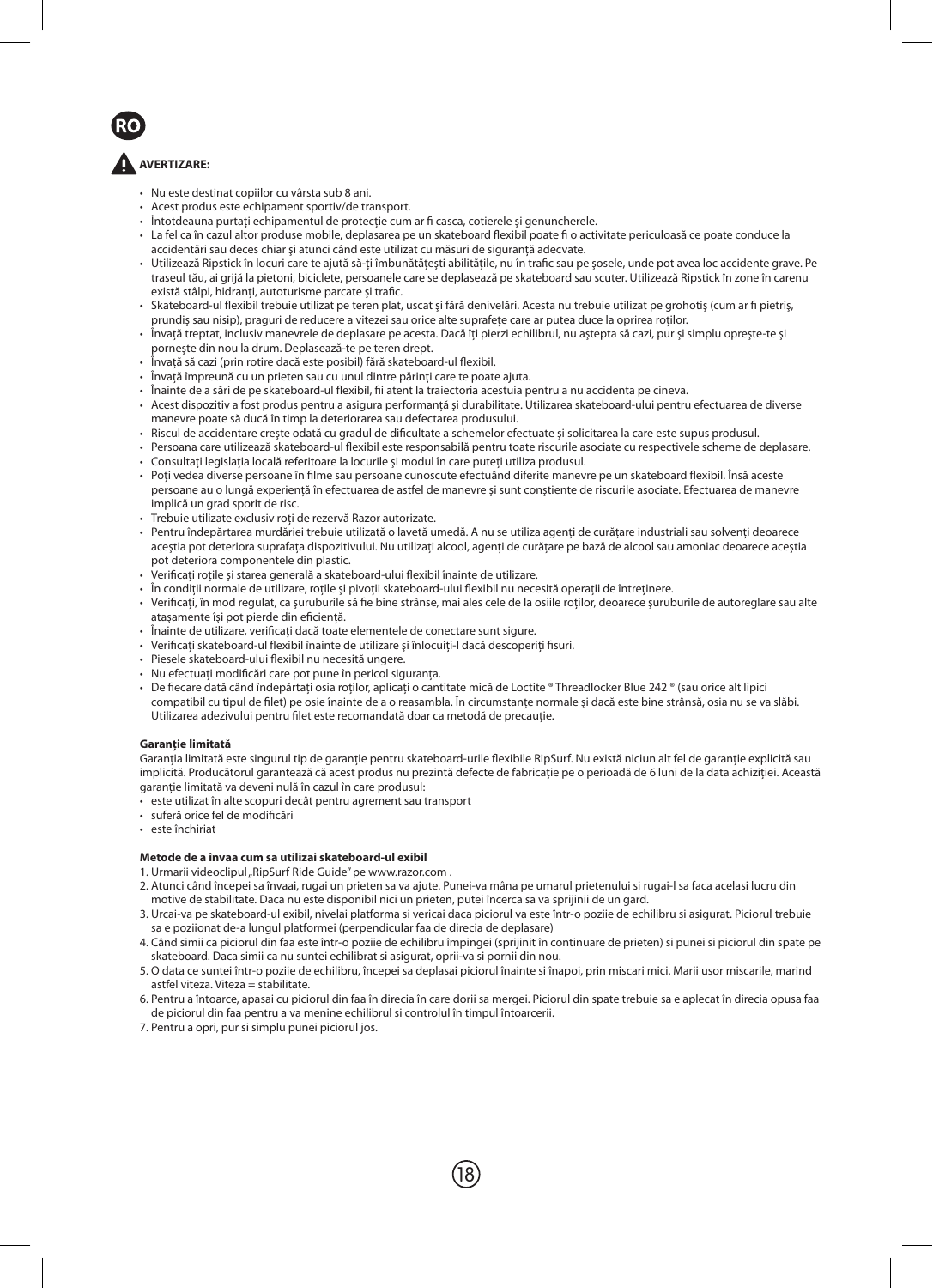

- Nevhodné pre deti do veku 8 rokov.
- Tento výrobok je zariadením na športovanie/prepravu.
- Vždy používajte ochranné prostriedky prilbu, chrániče na kolená, lakte a zápästie.
- Podobne, ako je to v prípade používania iných pohyblivých výrobkov, jazda na doske s kolieskami môže predstavovať nebezpečnú činnosť, ktorej dôsledkom môže byť poranenie alebo smrť, a to aj ak sa používa pri dodržiavaní správnych bezpečnostných opatrení.
- Jazdite na miestach, ktoré vám umožnia skvalitniť si svoje schopnosti; nejazdite na miestach s premávkou, ani na cestách, kde môže dôjsť k nebezpečným nehodám. Sledujte svoje okolie a dávajte pozor na chodcov, ako aj na jazdcov na bicykloch, skejtbordoch a skútroch. Používajte na miestach bez výskytu rizík, ako sú stĺpy, hydranty, zaparkované vozidlá a miesta s dopravou.
- Dosku s kolieskami používajte na hladkých, suchých a rovných povrchoch. Nejazdite po voľných úlomkoch (ako sú kamene, štrk alebo piesok), obmedzovačoch rýchlosti, ani na ničom, čo by mohlo spôsobiť zastavenie vašich koliesok.
- Učte sa pomaly, a to vrátane stvárania kúskov. Ak začnete strácať rovnováhu, nečakajte kým spadnete, zastavte a začnite znova. Jazdite na rovných povrchoch.
- Naučte sa padať (ak je to možné spôsobom zvalenia), a to bez dosky s kolieskami.
- Učte sa za pomoci priateľa alebo rodiča.
- Pred tým, ako z dosky s kolieskami zoskočíte, sledujte, kam by mohla smerovať, aby ste nikoho neporanili.
- Tento výrobok bol navrhnutý tak, aby sa dosiahol maximálny výkon a trvanlivosť. Stváranie rôznych kúskov môže časom spôsobiť namáhanie, alebo poškodenie výrobku.
- Riziko poranenia sa zvyšuje so stupňom náročnosti vašich kúskov a so zvyšovaním namáhania výrobku.
- Jazdec preberá všetky riziká spojené s jazdou spojenou so stváraním rôznych kúskov.
- Informácie o tom, kde a ako môžete svoj výrobok používať nájdete v miestnych zákonoch.
- Na videách ale v prípade ľudí, ktorých poznáte, môžete vidieť stvárať na doske s kolieskami rôzne kúsky. Títo ľudia takúto jazdu praktizujú dlhodobo a preberajú na seba riziká jazdy so stváraním rôznych kúskov. Nemyslite si, že môžete stvárať rôzne kúsky bez veľkého rizika.
- Používajte jedine kolieska, ktoré autorizovala spoločnosť Razor.
- Špinu odstráňte utrením navlhčenou tkaninou. Nepoužívajte priemyselné čistiace prostriedky ani rozpúšťadlá, pretože môžu poškodiť povrch. Nepoužívajte alkohol, čistiace prostriedky na báze alkoholu alebo amoniaku, pretože môžu poškodiť plastové prvky.
- Pred jazdou skontrolujte kolieska a celkový stav svojej dosky s kolieskami.
- Za štandardných okolností a podmienok kolieska ani ložiská dosky s kolieskami nevyžadujú žiadnu údržbu.
- Pravidelne kontrolujte, že sú rôzne zaskrutkované diely, hlavne osky koliesok, pevne utiahnuté, pretože samoupínacie skrutky a iné upevňovacie zariadenia môžu stratiť svoju účinnosť.
- Pred použitím skontrolujte, že sú všetky spojovacie prvky zaistené.
- Dosku s kolieskami pred použitím skontrolujte, a ak zistíte praskliny, vymeňte ju.
- V prípade dielov dosky s kolieskami nie je potrebné vykonávať mazanie.
- Nie je možné realizovať žiadne úpravy, ktoré môžu zhoršiť bezpečnosť.
- Pri každej demontáži osky kolieska naneste pred opätovným namontovaním na závit osky malú bodku lepidla Loctite ® Threadlocker Blue 242 ® (alebo kompatibilný typ lepidla na závity). Za štandardných okolností a pri správnom utiahnutí sa oska neuvoľní. Používanie lepidla na závity sa používa len ako bezpečnostné opatrenie.

#### **Obmedzená záruka**

Táto obmedzená záruka sa vzťahuje jedine na dosky s kolieskami značky RipSurf. Neexistuje žiadna iná výslovná alebo implicitná záruka.Výrobca garantuje, že v prípade tohto výrobku sa počas obdobia 6 mesiacov od zakúpenia nevyskytnú žiadne výrobné chyby. Platnosť tejto obmedzenej záruky sa skončí, ak bude výrobok:

- používaný iným spôsobom, ako na rekreačné a prepravné účely
- akýmkoľvek spôsobom upravovaný
- požičiavaný

#### **Ako sa naucit jazdit na doske s kolieskami**

1. Pozrite si video "Návod na jazdu na doske RipSurf" na stránke www.razor.com.

- 2. Pocas ucenia požiadajte o pomoc kamaráta. Položte ruku na plece kamaráta a požiadajte ho o to isté, a to pre zachovanie vašej stability. Ak nemáte k dispozícii kamaráta, môžete sa skúsit držat plota.
- 3. Postavte sa nohou na prednú cast dosky s kolieskami, vyrovnajte dosku a zabezpecte, aby bola vaša noha bezpecne položená a vyvážená. Vaša noha by mala smerovat napriec doskou (kolmo na smer jazdy).
- 4. Ked máte pocit, že je vaša noha položená na prednej casti vyvážená, odtlacte sa (držiac sa svojho kamaráta) a položte druhú nohu na zadnú cast dosky. Ak nemáte pocit rovnováhy a bezpecnosti, zoskocte a zacnite znova.
- 5. Po dosiahnutí rovnováhy zacnite malými pohybmi pohybovat svojimi nohami dopredu a dozadu. Pomaly zvyšujte frekvenciu pohybov, cím dôjde k zvýšeniu vašej rýchlosti. Rýchlost = stabilita.
- 6. Ak chcete zatocit, zatlacte prednou nohu do smeru, kam chcete íst. Nohu na zadnej casti sklonte v opacnom smere ako smeruje noha na prednej casti, cím zachováte rovnováhu a dokážete zvládnut zatácku.
- 7. Zastavte jednoducho zoskocením.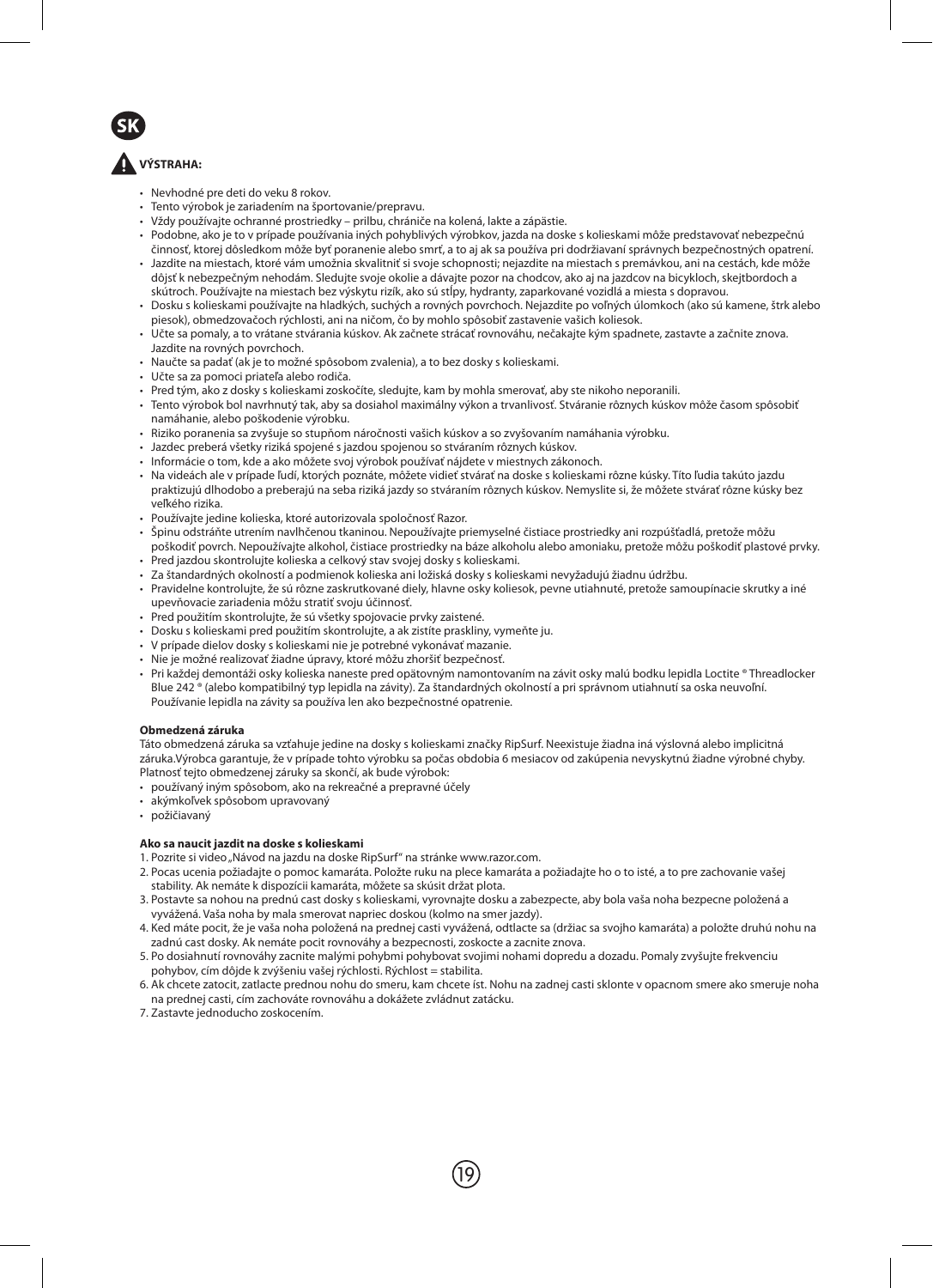

- Nevhodné pro děti do 8 let.
- Tento výrobek je sportovní/přepravní pomůcka.
- Vždy Používejte ochranné pomůcky helmu, náloketníky, nákoleníky a ochranu zápěstí.
- Stejně jako používání jiných pohyblivých výrobků může být jízda na prkně "caster board" nebezpečná a může mít za následek zranění nebo smrt, a to i při použití řádných ochranných pomůcek.
- Jezděte v místech, které vám umožní zlepšit své dovednosti, nikoliv v provozu nebo na silnicích, kde může dojít k vážné nehodě. Dávej pozor na okolí, zejména na kolemjdoucí, cyklisty, jezdce na skateboardech a koloběžkách. Výrobek používejte v místech bez rizikových objektů, jako jsou například stožáry, hydranty, zaparkovaná auta nebo silniční provoz.
- Prkno caster board používejte na hladkém, suchém a rovném podkladu. Nejezděte na volně se vyskytujících úlomcích (jako je např. kamenivo, štěrk nebo písek), retardérech nebo čemkoliv jiném, co by mohlo způsobit zastavení koleček.
- Při učení postupujte pomalu, včetně různých triků. Pokud začnete ztrácet rovnováhu, nečekejte, až spadnete, ukročením začněte znovu. Jezděte na rovné ploše.
- Naučte se padat (do kotoulu, pokud možno) bez prkna Caster Board.
- Učte se s přítelem nebo rodiči, kteří vám pomohou.
- Předtím, než naskočíte na svůj Caster Board, dejte pozor, kam můžete jet, aby nedošlo k žádnému zranění.
- Tento výrobek byl vyroben tak, aby byl uspokojivě fungoval a měl dlouhou životnost. Triky během jízdy mohou časem přispět k namáhání nebo poškození jakéhokoli výrobku.
- S rostoucí obtížností triku se zvyšuje riziko zranění, stejně jako namáhání výrobku.
- Jezdec přebírá veškerá rizika spojená s triky během jízdy.
- V otázce místa a způsobu používání výrobku se řiďte místními zákony.
- · Provádění triků na prkně můžete "odkoukat" o lidí z videa nebo od lidi, které znáte Tito lidé již mají za sebou dlouhodobý trénink a berou na sebe riziko jízdy s triky. Nepočítejte s tím, že triky dokážete zvládnout bez velkého rizika.
- Používejte pouze originální náhradní kolečka Razor.
- Nečistoty odstraňujte setřením vlhkou utěrkou. Nepoužívejte průmyslové čisticí prostředky ani rozpouštědla, mohly by poškodit povrch. Nepoužívejte alkohol ani čisticí prostředky na bázi alkoholu nebo amoniaku, mohlo by dojít k poškození plastových dílů.
- Před jízdou zkontrolujte kolečka a celkový stav desky RipSurf.
- Za normálních okolností a podmínek jsou kolečka a ložiska desky RipSurf bezúdržbová.
- Pravidelně kontrolujte dotažení jednotlivých šroubových spojů, a to zejména u osy kol, protože u samodotahovacích šroubů nebo jiného příslušenství může dojít ke ztrátě účinnosti.
- Před použitím zkontrolujte bezpečné zajištění všech spojovacích prvků.
- Před použitím desku caster board zkontrolujte, a pokud najdete jakékoliv praskliny, vyměňte ji.
- Součásti caster board nevyžadují mazání.
- Nepřípustné jsou jakékoliv úpravy, které by mohly narušit bezpečnost.
- Po každé demontáži osy před zpětnou montáží na závit osy naneste malé množství přípravku Loctite® Threadlocker Blue 242® (nebo srovnatelný typ lepidla na závity). Za normálních okolností a při správném dotažení se osa neuvolní. Použití lepidla na závity se doporučuje pouze jako preventivní opatření.

#### **Omezená záruka**

Tato omezená záruka je jedinou zárukou na kolečka prkna RipSurf. Žádná jiná výslovná nebo implicitní záruka neexistuje. Výrobce poskytuje záruku na výrobní vady tohoto výrobku na dobu 6 měsíců od data zakoupení. Tato omezená záruka zaniká v případě:

- použití výrobku pro jiné účely než pro rekreaci nebo dopravu
- jakýchkoli úprav výrobku
- pronájmu výrobku

#### **Naucte se jezdit na desce Caster Board**

- 1. Podívejte se na video "RipSurf Ride Guide" na www.razor.com.
- 2. Pri ucení požádejte prítele o pomoc. Pro získání stability dejte ruku na rameno svého prítele a požádejte ho, aby on udelal to samé. Pokud nemáte prítele k dispozici, mužete zkusit se pridržet plotu.
- 3. Postavte se na prední cást desky, získejte rovnováhu a zkontrolujte bezpecný a vyvážený postoj nohou. Vaše chodidla by mela stát napríc desky (kolmo ke smeru jízdy).
- 4. Po získání dostatecné rovnováhy prední nohy se odrazte (pricemž se držte prítele) a zadní nohu dejte zpet. Pokud nemáte vyváženýa bezpecný pocit, sestupte z desky a zacnete znovu.
- 5. Po získání rovnováhy malými pohyby zacnete presouvat nohy dopredu a dozadu. Pohyby pomalu zvetšujte, címž se zvýší vaše rychlost. Rychlost = stabilita.
- 6. Pri zatácení zatlacte prední nohou dolu ve smeru, kam chcete jet. Pro udržení rovnováhy a kontroly nad zatácením zadní nohu naklonte v opacném smeru než prední.

20

7. Chcete-li zastavit, jednoduše vystupte.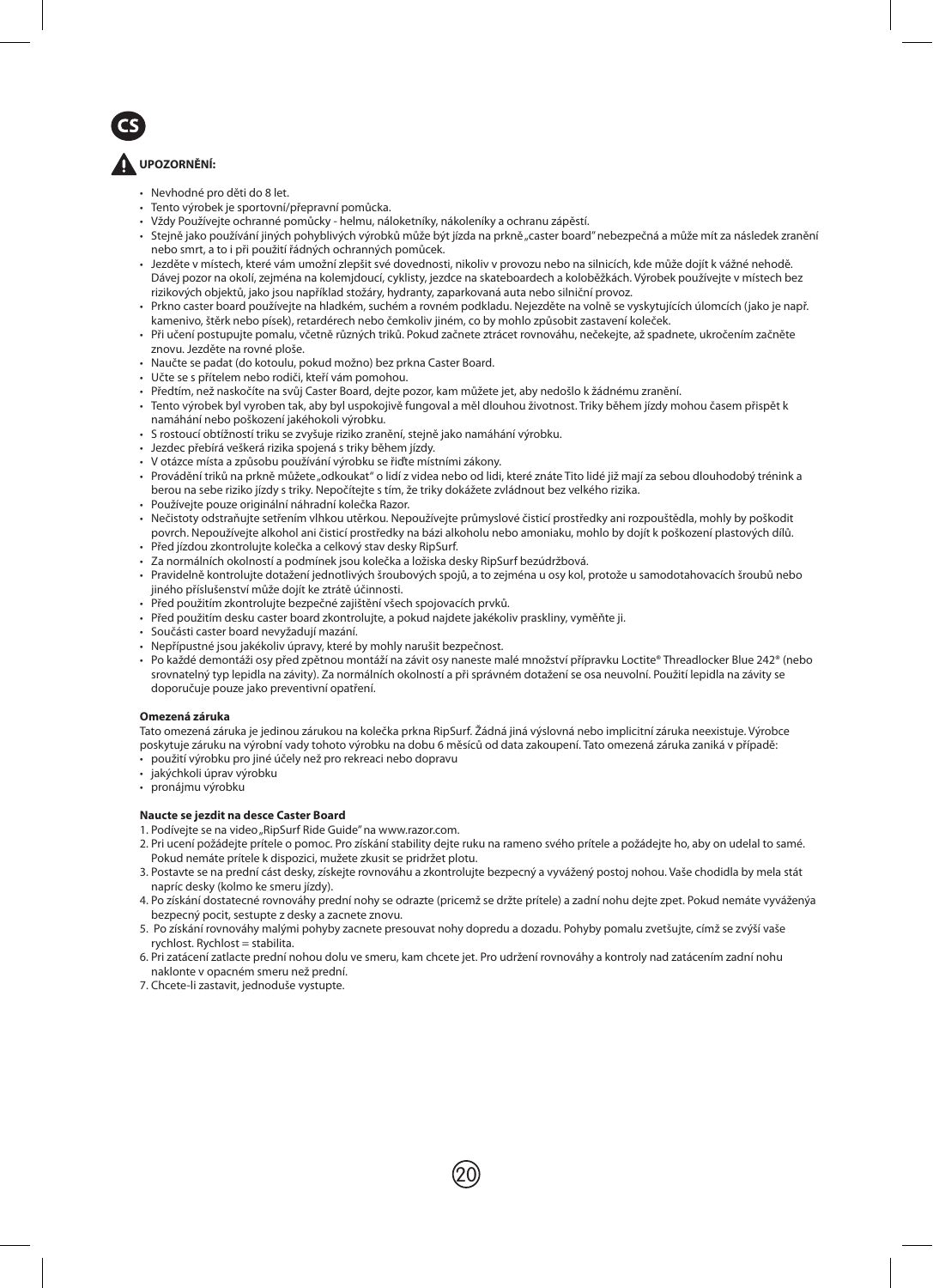## **ПРЕДУПРЕЖДЕНИЕ:**

- Не е подходящ за деца под 8 години.
- Този продукт е средство за спорт/придвижване.
- Винаги носете защитна екипировка каска, налакътници, наколенки и протектори за китки.
- Подобно на използването на всеки друг движещ се продукт, карането на кастърборд може да бъде опасно и може да доведе до нараняване или смърт дори тогава, когато се използва със съответните предпазни средства.
- Карайте на места, които ви дават възможност да усъвършенствате уменията си, а не на улиците, където има опасност от сериозни злополуки. Внимавайте за пешеходци, велосипедисти, скейтбордисти и мотористи. Карайте на места, където няма потенциални опасности като стълбове, противопожарни кранове, паркирани коли и трафик.
- Използвайте кастърборда на гладки, сухи и равни повърхности. Не карайте върху камъни, чакъл, пясък, легнали полицаи и всичко друго, което може да стане причина за блокиране на колелата.
- Учете се постепенно без да бързате, включително и за номерата. Ако започнете да губите равновесие, не чакайте да паднете, а стъпете на земята и започнете отначало. Карайте върху равна повърхност.
- Научете се как да падате (по възможност с претъркулване) без кастърборда.
- Учете се в присъствието на приятел или родител, който да ви помага.
- Преди да скочите от кастърборда, внимавайте къде може да отиде той, така че да не нараните някого.
- Този продукт е произведен с цел добра експлоатация и издръжливост. Изпълнението на номера може, с течение на времето, да натовари или повреди всеки продукт.
- Опасността от нараняване се увеличава с увеличаването на трудността на номерата и натоварването на продукта.
- Каращият носи пълна отговорност за всички рискове свързани с изпълнението на номера.
- Проверете местните разпоредби за това къде и как можете да използвате този продукт.
- Може да видите хора на видео или хора, които познавате, да изпълняват номера на кастърборд. Тези хора са се упражнявали дълго време и приемат рисковете свързани с изпълнението на номера. Не мислете, че можете да пробвате да изпълнявате номера, без това да е свързано с голям риск.
- Използвайте само одобрени от Razor резервни колела.
- Използвайте влажен парцал за почистване на мръсотията. Не използвайте промишлени почистващи препарати или разтворители, тъй като те може да повредят повърхността. Не използвайте алкохол и почистващи препарати на алкохолна или амонячна основа, тъй като те може да повредят пластмасовите компоненти.
- Проверете колелата и общото състояние на вашия кастърборд преди каране.
- При нормални условия и обстоятелства колелата и лагерите на кастърборда не изискват поддръжка.
- Редовно проверявайте дали различните крепежни елементи са здраво закрепени и по-конкретно осите на колелата, понеже самозатягащите се винтове и другите крепежни елементи може да загубят своята ефективност.
- Преди употреба проверете дали всички свързващи елементи са здраво закрепени.
- Проверявайте кастърборда преди употреба и сменете ако откриете пукнатини.
- Частите на кастърборда не се нуждаят от смазване.
- Не трябва да бъдат правени модификации, които влияят на сигурността.
- Всеки път когато преместите оста на колелата, сложете малка капка Loctite ® Threadlocker Blue 242® (или подобно лепило за резби) на резбата на оста преди да я монтиране повторно. При нормални обстоятелства, когато е правилно затегната, оста няма да се откачи. Използването на лепило за резби се препоръчва само като предпазна мярка..

#### **Ограничена гаранция**

Тази ограничена гаранция е единствената гаранция за RipSurf кастърбордове. Не съществува друга пряка или косвена гаранция. Производителят гарантира, че този продукт няма да прояви производствени дефекти за период от 6 месеца след датата на покупката. Тази ограничена гаранция ще бъде невалидна ако продуктът някога е бил:

- използван за цел различна от забавление и транспорт
- модифициран по какъвто и да било начин
- даван под наем

#### **Как да се научите да карате кастърборд**

1. Изгледайте видеото "Ръководство за каране RipSurf" на www.razor.com.

- 2. Докато се учите, помолете ваш приятел да ви помага. Поставете ръка на рамото на вашия приятел, а той да постави ръка на вашето за по-голяма стабилност. Ако нямате приятел с вас, можете да опитате да се държите за ограда.
- 3. Стъпете в предния край на кастърборда, хоризонтирайте повърхността и проверете дали кракът ви е стабилен и балансиран. Кракът ви трябва да е стъпил на повърхността на кастърборда перпендикулярно на посоката на движение.
- 4. Когато имате усещането, че предният ви крак е балансиран, повдигнете се (държейки приятеля ви за рамото) и поставете и задния си крак отгоре. Ако не се чувствате балансиран и стабилен, слезте и започнете отначало.
- 5. Когато се балансирате, започнете да движите краката си напред назад с леки движения. Плавно увеличавайте големината на движенията, което ще увеличи скоростта ви. Скорост = стабилност.
- 6. За да завиете, натиснете надолу с предния крак в посоката, в която искате да отидете. Наклонете задния си крак в обратната посока на тази на предния крак, за да запазите баланса и управлението в завоя.
- 7. За да спрете, просто слезте.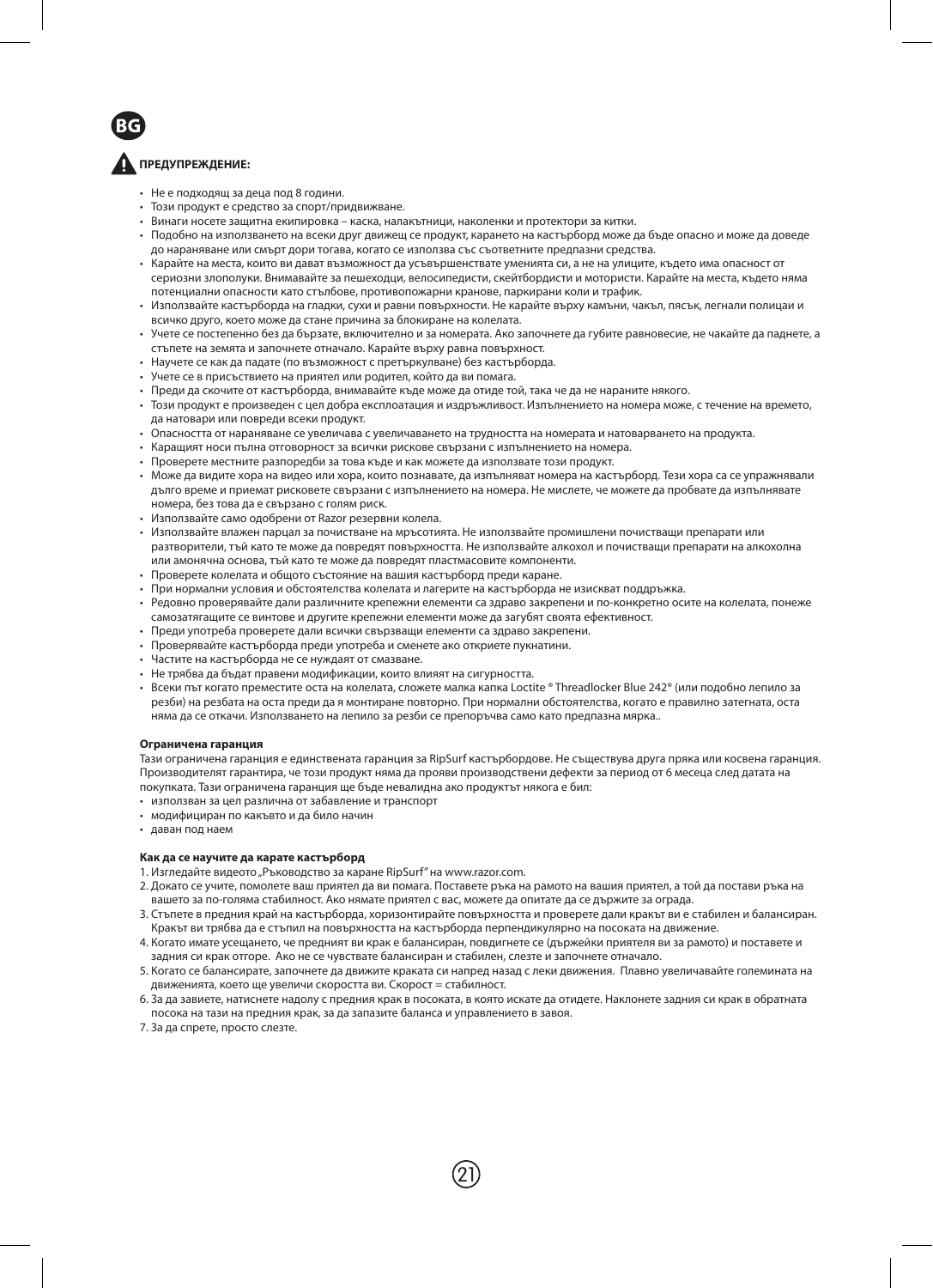

## **UYARI:**

- 8 yaşından küçük çocuklar için uygun değildir.
- Bu ürün bir spor/taşıma ekipmanıdır.
- Daima başlık, dirsek, diz ve bilek koruyucularla birlikte kullanınız.
- Hareket eden diğer herhangi bir ürün gibi doğru güvenlik önlemleriyle kullanılsa bile bir caster board kullanmak tehlikeli bir aktivite olabilir ve sakatlanma ya da ölümle sonuçlanabilir.
- Ciddi kazaların meydana gelebileceği trafikte ya da caddelerde değil, becerilerinizi geliştirmenize imkan sağlayacak yerlerde binin. Yayalar, bisikletler, kaykay ve scooter binenler için çevrenize bakının. Direkler, yangın muslukları, park etmiş arabalar ve trafik gibi tehlikelerin bulunmadığı bölgelerde kullanın.
- Caster board'u düzgün, kuru, düz arazide kullanın. Tekerleklerinizin durmasına neden olacak gevşek birikintilerin (kaya parçaları, çakıl taşları veya kum gibi), hız tümseklerinin ya da benzerlerinin üzerinde binmeyin.
- Numaralar dahil olmak üzere yavaş yavaş öğrenin. Denge kaybetmeye başlarsanız düşene kadar beklemeyin, aşağı inin ve tekrar baştan başlayın. Düz zeminde binin.
- Caster board olmadan düşmeyi öğrenin (mümkünse yuvarlanarak).
- Yardımcı olacak bir arkadaş ya da ebeveynle öğrenin.
- Caster board'unuzdan aşağıya atlamadan önce nereye kadar gidebileceğini izleyin ki birilerini yaralamasın.
- Bu ürün performans ve dayanıklılık için üretilmiştir. Usta biniş zamanla her ürünü zorlayabilir ya da zarar verebilir.
- Zarar görme riski, numara zorluğunun ve ürün geriliminin derecesi artarken yükselmektedir.
- Binen kişi usta binişe bağlı tüm riski kabul eder.
- Ürününüzü nerede ve nasıl kullanabileceğinize ilişkin olarak yerel kanunları kontrol ediniz.
- Videolarda ya da tanıdıklarınızı caster board üzerinde numaralar yaparken görebilirsiniz. Bu insanlar uzun zamandır antrenman yapmaktadır ve usta binişin risklerini kabul etmektedirler. Büyük risk almadan numaralar yapmayı deneyebileceğinizi düşünmeyin.
- Yalnızca yetkili Razor değiştirme tekerleklerini kullanın.
- Kirden arındırmak için nemli bir bezle silin. Yüzeye zarar verebilecekleri için endüstriyel temizleyiciler ya da çözücüler kullanmayın. Plastik parçalara zarar verebileceklerinden alkol, alkol bazlı ye da amonyak bazlı temizleyiciler kullanmayın.
- Binmeden önce caster board'unuzun tekerleklerini ve genel durumunu kontrol edin.
- Normal şartlar ve durumlar altında caster board tekerlekleri ve yuvaları bakım gerektirmez.
- Başta tekerlek aksları olmak üzere çeşitli vidalanmış kısımları düzenli olarak kontrol ediniz çünkü kendiliğinden sıkı vidalar veya diğer eklentiler etkinliklerini kaybedebilirler.
- Kullanmadan önce tüm bağlantı elemanlarının sağlam olduğunu kontrol ediniz.
- Kullanmadan önce caster board'u kontrol ediniz ve herhangi bir çatlak varsa değiştiriniz.
- Caster board parçaları yağlama gerektirmez.
- Güvenliği tehlikeye sokabilecek hiçbir modifikasyon yapılmamalıdır.
- Tekerlek aksını çıkardığınız her seferde aks vida dişine yeniden birleştirmeden önce küçük bir nokta kadar Loctite ® Threadlocker Blue 242 ® (veya uygun türde bir vida dişi yapıştırıcısı) uygulayınız. Normal şartlar altında ve doğru biçimde sıkıştırıldığında aks gevşemeyecektir. Vida dişi yapıştırıcısının kullanımı yalnızca bir önlem olarak tavsiye edilmektedir.

#### **Sınırlı Garanti**

Bu Sınırlı Garanti RipSurf caster boardlar için geçerli olan tek garantidir. Bundan başka bir ekspres ya da zımni garantisi bulunmamaktadır. Üretici, bu ürünün satın alım tarihinden itibaren 6 aylık bir süre için imalat hatası bulunmadığını garanti eder. Bu Sınırlı Garanti şu koşullar altında geçersiz olacaktır, eğer ürün:

- eğlence ya da ulaşımdan başka bir amaçla kullanılmışsa
- herhangi bir şekilde modifiye edilmişse
- kiralanmışsa

#### **Caster Board'a Nasıl Binilir**

- 1. www.razor.com adresindeki "RipSurf Binis Kılavuzu" videosunu izleyiniz.
- 2. Ögrenirken bir arkadasınızdan yardımcı olmasını isteyiniz. Elinizi arkadasınızın omzuna koyup denge için aynısını onun da yapmasını isteyiniz. Yanınızda bir arkadasınız yoksa baska uygun bir seye tutunmayı deneyebilirsiniz.
- 3. Caster board'un ön tarafına çıkıp gövdesini düz tutunuz ve ayagınızın ürüne saglam ve dengeli sekilde bastıgından emin olunuz. Ayagınız kasa boyunca düz olarak ilerlemelidir (hareket yönüne dik sekilde).
- 4. Öndeki ayagınız dengede iken itiniz (arkadasınıza tutunarak) ve arka ayagınızı da ürünün üstüne koyunuz. Eger kendinizi dengede hissetmiyorsanız, asagı inip tekrar bastan baslayınız.
- 5. Bir kez dengeyi sagladıktan sonra ayaklarınızı öne ve arkaya ufak hareketlerle hareket ettirmeye baslayınız. Hızınızı arttırmak için bu hareketlerin ölçüsünü yavasça arttırınız. Hız = denge.
- 6. Dönmek için gitmek istediginiz yöne dogru itiniz. Dengenizi sabit tutup dönüsü kontrol etmek için arka ayagınızı ön ayagınızın ters yönüne dogru yaslayınız.

22

7. Durmak için sadece araçtan ininiz.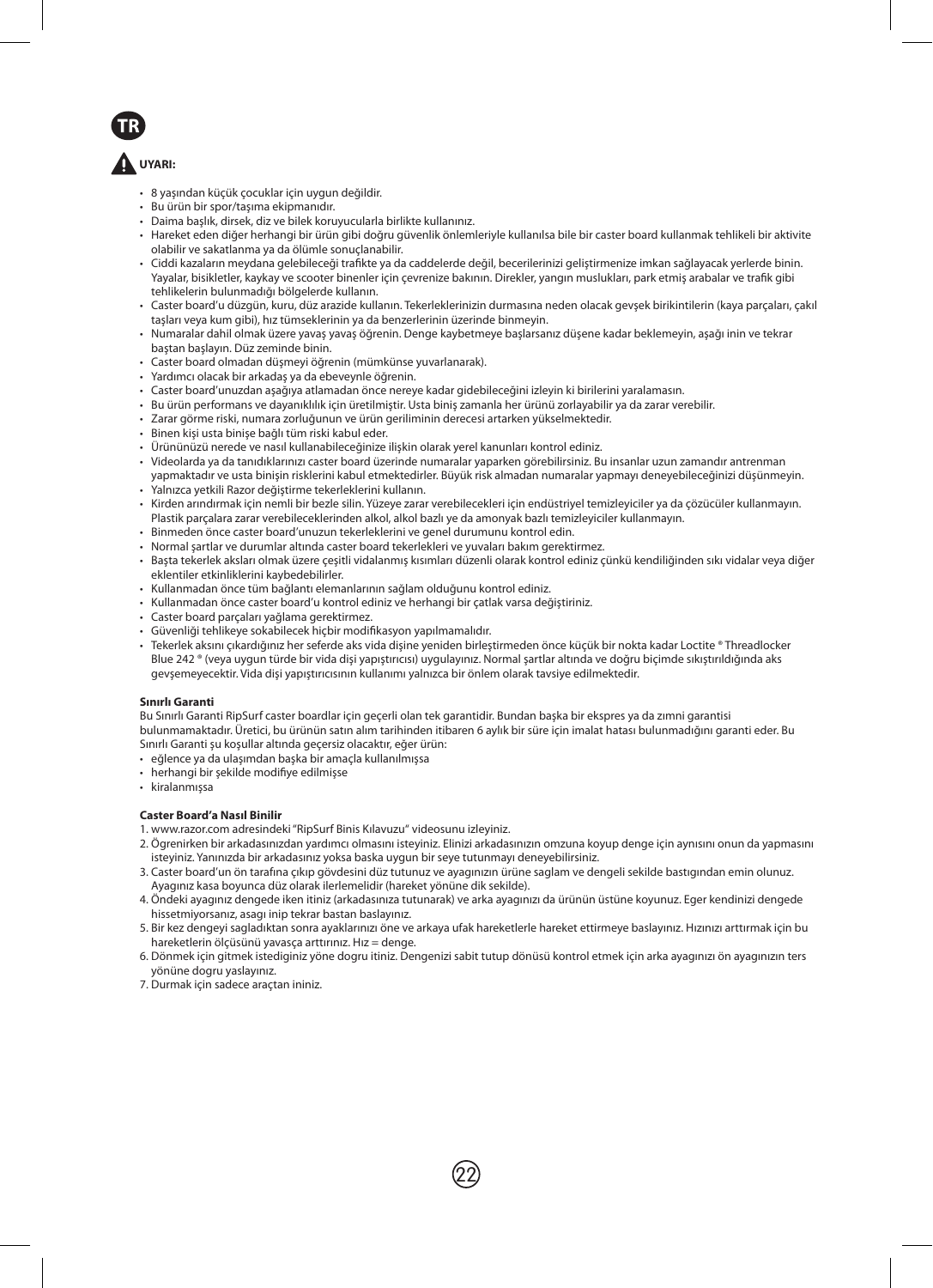## **ПОПЕРЕДЖЕННЯ:**

- Не для дітей до 8 років.
- Цей продукт є спортивним/транспортним знаряддям.
- Надягай захисне оснащення шолом, налокітники, наколінники й напульсники.
- Як і з будь-яким іншим предметом, що рухається, їзда на двоколісній роликовій дошці може становити небезпеку й може призвести до травм або смерті, навіть якщо користуватися дошкою з необхідними запобіжними заходами.
- Катайтеся в місцях, які дозволяють поліпшити ваші навички, але не в скупченнях транспорту і не на дорогах, де можуть трапитися серйозні нещасні випадки. Уникайте пішоходів, велосипедів, скейтбордів та моторолерів. Використовуйте дошку в
- місцях, де немає таких небезпек, як стовпи, гідранти, припарковані машини й транспортні розв'язки.
- Використовуйте двоколісну роликову дошку на гладкій, сухій, рівній поверхні. Не катайтеся на рухливих речах (каменях, гальці або піску), «лежачих поліцейських» або на тому, що може перешкоджати обертанню коліс.
- Навчайтеся повільно, включно з трюками. Якщо ви починаєте заточуватися, не чекайте падіння, почніть заново. Катайтеся на рівному майданчику.
- Навчіться падати (якщо вийде клубком) без двоколісної роликової дошки.
- Вчіться за допомогою друга або родича.
- Перед зіскакуванням з дошки простежте її траєкторію руху, щоб дошка нікого не травмувала.
- Дана продукція зроблена з урахуванням добрих характеристик та надійності. Виконання трюків згодом може зашкодити продукцію.
- Ризик травм зростає з ускладненням трюків, також зростає навантаження на дошку.
- Користувач приймає всі ризики, пов'язані з виконанням трюків.
- Ознайомтеся з місцевими правилами, що регулюють місце й спосіб використання продукції.
- Можливо, ви бачили, як люди у відеороликах виконують трюки на двоколісній роликовій дошці, можливо, ваші знайомі це роблять. Ці люди довго тренувалися й приймають усі ризики, що можуть статися під час виконання трюків. Не треба думати, що ви можете спробувати виконати трюки без великого ризику.
- Використовуйте тільки затверджені запасні колеса Razor.
- Для видалення бруду протирайте вологою тканиною. Не використовуйте промислові очисники або розчинники, тому що вони можуть ушкодити поверхню. Не використовуйте спирт, очисники на основі спирту або аміаку, тому що вони можуть ушкодити пластикові деталі.
- Перед початком руху перевірте колеса й загальний стан двоколісної роликової дошки.
- При нормальних умовах і обставинах роликова дошка та підшипники не мають потреби в обслуговуванні.
- Регулярно перевіряй надійність затягання всіх нарізних деталей, особливо колісних осей, оскільки самозатяжні гвинти або
- інші кріплення можуть втратити свою ефективність.
- Перед використанням перевір надійність усіх з'єднувальних елементів.
- Перевір скейтборд перед використанням та заміни його, якщо знайдеш будь-які тріщини.
- Деталі цього скейтборда не потребують змащування.
- Забороняються будь-які модифікації, які можуть погіршити безпеку.
- Кожного разу за знімання осі колеса перед наступним складанням нанеси маленьку цятку клею Loctite ® Threadlocker Blue 242 ® (або сумісного типу клею для фіксації різьби) на різьбу осі. За нормальних умов та належного затягання вісь не розгвинчуватиметься. Застосування клею для фіксації різьби рекомендується лише як застережний захід.

#### **Обмежена гарантія**

Ця обмежена гарантія є єдиною гарантією для двоколісної роликової дошки RipSurf. Інших явно висловлених або уявлюваних гарантій немає. Виробник гарантує, що ця продукція не має виробничих дефектів протягом 6 місяців з дати покупки. Дана обмежена гарантія буде анульована, якщо продукція:

- використовувалася не для розваги або катання
- якимось чином змінювалася
- здавалася в прокат

#### **Як навчитися їзди на двоколісному скейтборді**

1. Переглянь відео «Посібник з катання на RipSurf» на сайті www.razor.com.

- 2. Під час навчання попроси свого друга допомогти. Покладіть свої руки на плечі одне одного задля більшої стійкості. Якщо поруч немає друга, можна триматися за огорожу.
- 3. Наступи на передній край скейтборда, вирівняй дошку та переконайся, що твоя нога стоїть надійно і впевнено. Стопа ноги має бути розташованою точно впоперек дошки (перпендикулярно до напрямку руху).
- 4. Коли передня нога почувається впевнено, відштовхнись задньою ногою (тримаючись за друга) та постав її на дошку. Якщо ти не почуваєш себе впевнено та стійко, зійди з дошки та спробуй ще раз.
- 5. Досягнувши рівноваги, почни потроху рухати ногою вперед і назад. Повільно збільшуй ці рухи, що призведе до пришвидшення. Що більше швидкість, то більше стійкість.
- 6. Щоб зробити поворот, натисни передньою ногою на дошку у напрямку, у якому потрібно рухатися. Щоб підтримати рівновагу і контролювати поворот, нахили задню ногу у напрямку, протилежному до передньої ноги.

23

7. Щоб зупинитися, просто зійди з дошки.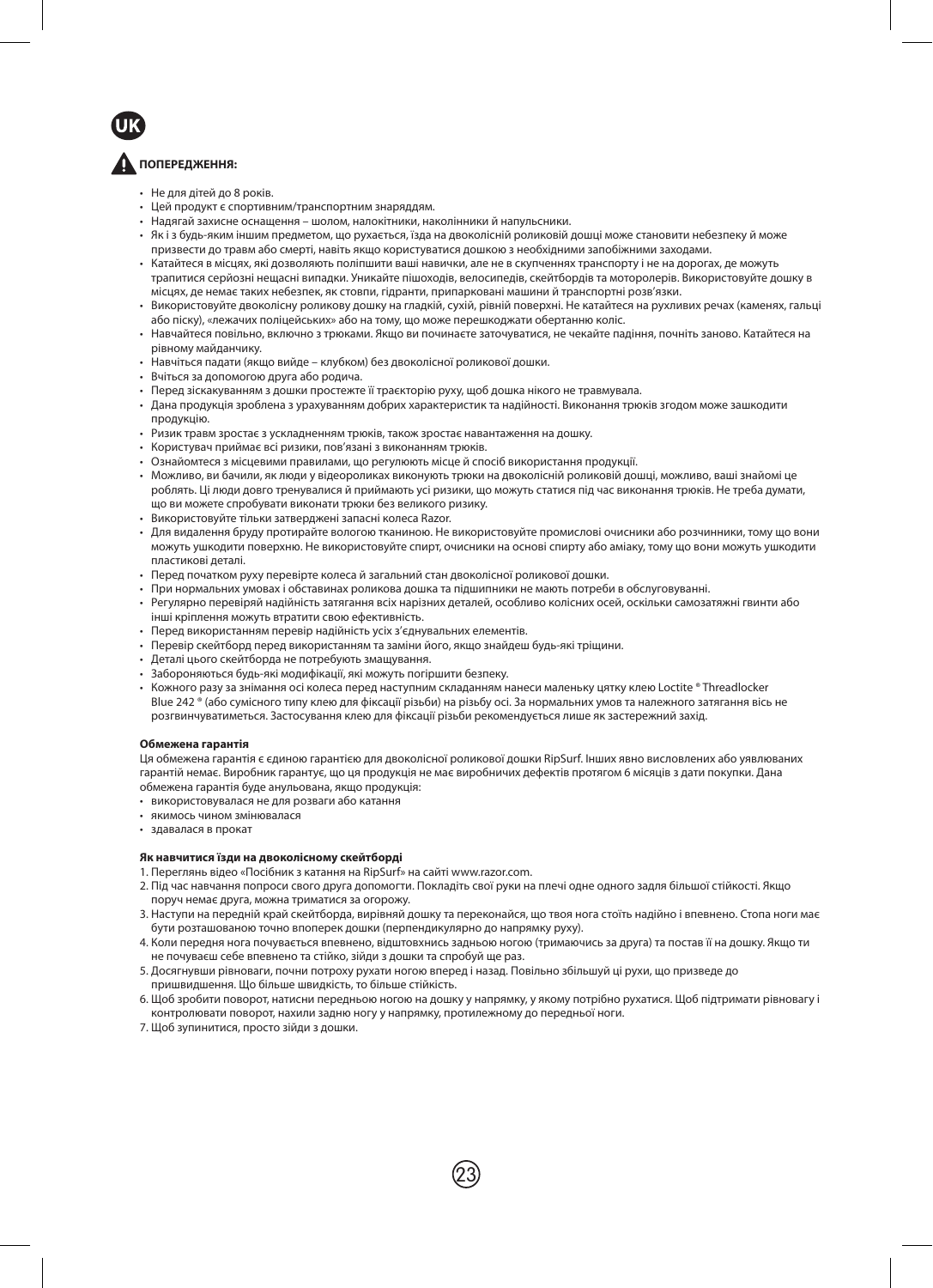**KO**

## **경고:**

- 8세 미만 어린이 사용 금지.
- 본 제품은 스포츠 및 운송용 기구입니다.
- 항상 보호 장비 (헬멧, 팔꿈치, 무릎 및 손목 보호대)를 착용하십시오.
- 다른 움직이는 제품들과 마찬가지로 캐스터 보드의 운행은 위험한 활동이므로 적절한 안전 주의를 따르지 않을 경우 부상 혹은 사망을 초래할 수도 있습니다.
- 실력 향상을 원하시면 심각한 사고가 날 수 있는 차량 왕래가 있는 곳이나 도로 외의 장소에서 타십시오. 주위의 보행자 및 자전거,<br>- 스케이트보드 또는 스쿠터를 타는 사람들을 조심하십시오. 기둥, 소화전, 주차된 차량 및 차량 왕래가 없는 장소에서 사용하십시오.
- 캐스터보드는 평탄하고 건조하며 수평인 지대에서 사용하십시오. 암석, 자갈, 모래와 같이 널려진 부스러기, 과속방지턱 및 바퀴가 멈추는 것들 위에서는 타지 마십시오.
- 트릭과 같은 사용방법은 천천히 배우십시오. 균형을 잃기 시작하면 넘어질 때까지 기다리지 말고 내려서 다시 시작하십시오. 평탄한 지대에서 사용하십시오.
- 캐스터보드로부터 떨어지는 방법을 배우십시오 (가능하면 굴러서).
- 배울 때 친구나 부모의 도움을 받으십시오.
- 캐스터보드에서 점프하기 전 캐스터보드의 방향을 살펴 다른 사람이 다치지 않도록 하십시오.
- 본 제품은 성능과 내구성을 구비하도록 만들어졌습니다. 하지만 시간이 경과함에 따라 트릭 라이딩은 제품에 스트레스를 주거나 손상을 줄 수 있습니다.
- 트릭의 난이도가 높아지고 제품에 가해지는 스트레스가 증가할 수록 부상의 위험이 증가합니다.
- 사용자는 트릭 라이딩에 따른 모든 위험을 감수해야 합니다.
- 본 제품을 사용할 수 있는 장소와 방법에 관한 현지 법을 확인하십시오.
- 비디오에서 보는 사람들이나 또는 아는 사람들이 캐스터보드 위에서 트릭을 하는 것을 보게 될 수도 있습니다. 이 분들은 오랜 시간 동안 연습을 해왔으며 트릭 라이딩에 따른 위험을 감수합니다. 큰 위험이 없이 트릭을 시도할 수 있다고 단정하지 마십시오.
- 허가를 받은 교체용 Razor 용 바퀴만 사용하십시오.
- 먼지는 젖은 천으로 닦으십시오. 상업용 세제 또는 용제는 표면을 손상시킬 수 있으므로 사용하지 마십시오. 알코올, 알코올성분 또는 암모니아 성분의 세제는 플라스틱 부품을 손상시킬 수 있습니다.
- 사용 전 캐스터보드의 바퀴와 전반적 상태를 점검하십시오
- 캐스터보드의 바퀴와 베어링은 정상적인 상황과 상태에서는 관리하지 않아도 됩니다.
- 특히 바퀴의 차축을 비롯한 나사로 조여진 부분을 수시로 점검하십시오. 자동으로 죄어지는 나사나 다른 부착물들은 효능을 잃을 수도 있습니다.
- 사용 전 모든 접속 부품들이 고정되어있는지 점검하십시오.
- 사용 전 캐스터보드를 점검하여 금이 간 곳이 있으면 교체하십시오.
- 캐스터보드의 부품들에 윤활유를 사용하지 않아도 됩니다.
- 안전을 해치는 개조는 절대 금물입니다.
- 바퀴의 차축을 제거할 때마다 재조립 전 차축의 나사선에 Loctite ® Threadlocker Blue 242 ® (또는 적합한 나사선 접착제)를 작은 점만큼 사용하십시오. 정상적인 상황과 나사가 올바르게 조여진 상태에서는 차축이 느슨해지지 않습니다. 나사선 접착제는 안전예방을 위해서만 권장합니다.

#### **한정보증**

본 한정보증은 RipSurf 캐스터보드에 대한 유일한 보증이며, 이 외 다른 표현 또는 암시된 보증은 없습니다. 제조업체는 본 제품에 제조상의 결함이 없음을 구매일로부터 6개월간 보증합니다. 본 한정보증은 이하의 경우 무효가 됩니다:

- 레크리에이션 또는 운송 이외의 방식으로 사용했을 경우 어떠한 식으로든지 개조된 경우
- 
- 렌트된 경우

#### **캐스터보드 사용 방법**

1. 웹사이트 www.razor.com에서 "RipSurf Ride Guide (RipSurf 사용 설명)" 비디오를 보십시오.

- 2. 연습 시 친구에게 도움을 얻으십시오. 손을 친구의 어깨에 얹고 안정성을 위해 친구도 똑같이 하도록 하십시오. 친구가 없을 경우, 펜스를 잡고 하셔도 됩니다.
- 3. 캐스터보드의 앞 쪽으로 올라서서 데크를 수평으로 한 다음, 발이 안전하고 균형을 유지하는지 확인하십시오. 발은 데크를 일직선으로 가로질러야 합니다 (이동하려고 하는 방향과 수직으로)
- 4. 앞발에 균형이 잡혔다고 생각하면 (친구에게 의지하며) 앞으로 밀면서 뒷발을 올리십시오. 만약 균형을 잃고 안전하다고 느끼지 않으면 내려서 다시 시작하십시오.
- 5. 균형이 잡히면, 양발을 앞뒤로 조금씩 움직이기 시작하십시오. 천천히 움직임의 크기를 늘리시면 속도를 올릴 수 있습니다. 속도 = 안정감.
- 6. 방향을 바꾸려면 앞발을 가려고 하는 방향으로 누르십시오. 앞발로 균형을 유지하며 방향 전환을 제어하면서 뒷발은 반대 방향으로 기울이십시오.

24

7. 멈추려면 그냥 내리면 됩니다.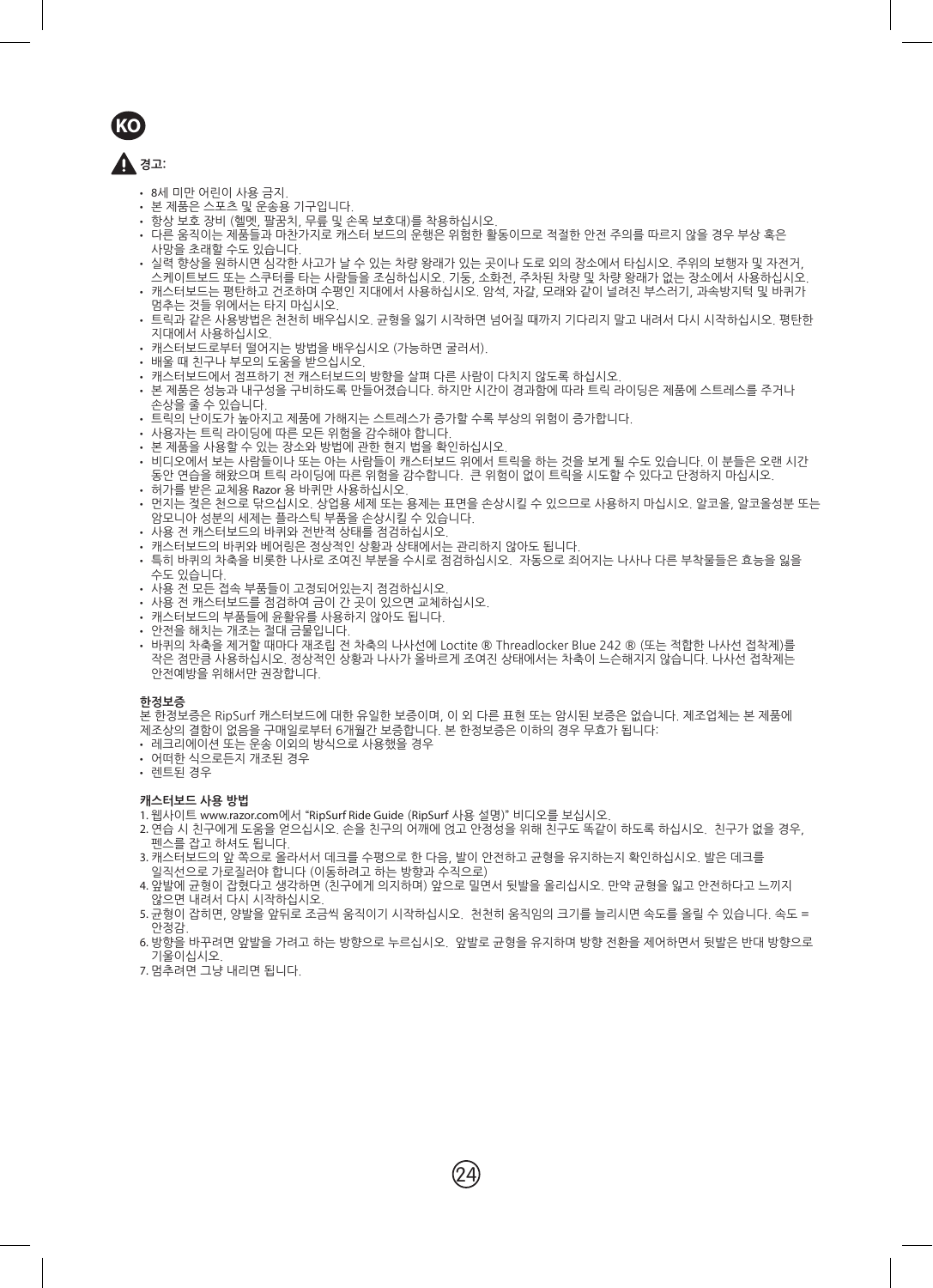## 警告. 為避免嚴重損傷:

**ZH**

- 不適合 8 歲以下兒童使用。
- 本產品為運動/運輸類設備。
- 時刻穿戴保護裝備 頭盔、護肘、護膝及護腕.
- 如同任何其他運動類產品一樣, 使用活力板或會造成危險, 即使已採取適當的安全防範措施, 仍有可能導致受傷或死亡
- 請在適合的地點練習以改善技巧,避免在而非車多的地方或馬路等容易發生嚴重事故的地方使用。 使用時留意周圍的路人、 單車、滑板和滑板車手。避免在有電線桿、消防栓、車輛停泊和車多的地方使用。
- 請於光滑、乾燥和水平地面上使用活力板。 不要在有鬆散沙石(如岩石、碎石或泥沙)的地方使用, 減速帶等障礙物或會令輪子無法轉動。
- 不要急於求成,慢慢學習技巧。如果你失去平衡,應在摔倒前停下活力板重新開始。請於平地上滑行。
- 在地上練習摔倒(如可能,練習翻滾落地)。
- 在朋友或父母的幫助下學習。
- 從活力板上跳下前, 應注意避免撞傷周圍的人。
- 本產品性能優良且堅固耐用。任何產品在長時間的技巧性使用後均會受到壓力或損壞。
- 隨著技巧難度和產品壓力的增加,受傷的風險亦會上升。
- 用戶應自行承擔所有由技巧性動作引致的風險。
- 有關產品使用場所及產品使用方法的規定,請參閱當地法律規定。
- 你可能在視頻中看過或看過朋友使用活力板表演技巧性動作。這些人士均經過長 期練習並自行承擔技巧性滑行的風險。 請勿誤認為技巧性動作沒有巨大風險。
- 請只使用經 Razor 授權的替換滑輪。
- 請使用濕潤的抹布擦去污垢。切勿使用工業清潔劑或溶劑進行清潔,否則或會損壞產品表面。切勿使用含有酒精、 醇或氨基清成分的潔劑,否則或會損壞塑膠部件。
- 在滑行前請先檢查活力板車的車輪和整體狀況。
- 在正常情況下,活力板車的車輪和軸承均毋需日常維護。
- 定期檢查螺紋堅固件是否緊固, 尤其是輪軸, 因為自鎖型螺絲或其他連接件或會失效。
- 使用前,請先檢查所有連接件是否牢固。
- 使用前請先檢查活力板,如發現任何裂紋應盡快更換。
- 活力板零件毋需潤滑
- 請勿進行任何會降低安全性的改裝。
- 每次拆卸輪軸時,在重新組裝之前,應在輪軸螺紋上塗少許Loctite® Threadlocker Blue 242® (或合適的螺紋膠水)。
- 在正常情況下和正確緊固時,輪軸不會鬆動。使用螺紋密封膠只是建議性防範措施。

#### 有限保證

該有限保證為 RipSurf 活力板的唯一保證。除此之外概無其他任何明示或默示的保證。

- 製造商保證本產品自購買之日起 6 個月內無製造缺陷。 如發生以下情況,該有限保證即告失效:
- 用作非休閒或交通用途
- 以任何方式進行改裝
- 出租

#### 如何學習使用活力板

- 1. 在 www.razor.com 上觀看 "RipSurf Ride Guide"(新式兩輪活力板使用指南) 視頻。
- 2. 學習時請讓朋友從旁協助。把你的手放在朋友肩膀上,同時讓朋友把手放在你肩膀上, 以保持平衡。如果你的朋友不在身邊, 你可以嘗試扶住欄杆。
- 3. 踏上活力板的前沿,保持板面水準,確保你的腳感覺安全和平衡。你的腳應橫跨在板面上(垂直於前進方向)
- 
- 4. 當你的腳感覺平衡後, (扶住你的朋友),向下用力並把後腳放上去。如果你感到不平衡、不安全,請落地重新開始。<br>5. 取得平衡後, 開始小幅度前後運動你的腳。 慢慢增加動作幅度,此時速度會逐漸加快。 速度與穩定性成正比。<br>6. 轉彎時,前腳沿你希望前進的方向向下壓,後腳沿前腳相反方向向後傾斜,保持平衡並控制轉彎。
- 
- 7. 如需停止,只需落地即可。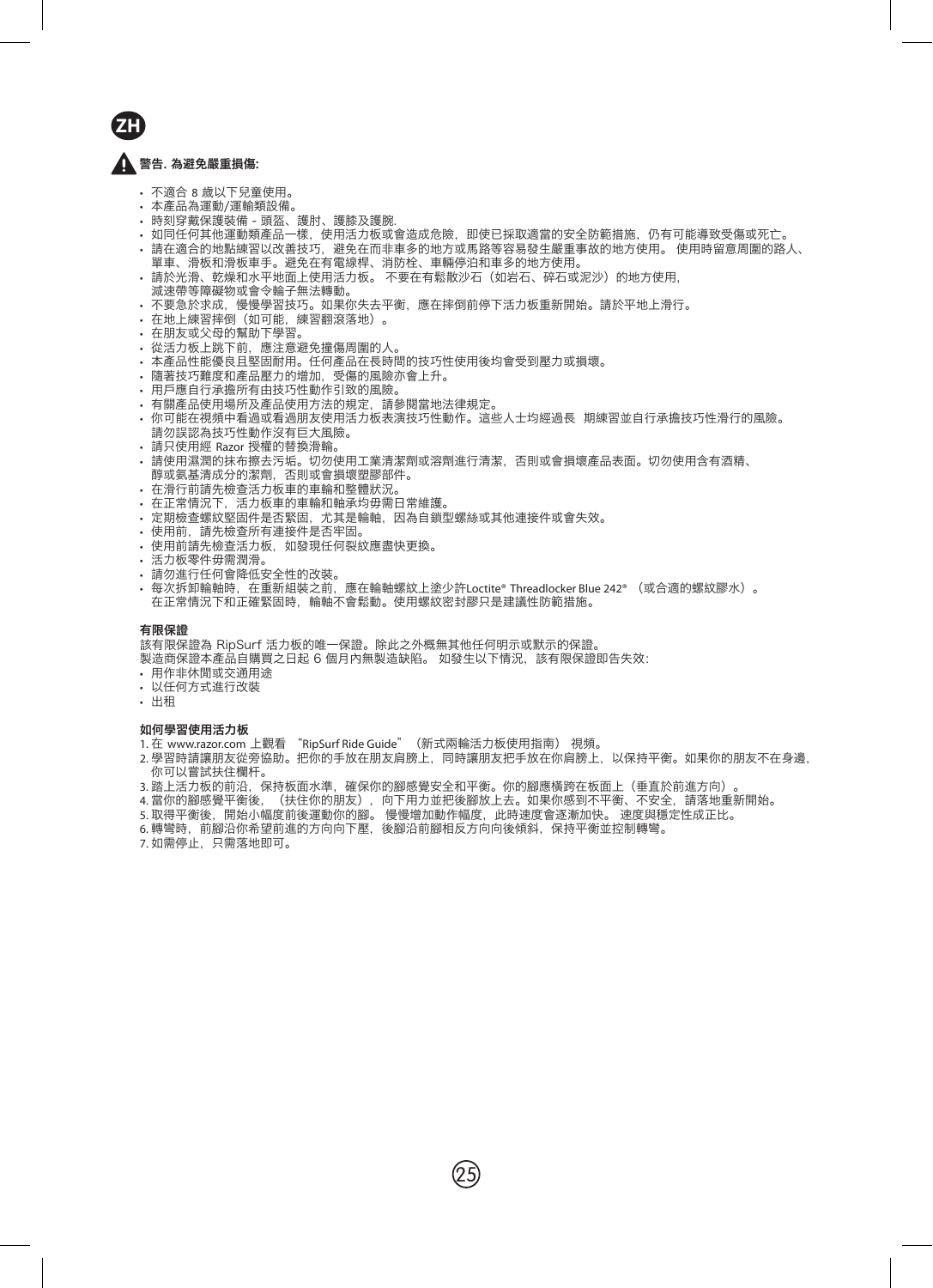## ▲ 警告为避免重伤:

- 不适合八岁以下儿童。
- 本产品为运动/运输装备。
- 务必穿戴防护装备 头盔、护肘、护膝和护腕。
- 滑板是一项具有危险性的运动,与使用其它运动产品一样,即使有正确的安全保护措施,仍可能导致受伤或死亡。
- 请在恰当的地点练习以提高滑板技巧,避免在交通场所或公路等可能发生严重事故的地方滑行。请注意周围的行人、
- 自行车、滑板和踏板车手。请在没有柱子、消防栓、停靠车辆及流动车辆等场所使用滑板,避免发生安全事故。
- 请在光滑、干燥的平地上使用滑板。切勿在粗糙的表面(如岩石、碎石或沙土)、减速丘或任何其它可导致滑轮受阻的地方滑行。
- 不要急于求成,慢慢学习技巧。如果您失去平衡,应在摔倒前停下滑板重新开始。在平地上滑行。
- 在不使用滑板的情况下练习摔倒(如可能,通过翻滚练习)。
- 在朋友或父母的帮助下进行学习
- 跳下滑板前,应注意避免撞伤周围的人。
- 本产品性能优良且坚固耐用。任何产品在长时间的技巧性使用后都会受到压力或损坏。 随着技巧难度和产品压力的增加,受伤的危险也会增大。
- 
- 滑手应自行承担所有与技巧性动作有关的风险。
- 有关滑行场所及产品使用的规定,请查询当地法律。
- 您可能见过视频中或认识的人使用滑板进行技巧性动作。这些人都经过了长时间的练习并承担技巧性滑行的风险。 请不要因此认为您可以在没有重大风险的情况下进行技巧性尝试。
- 仅使用经 Razor 授权的滑轮进行更换。
- 请使用湿润的抹布擦去污垢。切勿使用工业清洁剂或溶剂进行清洁,因为它们可能对表面造成损坏。切勿使用酒精、 含酒精或氨水成分的清洁剂,它们可能对塑胶元件造成损坏。
- 使用活力板前请检查活力板的车轮和整体状态
- 在一般情况下,活力板的车轮和轴承均无需维修 。
- 立 "总局"。, ……。, …… , …… , …… , …… , …… , …… , <br>• 定期检查各种螺丝紧固件是否紧固,尤其是轮轴,因为自锁型螺钉或其它连接件可能会失效。
- 使用前,检查所有连接件是否牢固。
- 使用前检查活力板, 如发现任何裂纹立即更换。
- 活力板元件不需要润滑。
- 
- 不得进行任何会降低安全性的改装。 每次拆卸轮轴时,在重新组装之前,在轮轴螺纹上涂少许 Loctite® Threadlocker Blue 242® (或相容的螺纹胶水)。 在正常条件下正确紧固时,轮轴不会松动。使用螺纹密封胶只是建议的预防措施。

#### 有限保修

该该有限保证为 RipSurf 滑板的唯一保证。除此之外不存在其它任何明示或默示的保证。

制造商保证本产品自购买之日起六个月内无制造缺陷。该有限保证在产品发生以下情况时无效:

- 用作娱乐或交通以外的其它用途。
- 以任何方式进行改装。
- 出租使用。

#### 如何学习骑乘活力板

- 1. 在 www.razor.com 上观看 "RipSurf Ride Guide(新式两轮滑板骑乘指南)"视频。
- 2. 学习时寻求朋友帮助。把您的手放在您朋友肩膀上,同时让您朋友把手放在您肩膀上,便于您保持平衡。 如果您的朋友不在身边,您可以尝试扶住栏杆。
- 3. 踩在活力板的前端, 保持板面水平, 确保您的脚感觉安全、平衡。您的脚应横跨在板面上(垂直于行进方向)
- 4. 当您的脚感觉平衡后,向下用力(扶住您的朋友),并把后脚放上去。如果您感到不平衡、不安全,跳下来重新开始。<br>5. 一旦平衡,开始小幅度前后运动您的脚。缓慢增加动作幅度,从而增加速度。速度等于稳定性。
- 
- 6. 转弯时,前脚沿您希望前进的方向向下压,后脚沿前脚相反方向向后倾斜,保持您的平衡并控制转弯。
- 7. 停止时跳下即可。

26